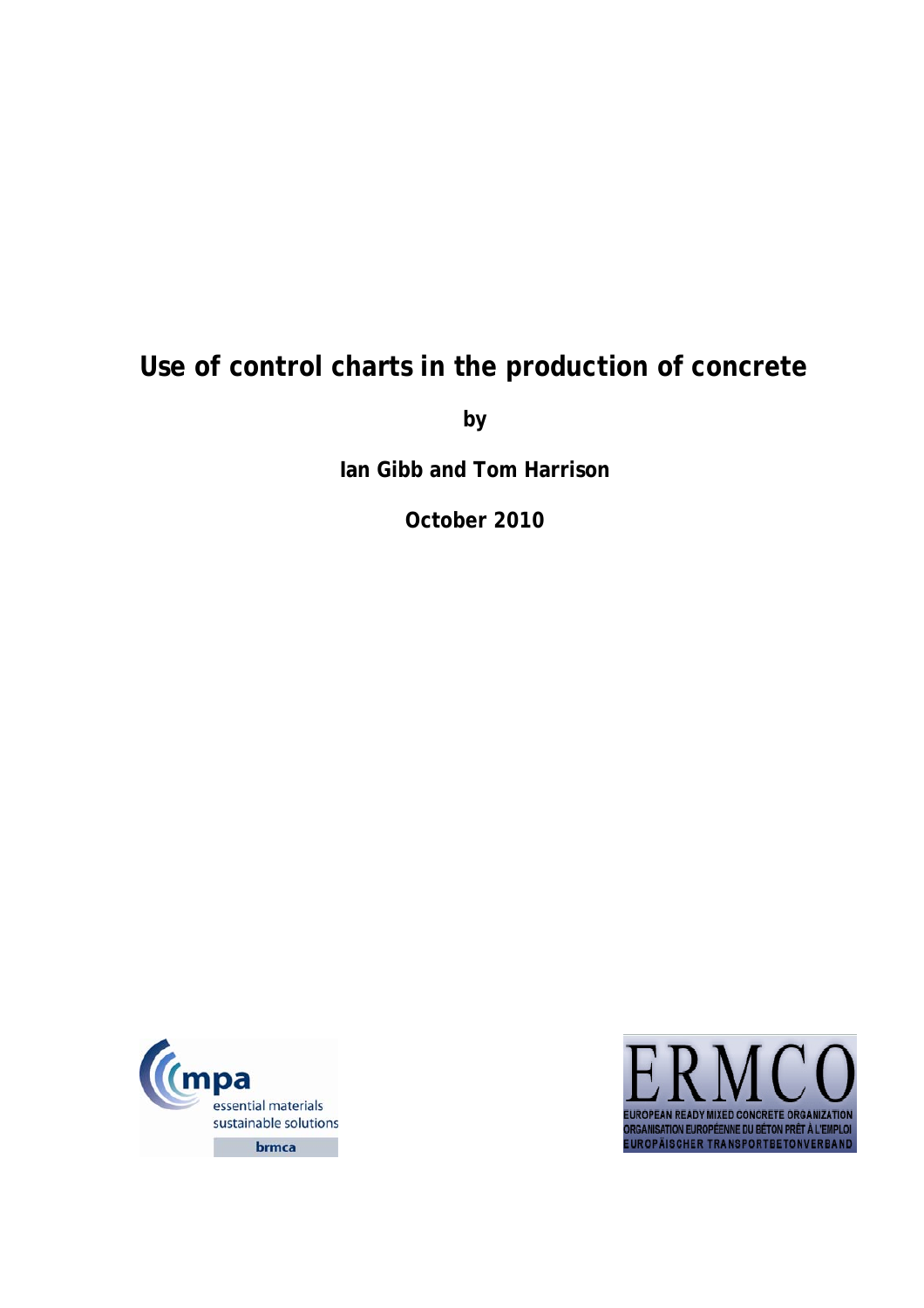© 2010 The authors and MPA/BRMCA - ERMCO

The text is published on the understanding that the authors are solely responsible for the statements made and opinions expressed in it and that its publication does not necessarily imply that such statements and/or opinions are of reflect the views or opinions of the publishers. While every effort has been made to ensure that the statements made and the opinions expressed in this Publication provide a safe and accurate guide, non liability or responsibility can be accepted in this respect by the authors or publishers.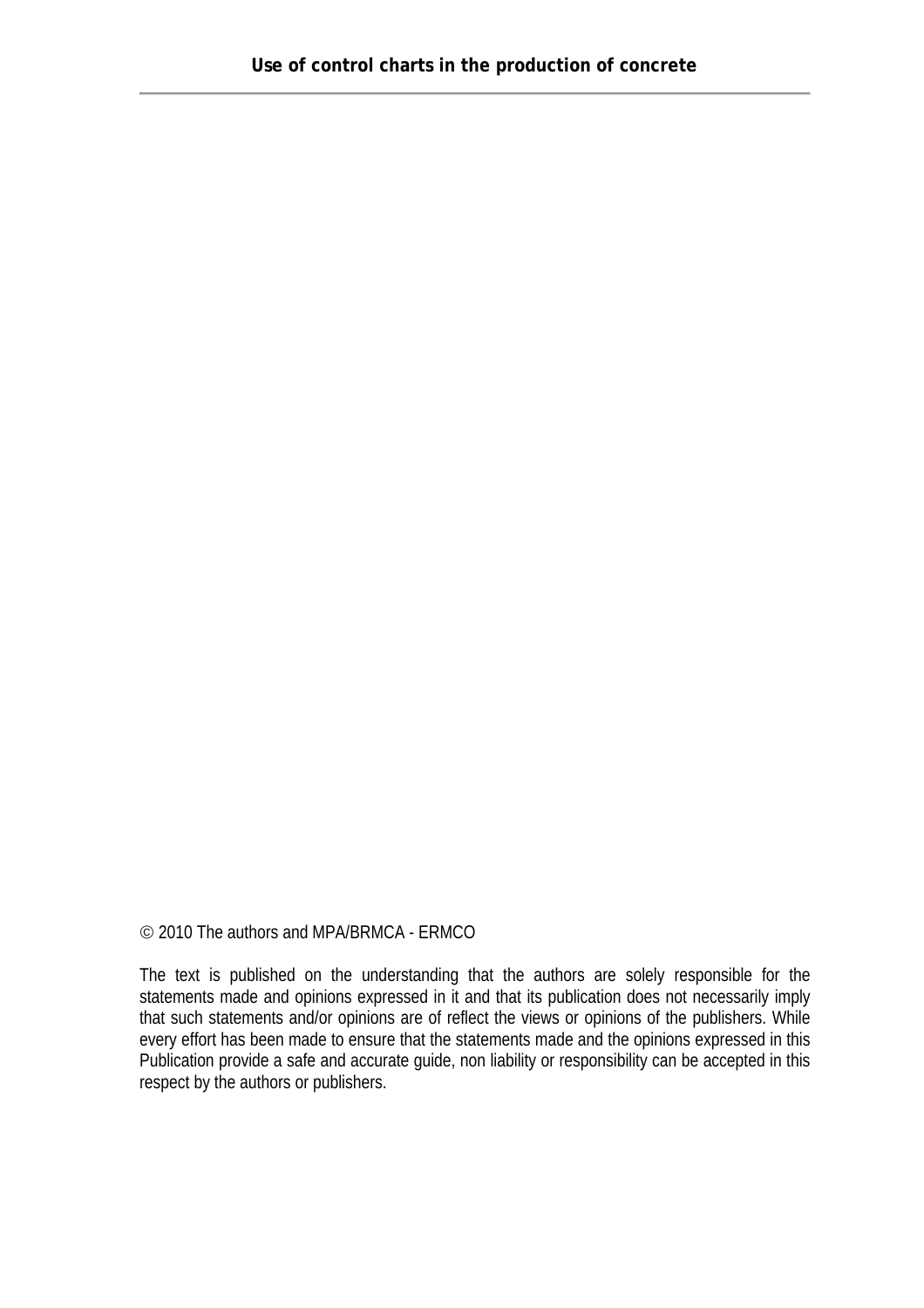#### **Table of Contents**

Symbols

- 1 Introduction
- 2 Statistics for Concrete
	- 2.1 Normal distribution of strength
	- 2.2 Characteristic strength and target strength
	- 2.3 Standard deviation
	- 2.4 Setting the target strength
- 3 Simple Data Charts
- 4 Shewhart Charts
	- 4.1 Introduction
	- 4.2 Shewhart action criteria
	- 4.3 Control of standard deviation
	- 4.4 Example Shewhart chart
	- 4.5 Modified application of Shewhart control chart
- 5 CUSUM
	- 5.1 Introduction
	- 5.2 Controlling mean strength
	- 5.3 Controlling standard deviation
	- 5.4 Controlling correlation
	- 5.5 Design of V-mask
	- 5.6 Action following change
- 6 Multivariable and Multigrade Analysis
	- 6.1 Multivariable
	- 6.2 Multigrade
- 7 Speeding the Response of the System
	- 7.1 Early age testing
	- 7.2 Family of mixes concept
- 8 Guidance on Control Systems
	- 8.1 Abnormal results
	- 8.2 Handling mixes outside of the concrete family
	- 8.3 Handling mixes not controlled by compressive strength requirements
	- 8.4 Test rates
	- 8.5 Action following change
- 9 EN 206-1 Conformity Rules for Compressive Strength
	- 9.1 Basic requirements for conformity of compressive strength
	- 9.2 Assessment period
	- 9.3 Conformity rules for compressive strength
	- 9.4 Achieving an AOQL of 5% with CUSUM
	- 9.5 Non-conformity
- 10 Implementing Control Systems in EN 206-1
- 11 CUSUM Example
	- 11.1 Reference mix and concrete family
	- 11.2 Main relationship
	- 11.3 Applying adjustments
	- 11.4 CUSUM calculation
	- 11.5 CUSUM action following change
	- 11.6 Further data and a change in standard deviation
- 12 References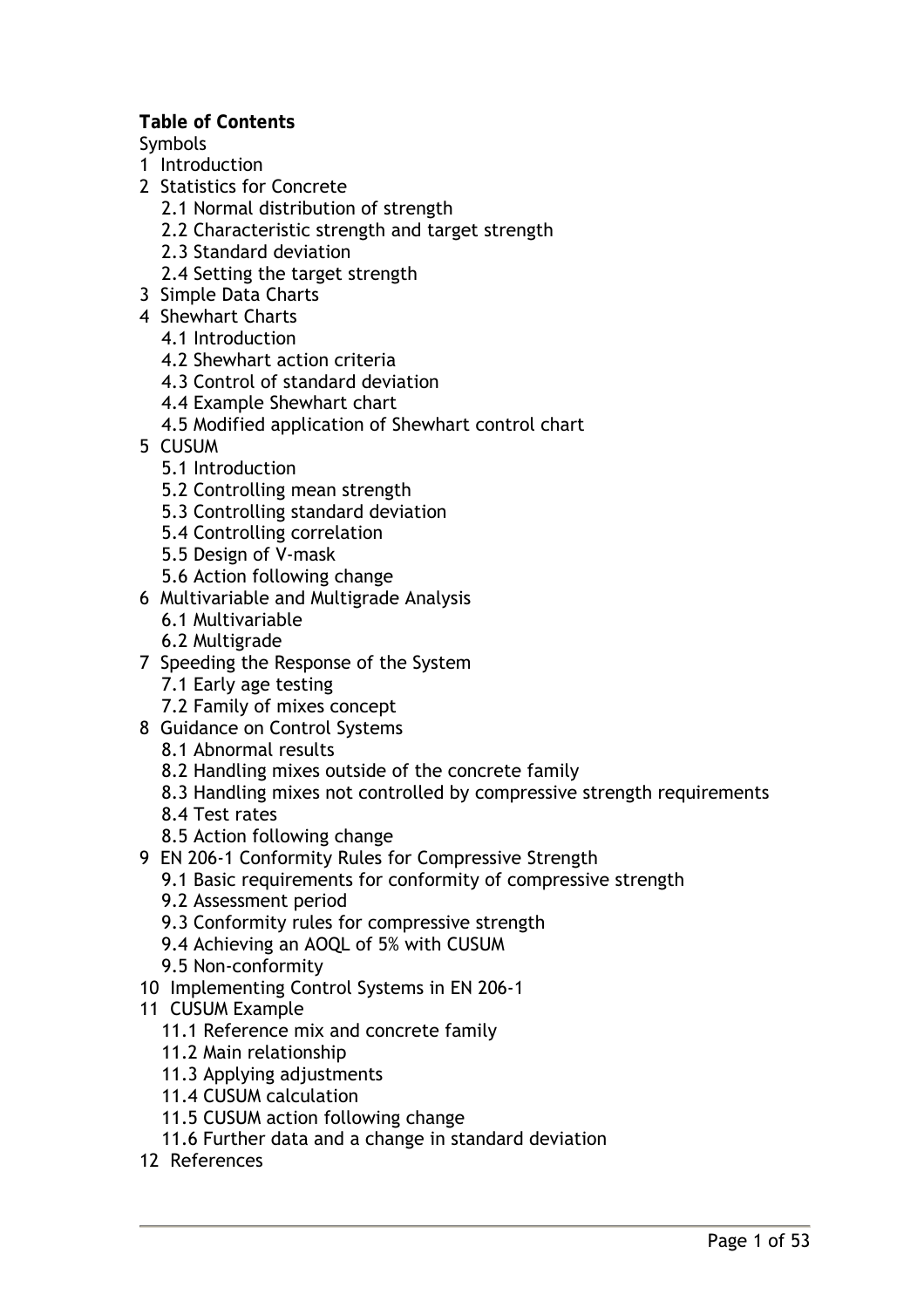# **Symbols**

| <b>AOQ</b>            | Average outgoing quality                                                                                                                                 |
|-----------------------|----------------------------------------------------------------------------------------------------------------------------------------------------------|
| <b>AOQL</b>           | Average outgoing quality limit                                                                                                                           |
| $f_{\text{ci}}$       | Individual test result for compressive strength of concrete                                                                                              |
| $f_{cm}$              | Mean compressive strength of concrete                                                                                                                    |
| σ                     | Estimate for the standard deviation of a population                                                                                                      |
| k                     | <b>Statistical constant</b>                                                                                                                              |
| $\boldsymbol{f}_{ck}$ | Specified characteristic compressive strength                                                                                                            |
| $L_l$                 | Lower limit                                                                                                                                              |
| n                     | Number of samples                                                                                                                                        |
| $q_n$                 | Statistical constant that depends upon n and the selected AOQL                                                                                           |
| S                     | Sample standard deviation                                                                                                                                |
| <b>UCL</b>            | <b>Upper Control Limit</b>                                                                                                                               |
| <b>UWL</b>            | <b>Upper Warning Limit</b>                                                                                                                               |
| <b>LWL</b>            | Lower Warning Limit                                                                                                                                      |
| <b>LCL</b>            | <b>Lower Control Limit</b>                                                                                                                               |
| $C_{mra}$             | Constant giving the cement content increase required to<br>produce a 1N/mm <sup>2</sup> increase in strength                                             |
| DI                    | <b>Decision Interval</b>                                                                                                                                 |
| G                     | Gradient                                                                                                                                                 |
| dc                    | Change in cement content                                                                                                                                 |
| $X_i$                 | Test result<br>NOTE: According to EN 206-1, a test result may be the mean value of two or<br>more specimens taken from one sample and tested at one age. |
| x                     | Mean value of 'n' test results                                                                                                                           |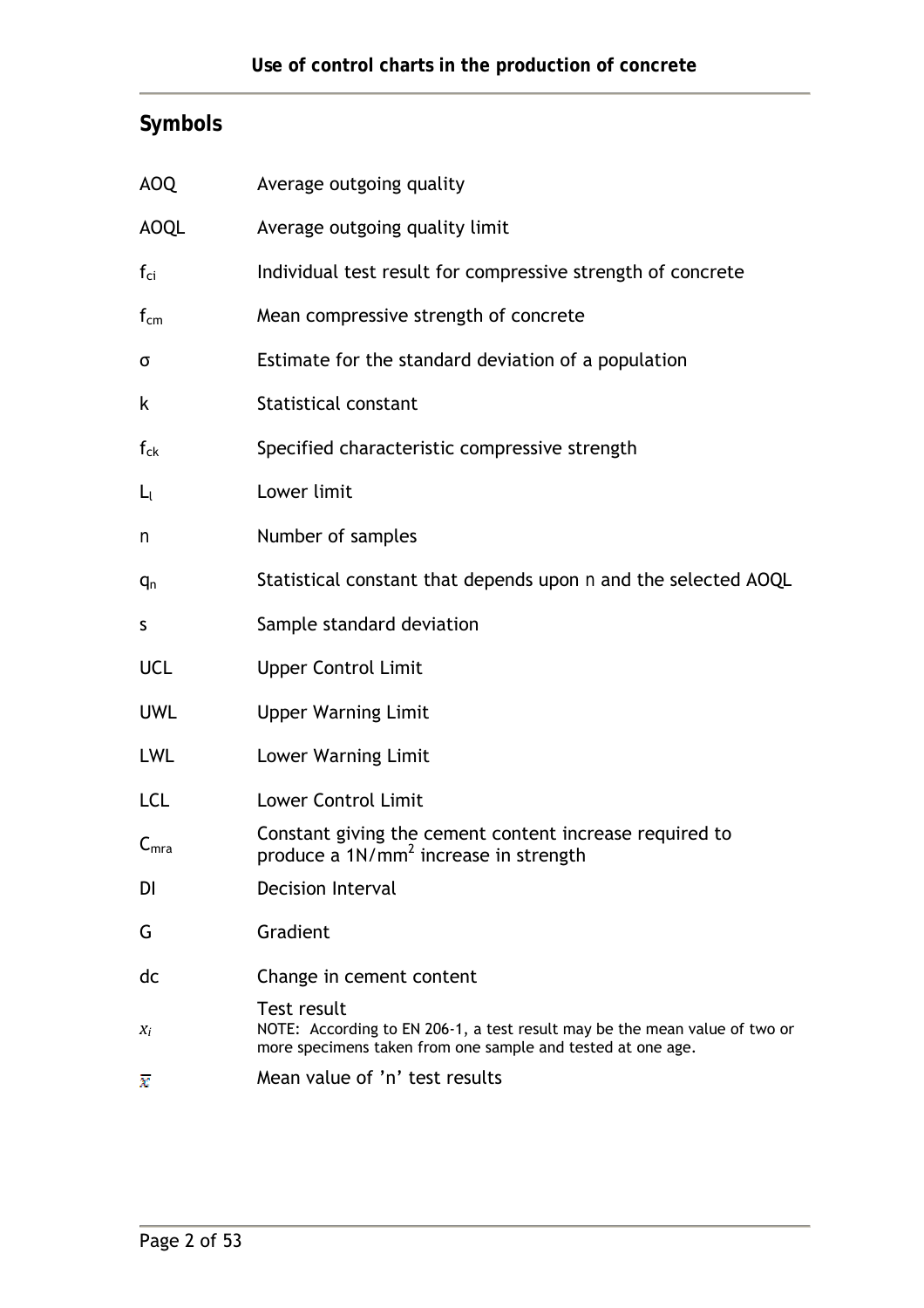# **1 Introduction**

It is safe to assume that ever since manufacturing commenced, attempts have been made to control the process in order to improve quality and drive down costs. The application of statistical techniques to manufacturing was first developed by physicist Walter A. Shewhart of the Bell Telephone Laboratories in 1924. Shewhart continue to develop the idea and in 1931 he published a book on statistical quality control [1].

Shewhart recognised that within a manufacturing process there were not only natural variations inherent in the process, which affected quality but there were also variations that could not be explained. Shewhart recognised that it is possible to set limits on the natural variation of any process so that fluctuations within these limits could be explained by chance causes, but any variation outside of these limits, special variations, would represent a change in the underlying process.

Shewhart's concept of natural and special variations is clearly relevant to the production of concrete at a ready-mixed plant or precast factory and the requirement to achieve a specified compressive strength. Natural variations exist in the process due to variation in the raw materials (aggregate grading, chemical composition etc), batching accuracy, plant performance, sampling and testing etc. Special causes of variation, outside of the natural variations could be due to changed constituent materials being used, weigh-scales losing accuracy, a new batcher, problems with testing equipment etc.

Control charts have found widespread use in the concrete industry in both ready-mixed concrete and precast concrete sectors as a tool for quality control. Control charts can be applied to monitor a range of product characteristics (e.g. cube/cylinder strength, consistence, w/c ratio), constituent materials (aggregate grading, cement strengths etc.) or production (batching accuracy).

Their most common application of control charts is as a means of continuously assessing compressive strength results in order to:

- check whether target strengths are being achieved;
- measure the variations from target (all products vary);
- identify magnitude of any variation;
- objectively define action required (e.g. change w/c ratio) to get the process back on target;
- identify periods and concretes where the strength was less than specified, so that investigations can be carried out and corrective action taken.

The use of control charts should not be treated in isolation from the rest of production control. For example routine checking and maintenance of weigh equipment will minimise the risk of a weigh-scale failure. Control charts provide information about the process, but the interpretation of the information is not a mechanical process. All the information available to the concrete producer should be used to interpret the information and make informed decisions. Did a change in quality occur when a new batch of constituent was first used? Is all the family showing the same trend? Are other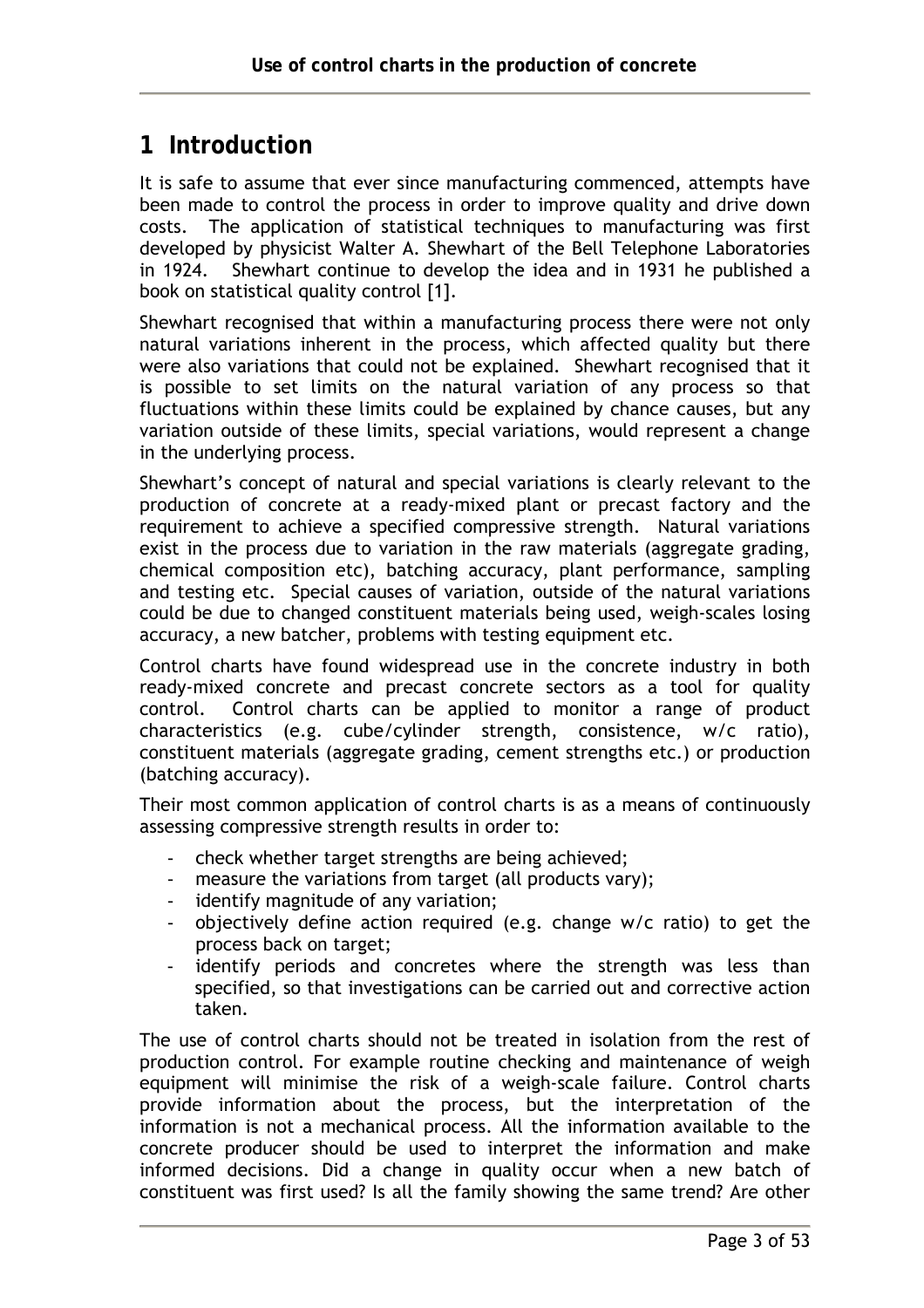plants using similar materials showing a similar trend? Such information leads to the cause of the change in quality being identified and appropriate action being taken. For example a loss of accuracy in the weigh-scales should lead to repair, maintenance and re-calibration and not a change in mix proportions. Where a change in mix proportions is required, the use of control charts can lead to objectively defined changes in proportions.

Effective control of concrete production is more easily achieved when there are good relationships with the constituent material suppliers, particularly the suppliers of cementitious materials. Early warning of a change in performance from the constituent material supplier should be part of the supply agreement, e.g. that stock clinker is being used during the maintenance period, and on the basis of this warning, the producer will decide the appropriate action.

Some producers use changes in cement chemistry to predict changes in concrete strength. Effective production control is about using all this information to produce concrete conforming to its specification. Effective production control, which includes the use of control charts, significantly reduces the risk of non-conformity benefiting both users and producers of concrete.

There are drawbacks to the existing method of assessment of conformity of mean strength adopted in EN 206-1 including not following the CEN Guidance on the evaluation of conformity [2]. It is believed that control charts (already widely used as a quality assurance tool in factory production control) would provide an alternative and better means of ensuring the characteristic strength is achieved and it is a method that follows the CEN Guidance.

This publication will review various control systems that are currently used in the concrete industry and, by the use of examples, show how the principles are applied to control the production of concrete.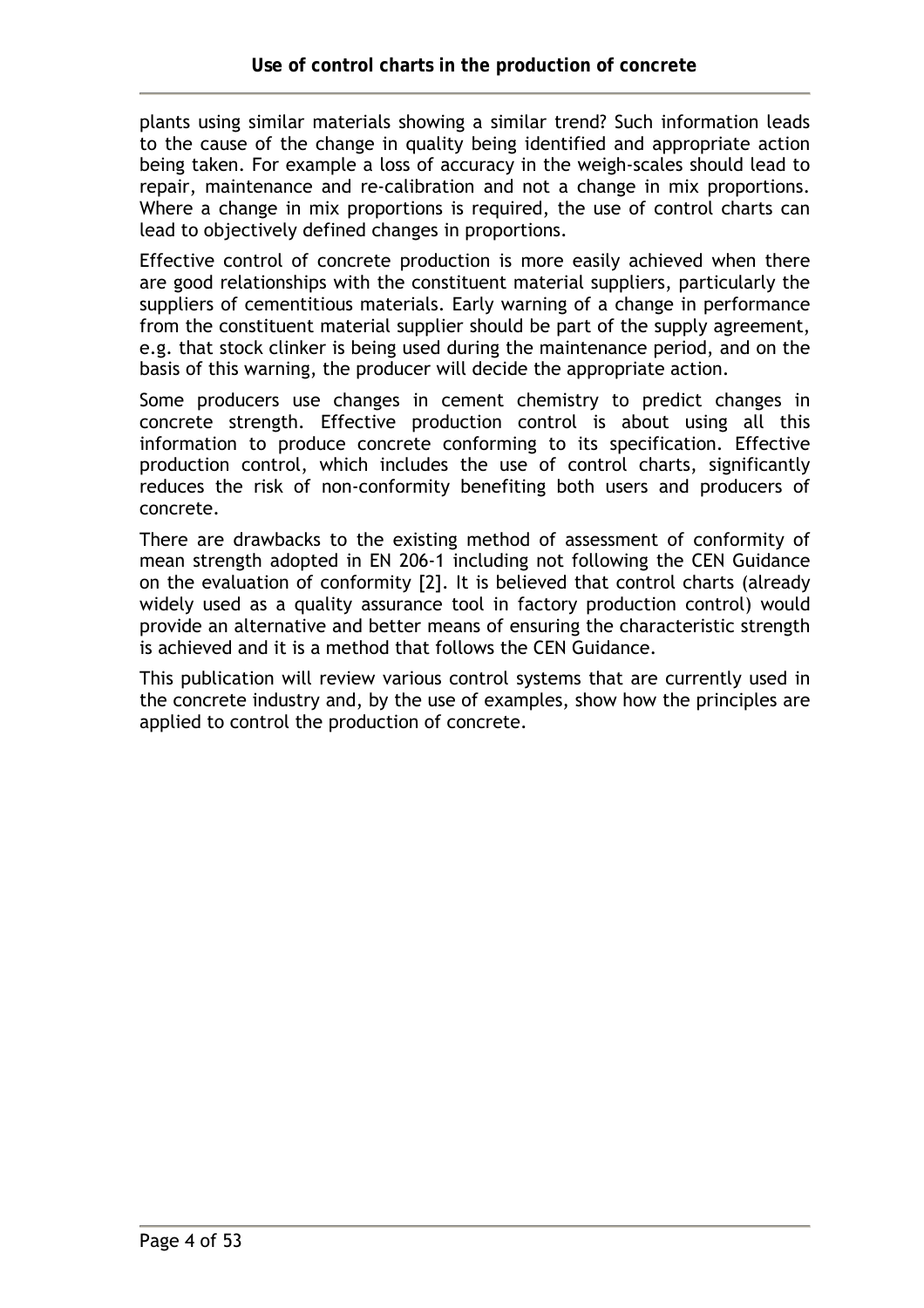# **2 Statistics for Concrete**

## *2.1 Normal distribution of strength*

Compressive strength test results tend to follow a normal distribution as illustrated in Figure 1. A normal distribution is defined by two parameters, the mean value of the distribution and the standard deviation  $(\sigma)$ , which is the measure of the spread of results around the mean value. A low standard deviation means that most strength results will be close to the mean value; a high standard deviation means that the strength of significant proportions of the results will be well below (and above) the mean value. The area under the normal distribution between two values of 'x' represents the probability that a result will fall within this range of values. The term 'tail' is used to mean the area under the normal distribution between a value, e.g. a compressive strength, and where the frequency is effectively zero. For strength it is the lower tail, i.e. low strength results, that is important but for other properties, e.g. consistence, both the lower and upper tails are important.



**Figure 1: Illustration of concrete strength distribution** 

At the extremes of the strength range for a given set of constituent materials, the assumption of a normally distributed set of data may not be valid. It is not possible to have strengths less than zero and most concretes have a ceiling strength beyond which they cannot go. In these situations the data set is skewed. However as low strengths are of concern to specifiers, an assumption of normally distributed data does not lead to problems in practice.

## *2.2 Characteristic strength and target strength*

EN 206-1[3] specifies the characteristic compressive strength of concrete in terms of a standard cylinder test or a standard cube test carried out at 28 days. The characteristic strength is defined in EN 206-1 as the "value of strength below which 5% of the population of all possible strength determinations of the volume of concrete under consideration, are expected to fall". Put simply this means that if every single batch was tested, 5% of the results would fall within the lower 'tail' of the normal distribution that starts 1.64 $\sigma$  below the actual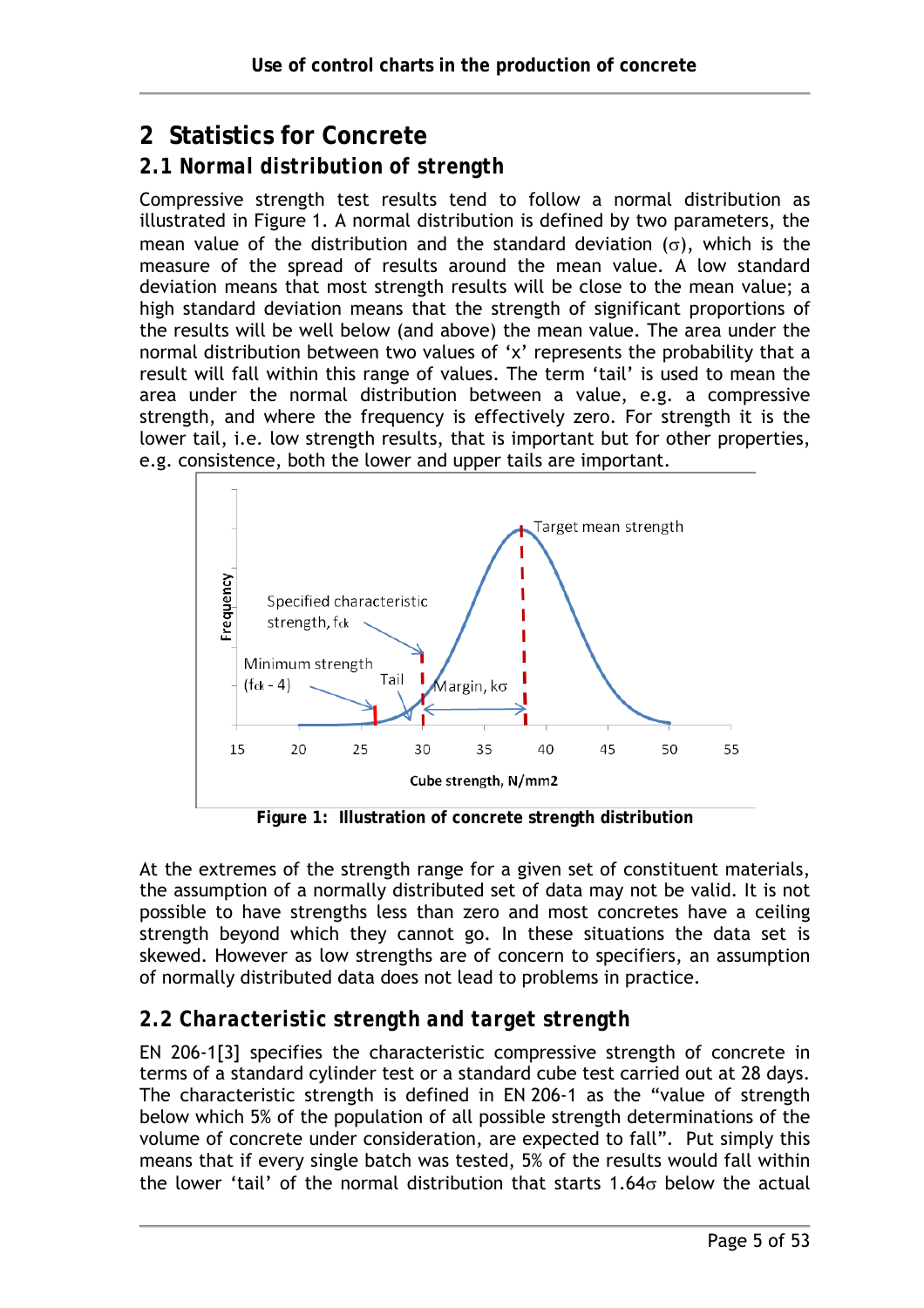mean strength. However the actual mean strength will not be known until the concrete has been produced and tested and therefore the target mean strength (TMS) is usually set at some higher value to ensure the concrete achieves at least the specified characteristic strength.

The target mean strength is given in Equation 1.

TMS =  $f_{ck}$  + k x  $\sigma$  *equation 1* Where TMS = target mean strength  $f_{ck}$  = characteristic compressive strength σ = estimate for standard deviation of population k = statistical constant  $k \times \sigma$  = the margin

The fixed point in the distribution is the specified characteristic strength and as the margin increases and/or the standard deviation increases, the target mean strength increases, see Example 1.

#### *Example 1*

*The target mean strength for a specified characteristic strength of C25/30 is given in Table 1. A standard deviation (*σ*) of 3 N/mm<sup>2</sup> is typical of a concrete*  with low variability and a value of 6 N/mm<sup>2</sup> represents high variability.

*Table 1: Target mean strength for specified characteristic strength of 30N/mm2 (cube)* 

| Margin       | Area in lower tail<br><i>(i.e. percentage</i> | Target mean strength (cube),<br>$N/mm^2$ |                                                               |
|--------------|-----------------------------------------------|------------------------------------------|---------------------------------------------------------------|
|              | below characteristic                          |                                          | $\sigma$ = 3 N/mm <sup>2</sup> $\sigma$ = 6 N/mm <sup>2</sup> |
|              | strength)                                     |                                          |                                                               |
| $1.64\sigma$ | 5%                                            | 35                                       | 40                                                            |
| $1.96\sigma$ | 2.5%                                          | 36                                       | 42                                                            |
| $2.00\sigma$ | 2.28%                                         | 36                                       | 42                                                            |
| $2.33\sigma$ | 1.0%                                          | 37                                       | 44                                                            |
| $3.0\sigma$  | 0.13%                                         | 39                                       | 48                                                            |

*The numbers in this table have been rounded.* 

A concrete strength below the characteristic strength is not a failure as statistically 5% of the results are expected and accepted as to fall below this value. However for structural safety reasons, a batch with a concrete strength significantly below the characteristic strength is excluded, even though it forms part of the expected population. Consequently EN 206-1 specifies a minimum strength requirement for individual results ( $f_{ci}$ ) of ( $f_{ck}$  – 4). Any batch below this strength is a non-conforming batch.

The risk of non-conformity decreases as the margin increases. Statistics are used to quantify that risk. For a given margin the probability of a test result falling below the specified characteristic strength or failing the individual strength criterion is given in Table 2. Table 2 shows that the probability of having a result below the specified characteristic strength is independent of the standard deviation (as the margin is based on the standard deviation) but the risk of failing the criterion for individual batches increases as the standard deviation increases.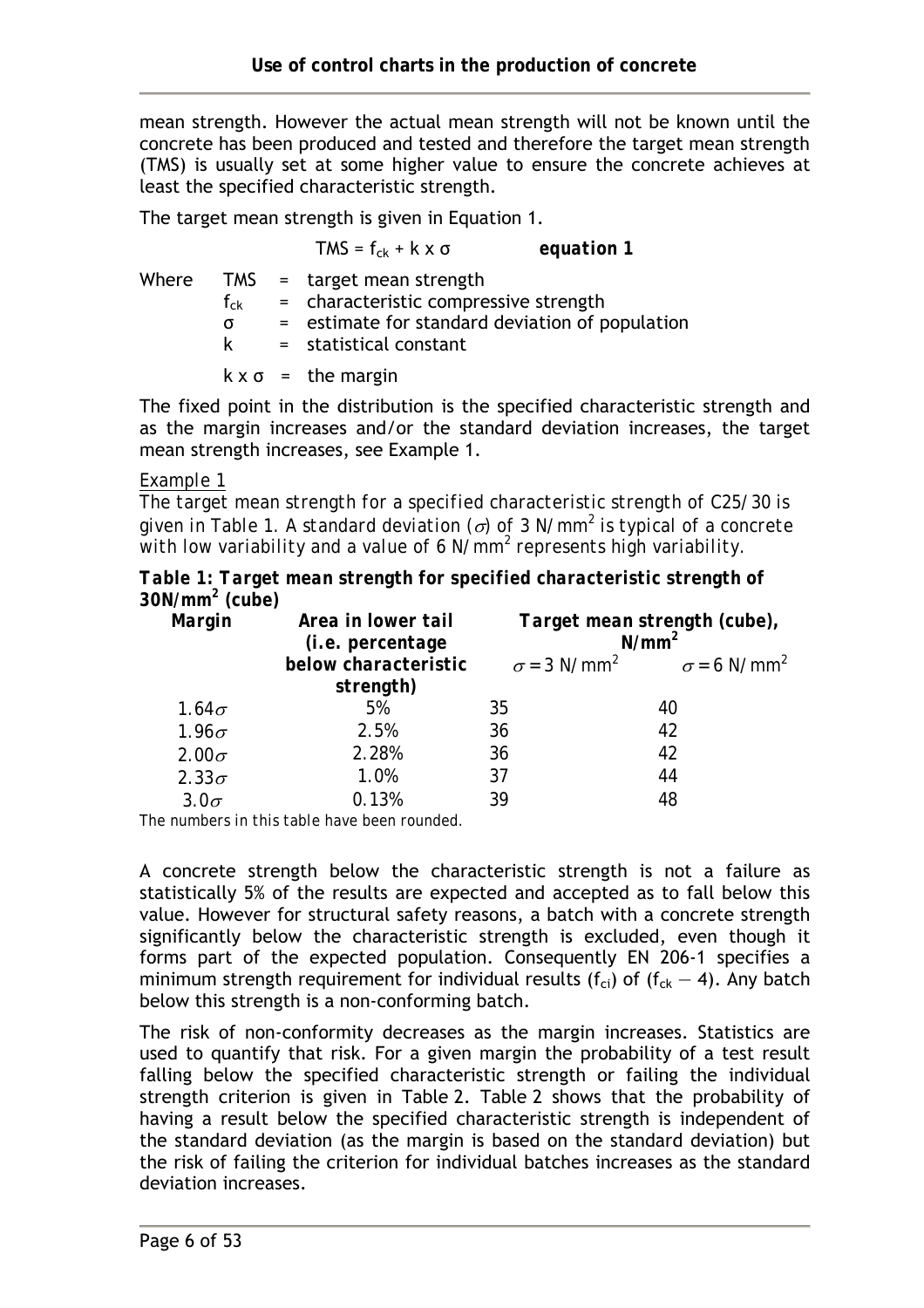|                                                                        | Table 2: Effect of margin on proportion of concrete below characteristic    |                                                               |                        |  |  |
|------------------------------------------------------------------------|-----------------------------------------------------------------------------|---------------------------------------------------------------|------------------------|--|--|
|                                                                        | strength; and risk of failing the strength criterion for individual batches |                                                               |                        |  |  |
| Probability of a test Risk of failing the strength criterion<br>Margin |                                                                             |                                                               |                        |  |  |
|                                                                        | result being below                                                          |                                                               | for individual batches |  |  |
|                                                                        | the characteristic                                                          | $\sigma = 3$ N/mm <sup>2</sup> $\sigma = 6$ N/mm <sup>2</sup> |                        |  |  |
|                                                                        | strength                                                                    |                                                               |                        |  |  |
| $1.64\sigma$                                                           | 1 in 20 $(5%)$                                                              | 0.1%                                                          | 1%                     |  |  |
| $1.96\sigma$                                                           | 1 in 40 $(2,5%)$                                                            | 0.05%                                                         | 0.4%                   |  |  |
| $2.33\sigma$                                                           | 1 in 100 $(1%)$                                                             | 0.01%                                                         | 0.1%                   |  |  |
| $3.08\sigma$                                                           | 1 in 1000 $(0,1\%)$                                                         | 0.0005%                                                       | 0.01%                  |  |  |

The definition of 'characteristic strength' in EN 206-1:2000 has its complications. For a structural engineer the phrase 'the volume of concrete under consideration' may be applied to all the concrete in their structure and to the concrete in a single element of that structure even if this comprises a single batch. For conformity to EN 206-1, the 'volume under consideration' is all the concrete in an assessment period. Neither of these interpretations of this phrase is suitable for use in control systems as the process is continual. Caspeele and Taerwe [5] have proposed that if the production achieves an average outgoing quality limit<sup>a</sup> (AOQL) of 5%, the production can be accepted as having achieved the characteristic strength.

## *2.3 Standard deviation*

The standard deviation of a population will only be truly known if every batch of concrete is tested. However if 35 or more results are available, the estimated standard deviation is likely to be very close to the true standard deviation. This is the reason why EN 206-1 requires 35 results to calculate the initial standard deviation

When *n* ≥35, the standard deviation may be estimated using the equation:

Standard deviation, 
$$
\sigma = \sqrt{\frac{\sum (x_i - \overline{x})^2}{(n-1)}}
$$

Alternatively it can be determined through a range of pairs approach where

Mean range of successive pairs = 1.128 x standard deviation *equation 2*  or,

Standard deviation =  $0.886$  x mean range of successive pairs of results

The range is the numerical difference between successive results and the difference is always taken as a positive number, e.g. |2-3|=1. The range of pairs method of calculating the standard deviation is particularly suited for populations where there are step changes in mean strength in the data set, e.g. concrete, as the effect of the step change will be limited to a single pair of results. With concrete production, step changes in mean strength (usually

 $\overline{a}$ <sup>a</sup> From the operating-characteristic curve for the selected sampling plan, the average outgoing quality (AOQ) curve is determined by multiplying each percentage of all possible results below the required characteristic strength in the production by the corresponding acceptance probability.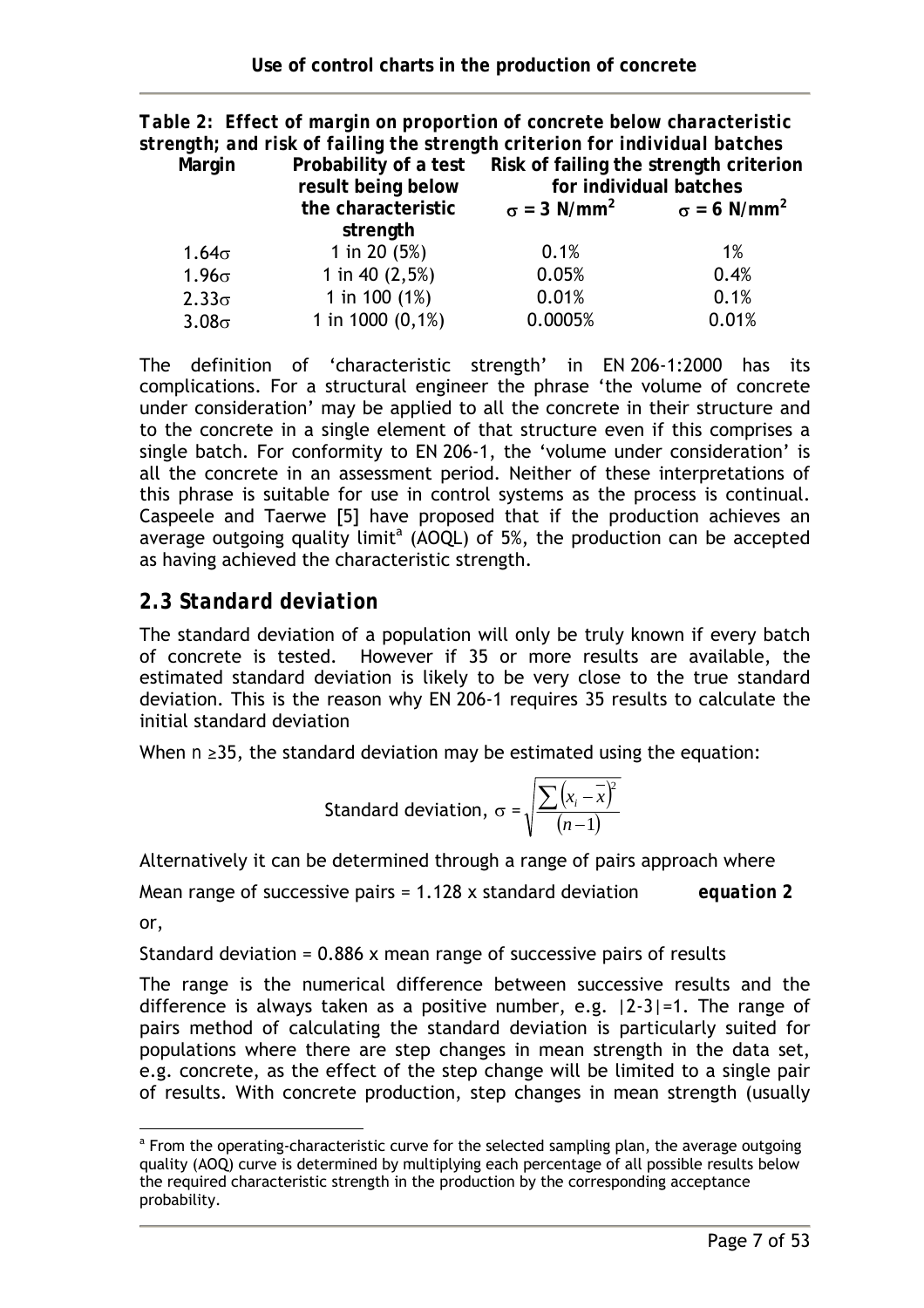due to a change in a constituent) are more common than drifts in mean strength.

*Example 2*

| Table 3: Calculation of the standard deviation using mean range |                                             |                    |                                                            |  |  |
|-----------------------------------------------------------------|---------------------------------------------|--------------------|------------------------------------------------------------|--|--|
| Result                                                          | Transposed<br>cube<br>strength,<br>$N/mm^2$ | Range,<br>$N/mm^2$ | Calculation of standard deviation                          |  |  |
| 1                                                               | 54.5                                        |                    |                                                            |  |  |
| $\overline{2}$                                                  | 52.5                                        | 2.0                |                                                            |  |  |
| $\overline{\mathcal{S}}$                                        | 49.5                                        | 3.0                |                                                            |  |  |
| $\overline{4}$                                                  | 47.5                                        | 2.0                | Estimation of the standard deviation                       |  |  |
| 5                                                               | 49.0                                        | 1.5                |                                                            |  |  |
| 6                                                               | 43.5                                        | 5.5                | $= 0.886 \times 51/14$                                     |  |  |
| 7                                                               | 54.5                                        | 11.0               |                                                            |  |  |
| 8                                                               | 46.5                                        | 8.0                | $= 0.886$ x 3.64 $= 3.0$ N/mm <sup>2</sup> (rounded to the |  |  |
| 9                                                               | 50.0                                        | 3.5                | nearest $0.5 N/mm^2$ )                                     |  |  |
| 10                                                              | 50.5                                        | 0.5                |                                                            |  |  |
| 11                                                              | 47.0                                        | 3.5                |                                                            |  |  |
| 12                                                              | 48.5                                        | 1.5                |                                                            |  |  |
| 13                                                              | 53.0                                        | 4.5                |                                                            |  |  |
| 14                                                              | 51.5                                        | 1.5                |                                                            |  |  |
| 15                                                              | 48.5                                        | 3.0                |                                                            |  |  |
| Sum of ranges                                                   |                                             | 51.0               |                                                            |  |  |
|                                                                 | Mean of ranges                              | 3.64               |                                                            |  |  |

#### *Example 3 (copied from reference [4])*

*15 random data have been generated assuming a mean strength of 37.0 N/mm2 and a standard deviation of 3.5 N/mm<sup>2</sup> . These have been repeated to give a total of 30 data, see Figure 2a. The standard deviation of the 30 data given in Figure 2a is:* 

 *3.6 N/mm<sup>2</sup> when determined by the standard method; 3.7 N/mm<sup>2</sup> when determined from 0.886 x mean range.* 

*To illustrate the effect of a change in mean strength on the standard deviation, an extreme reduction in mean strength of 5.0 N/mm<sup>2</sup> is introduced at result 16 i.e. data 16 to 30 are all 5.0 N/mm<sup>2</sup> less than in Figure 2a. The dispersion of the data around these mean strengths is unchanged. The standard deviation of the 30 data given in Figure 2b is:* 

 *4.4 N/mm<sup>2</sup> when determined by the standard method; 3.8 N/mm<sup>2</sup> when determined from 0.886 x mean range.* 

*This shows that the standard deviation calculated from the mean range has been less affected by the change in mean strength.*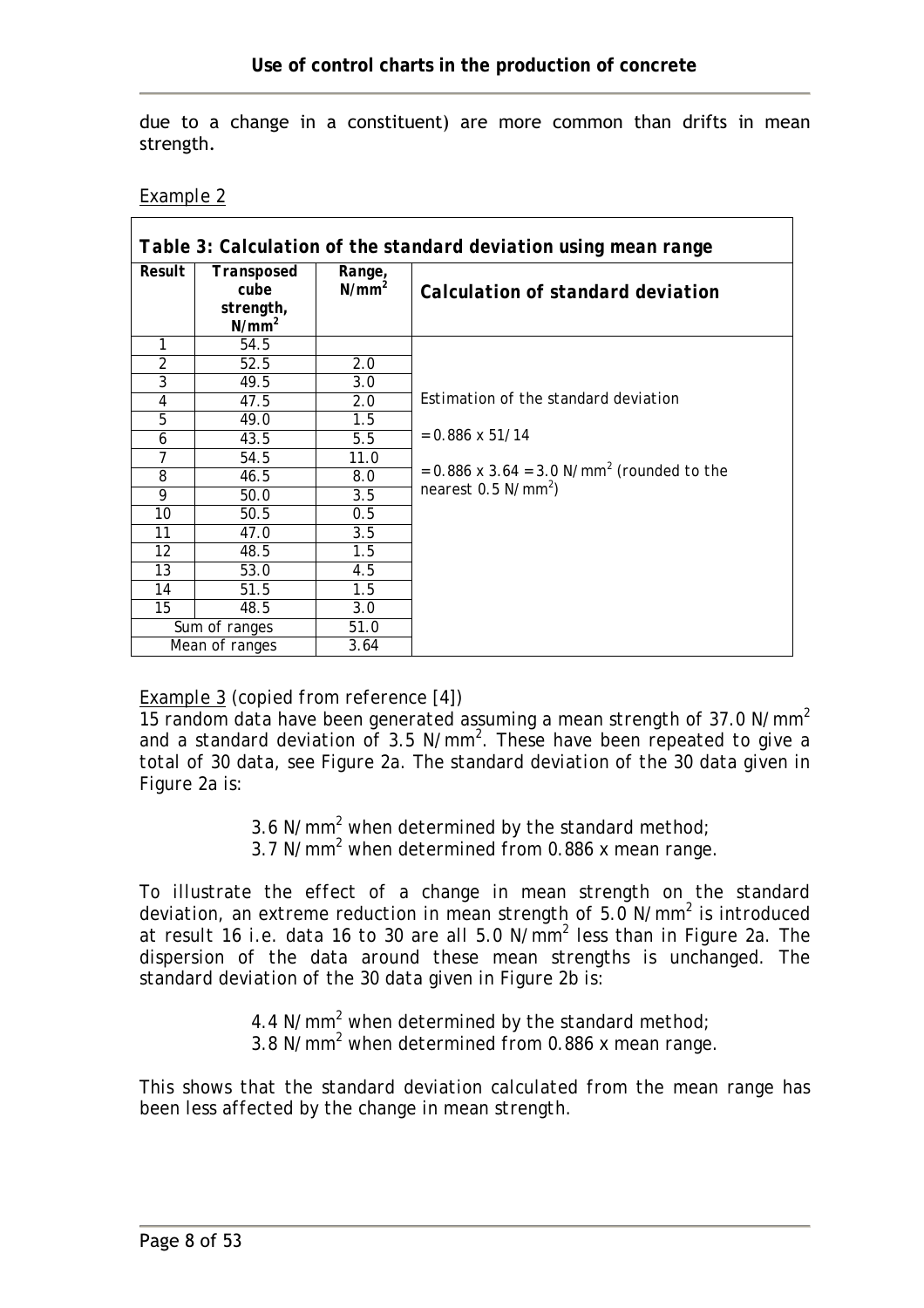

**Figure 2a. Fifteen random data generated assuming a mean strength of 37.0 N/mm<sup>2</sup> and a standard deviation of 3.5 N/mm<sup>2</sup> (the first group of 15 results are the same as the second group of 15 results).** 



**Figure 2b. The same data as in Figure 6a, but with a reduction in mean strength of 5.0 N/mm<sup>2</sup> introduced at result 16.** 

The true standard deviation of a population,  $\sigma$ , can only be determined if all the population were to be tested, which is impractical. In practice the population standard deviation is estimated by testing samples. The more samples that are tested, the more reliable will be the estimated population standard deviation. EN 206-1 requires at least 35 results to initially estimate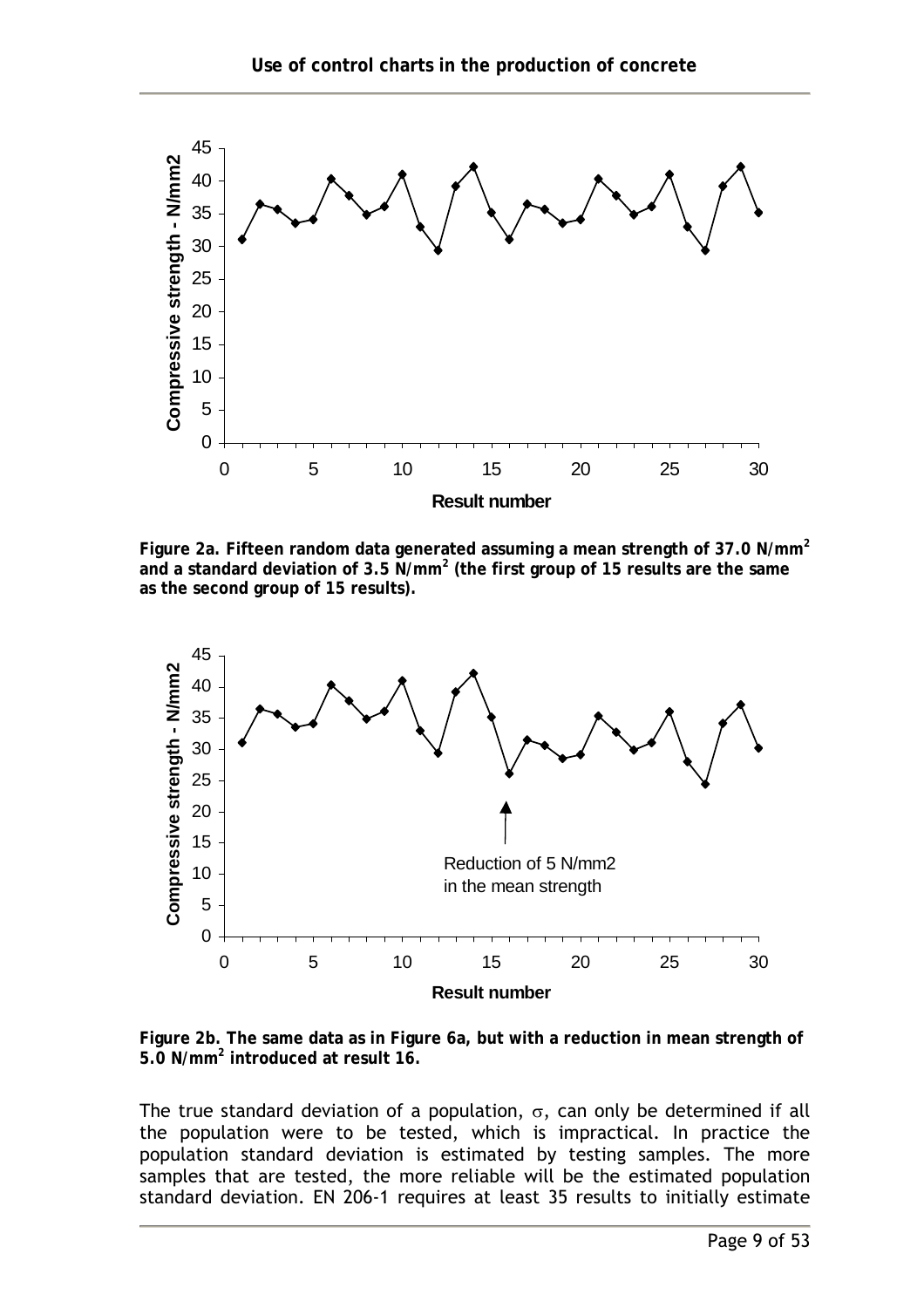the population standard deviation. Prior to obtaining the estimated population standard deviation, concrete is controlled by more conservative initial testing rules. Without an estimated population standard deviation, it is not possible to use control charts to control the concrete production.

Once the initial population standard deviation has been estimated, EN 206-1 permits two methods for verifying the initial estimate. The first method involves checking that the standard deviation of the most recent 15 results does not deviate significantly from the adopted value. The second method involves the use of continuous control systems.

The standard deviation for strength tends to be constant for medium and high strength mixes but for lower strengths it tends to increase proportionally with mean strength [6] and the relationship illustrated in Figure 3 may be assumed. In practice this means that the standard deviation for concretes that have a characteristic strength of 20 N/mm<sup>2</sup> or more is determined by testing and calculation, while the standard deviation for concrete with a lower strength is interpolated.



**Figure 3: Simplified standard deviation to mean strength relationship**

## *2.4 Setting the target strength*

The target strength is set to achieve a balance between the following requirements:

- high probability of achieving a population with at least the specified characteristic strength;
- low risk of failing the minimum strength criterion;
- low consumers risk;
- low producers risk;
- competitive and economic.

The target strength is selected by the producer, but the producer may have to comply with certain minimum values. The target strength should never be lower than ( $f_{ck}$  +1.64 $\sigma$ ), but it is normally higher than this value. National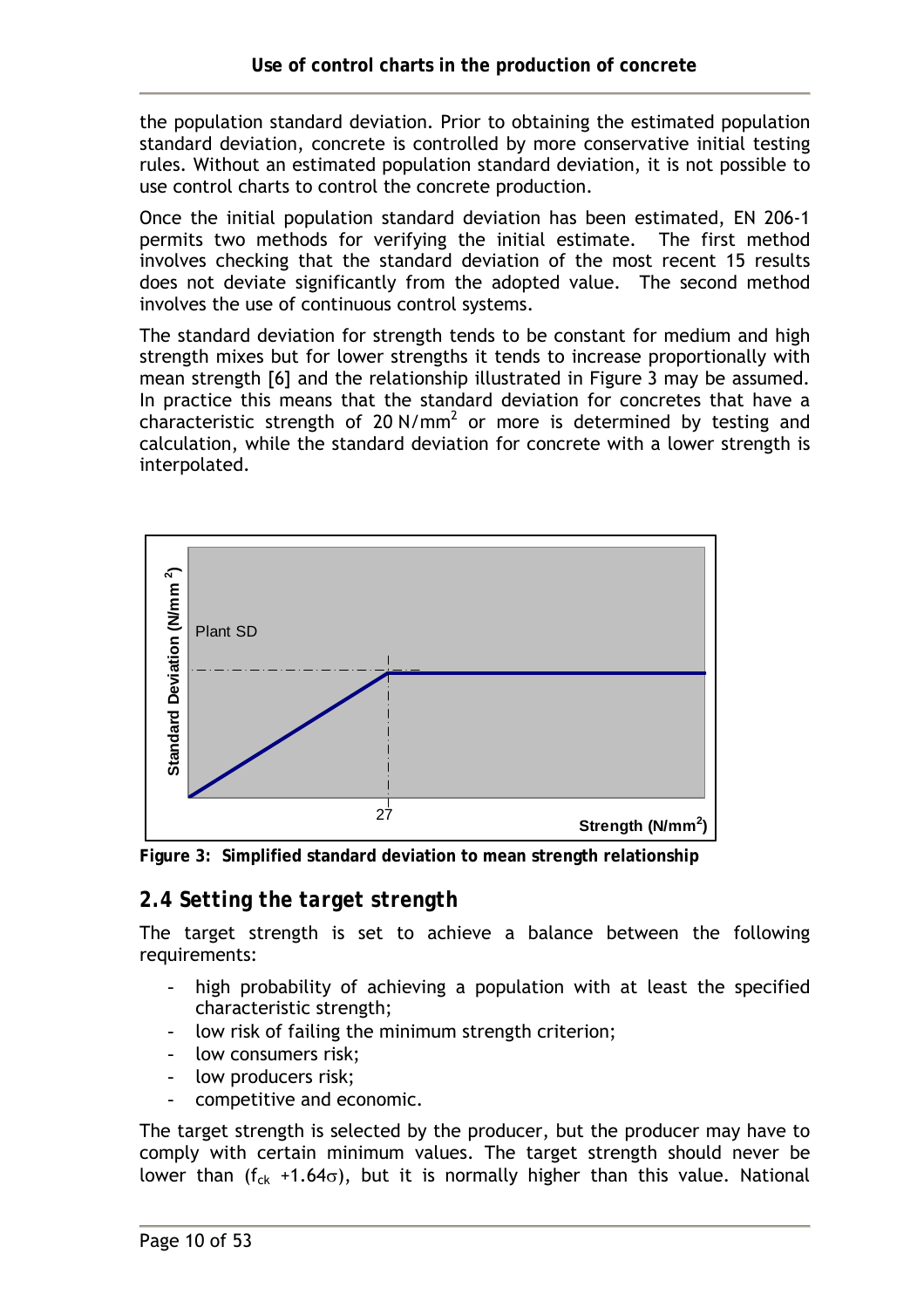requirements, the requirements of a certification body or other requirements (see **9.4**) may impose minimum target strengths.

UK experience is that a minimum target strength of  $(f_{ck} + 1.96\sigma)$  at a test rate of at least 16 results per month is a good balance between these conflicting demands. With a concrete family this gives about a  $3\sigma$  margin, i.e. a 1:1000 risk of failing the minimum strength requirement  $(f_{ck} - 4)$ . Data collected by a UK certification body on individual batch non-conformities shows that the actual rate of non-conformity is an order of magnitude lower and this is due to the active control of the production.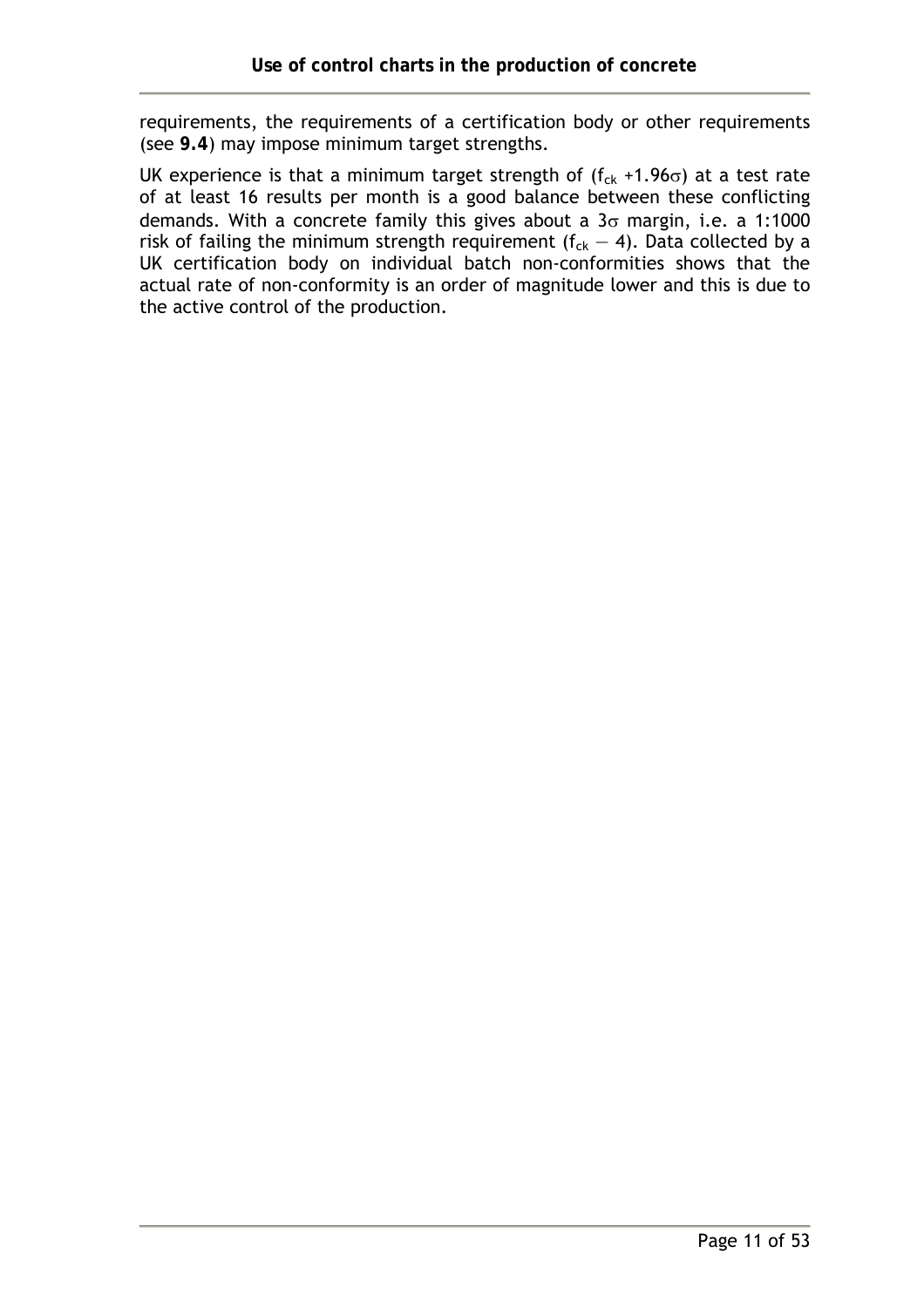# **3 Simple Data Charts**

Simple data control charts are used to routinely monitor quality. There are two basic types of control charts.

**Univariate** – a control chart of one quality characteristic (e.g. mean strength)

**Multivariate** - control chart of a statistic that summarises or represents more than one quality characteristic (e.g. coefficient of variation)

If a single quality characteristic has been measured or computed from a sample, the control chart shows the value of the quality characteristic versus the sample number or versus time.

Simple data charts are useful in providing a visual image of production and unusual results. Simple charts may also give an indication of trends but the general scatter of the data may also mask trends that can be identified only by more in-depth analysis of the data.

Consider the data in Table 4 and illustrated in Figure 4. A review of the data shows that all the results are within +/- 8 N/mm<sup>2</sup> of the target. The results are fairly evenly distributed around the target (2 on target, 9 results above and 7 below) so it is not immediately obvious what conclusions can be drawn from the data.

| Result         | 28 day strength,<br>N/mm <sup>2</sup> | Result | 28 day strength,<br>N/mm <sup>2</sup> |  |
|----------------|---------------------------------------|--------|---------------------------------------|--|
| 1              | 37                                    | 10     | 40                                    |  |
| $\overline{2}$ | 42                                    | 11     | 34                                    |  |
| 3              | 36                                    | 12     | 44                                    |  |
| 4              | 35                                    | 13     | 46.5                                  |  |
| 5              | 42                                    | 14     | 42                                    |  |
| 6              | 38                                    | 15     | 44.5                                  |  |
| 7              | 39.5                                  | 16     | 45                                    |  |
| 8              | 40                                    | 17     | 44                                    |  |
| 9              | 35                                    | 18     | 48                                    |  |

| Table 4: Example data for mean strength with a target strength of 40N/mm <sup>2</sup> |  |  |  |
|---------------------------------------------------------------------------------------|--|--|--|
|                                                                                       |  |  |  |
|                                                                                       |  |  |  |



**Figure 4: Simple univariate control chart for strength**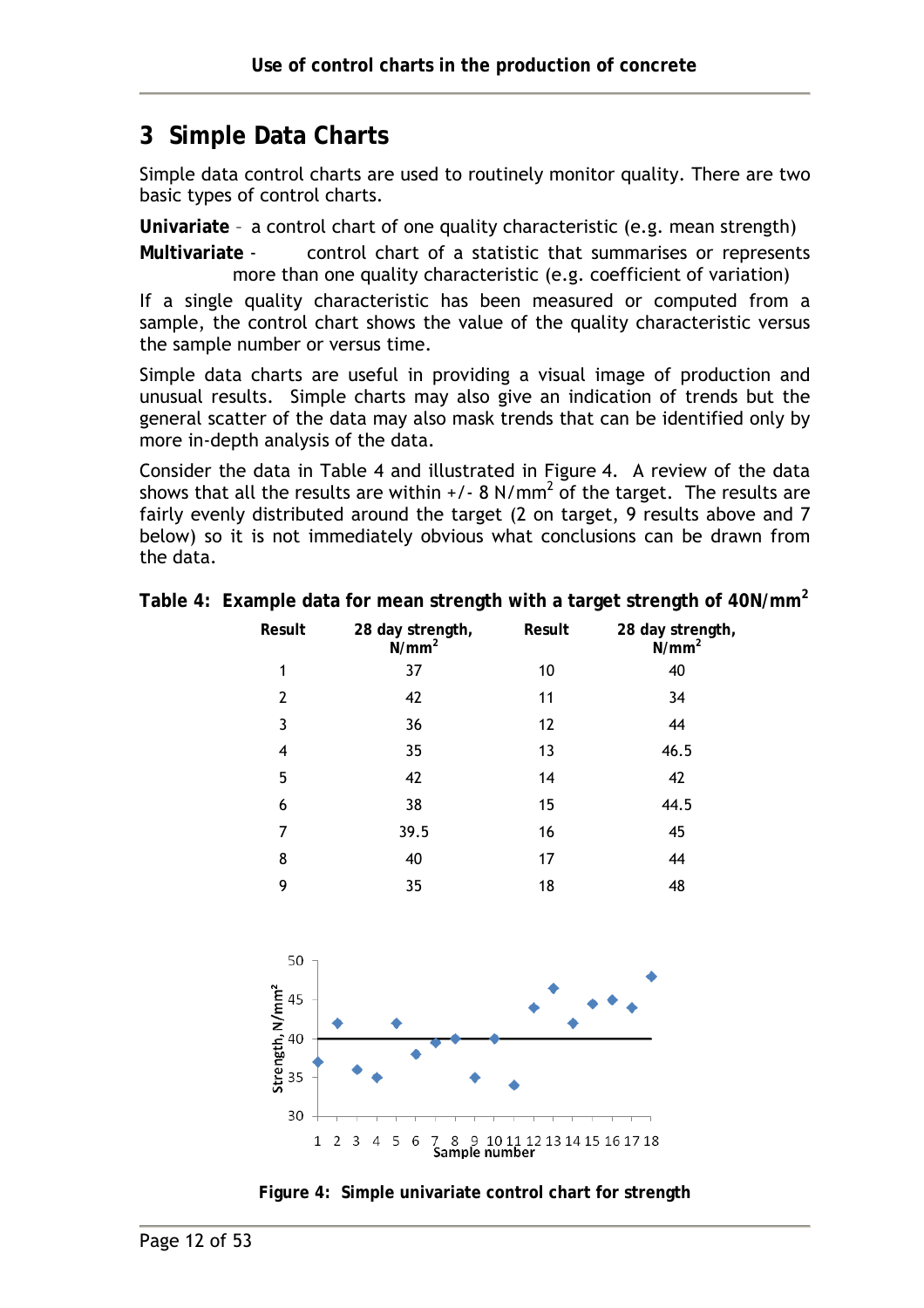# **4 Shewhart Charts**

#### *4.1 Introduction*

While graphical plots can give useful information about the pattern of a production process, the control chart becomes a much more powerful tool if statistical rules are also applied to the data. Shewhart control systems measure variables in the production processes (e.g. target mean strength).They make use of calculated control limits and apply warning limits based on the measured variation in the production process.

ISO 8258 [7] gives general information on Shewhart control charts and ISO 7966 [8] gives general information on Shewhart control charts for acceptance control.

The Shewhart chart will have a horizontal central line which represents the expected mean value of the test results on the samples taken from production; in the case of concrete, the Target Mean Strength for a chart controlling compressive strength. Lines representing the upper control limit (UCL) lower control limit (LCL), upper warning limit (UWL) and lower warning limit (LWL) may also be added. Generally action is required if a result is beyond either of the control limits.

The UWL and LWL are set at a level so that most of the results will fall between the lines when a system is running in control. These are not specification limits but 'warning' limits based on the variability of the production process. Given that concrete strengths follow a normal distribution (Figure 1), it follows that there is a 50% chance that a result will be above the TMS and a 50% chance that it is below the TMS. In chapter 2 it was shown that a margin of 1.96 x  $\sigma$  will lead to 2.5% of results being below the characteristic strength. Some variables, e.g. consistence, have both upper and lower limits and in these cases it is essential to have both an UWL and a LWL. While for conformity to a specified characteristic strength a high value is not significant, from the viewpoint of economic production it does matter. Therefore in practice, both upper and lower warning limits are used even for a variable that has a single limit value, e.g. concrete strength. Setting upper and lower warning limits at 1.96σ leads to the expectation that 95% of the results will fall within these limits and 2.5% in each of the 'tails' of the normal distribution. If a margin of 3.0 x  $\sigma$  is adopted, there is very little chance of a result falling outside this limit due to natural variation (0.3% for two-tailed test). A Shewhart control chart can be constructed with

UCL = TMS + 3  $\times \sigma$  $|C|$  = TMS - 3 x  $\sigma$ UWL = TMS + 2  $\times \sigma$ LWL = TMS -  $2 \times \sigma$ 

The probability of a single result falling outside of either the UWL or LWL is 4.56%, i.e. 2.28% above the UWL and 2.28% below the LWL (see Table 1*Table 2*).

The probability of two consecutive results falling outside the limits purely by chance is

 $= 0.0456 \times 0.0456 = 0.002079$  or 0.21%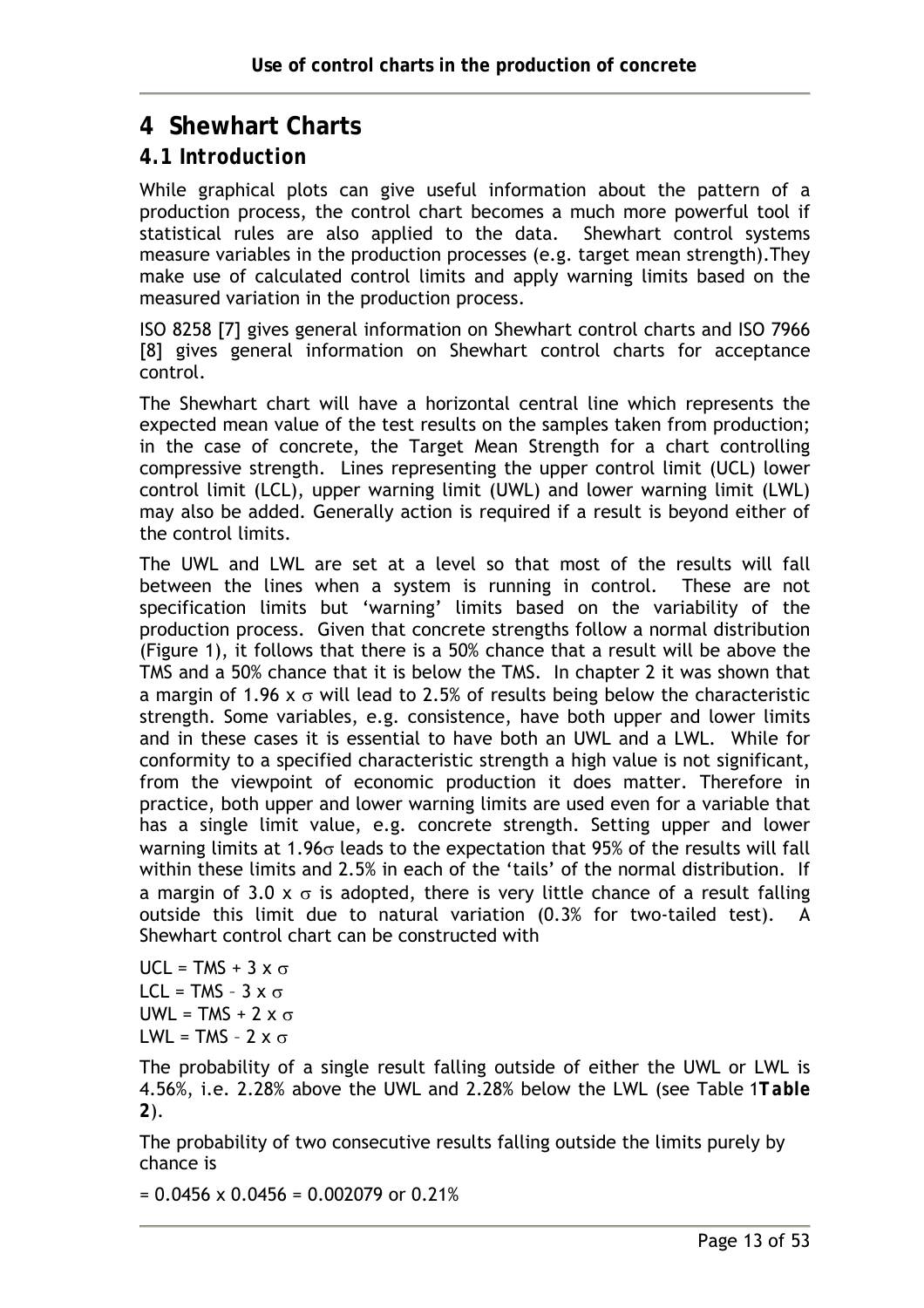The probability that the two results are either both above or below the line (i.e. in the same direction) is only 0.05%. Such an outcome is very strong evidence that the expected outcome is not being achieved.

#### *4.2 Shewhart action criteria*

#### **4.2.1 Points beyond UCL or LCL**

The presence of one or more points lying outside of the UCL or LCL is primary evidence that the system is out of control at that point. Since there is only a 0.3% chance that this result is due to natural variation, it is probable that special variation will account for the extreme value and an immediate investigation into the cause should be undertaken.

#### **4.2.2 Points beyond UWL or LWL**

The presence of two consecutive, or more than 1 in 40, points beyond either warning line is evidence that the process is out of control and an investigation of the data should be undertaken.

#### **4.2.3 Patterns within control limits**

It is also possible to analyse data that doesn't breach either the control or warning limits to evaluate whether any trends are significant. Runs analysis can give the first warning of a system going out of control before points are seen beyond the warning limits.

The following simple rules of thumb have been proposed for sequences of results that remain within the warning limits [9]:

- 1. Seven or more consecutive results on the same side of the target mean strength
- 2. At least 10 out of 11 results on the same side of the target mean strength
- 3. At least 12 out of 14 results on the same side of the target mean strength
- 4. At least 14 out of 17 results on the same side of the target mean strength

#### *4.3 Control of standard deviation*

The control and warning limits are determined by the standard deviation of the process; it is therefore important to monitor the standard deviation. As the calculation to determine standard deviation is relatively complex, the alternative calculation in *equation 2* is used linking standard deviation to the range of pairs of results. Plot the running mean range of the last *n* successive results where  $n \geq 15$  against test result number. Select the change in standard deviation that will prompt action ( $\Delta\sigma$ ) and set action lines at:

1.128\*current standard deviation  $± 1.128* \Delta\sigma$ 

#### *4.4 Example Shewhart chart*

Consider again the strength data in Table 4 and subject it to a Shewhart analysis using the rules stated in **4.1.3**. Figure 5 shows the data with a UCL,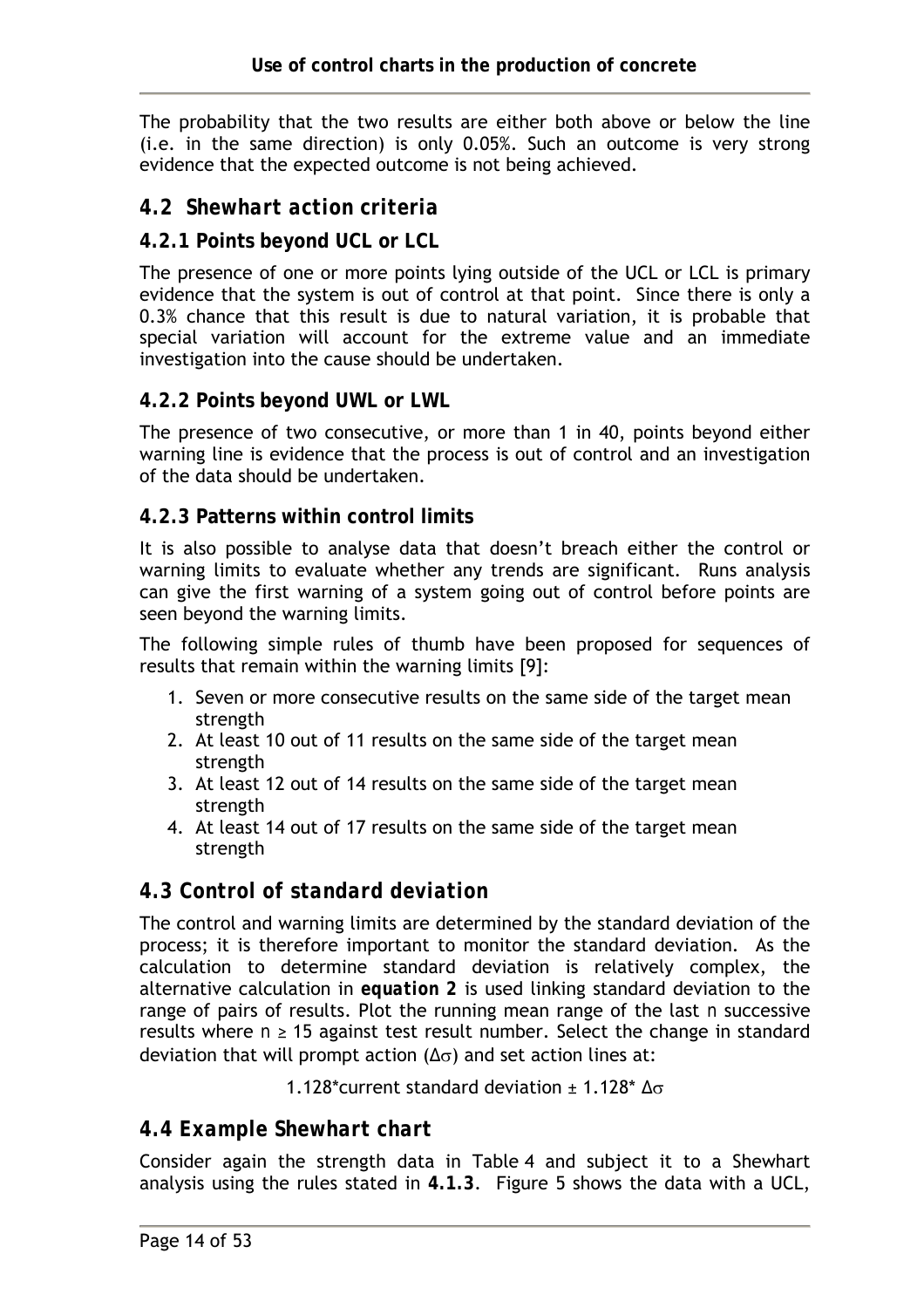LCL, UWL and LWL applied. Immediately it is apparent that point 18 has exceeded the UWL This does not breach the rule defined in **4.1.3** (requiring 2 consecutive points above UWL) but also at this point there is a sequence of 7 points on the same side of the target mean strength (see **4.2.3**). The Shewhart chart is showing that the process is out of control, i.e. the actual mean strength is higher than the mean strength required.



**Figure 5: Control levels applied to data** 

## *4.5 Modified application of Shewhart control chart*

If the aim is to assess whether the level of production is higher than a specified characteristic value, a modified application of Shewhart control charts can be used, with the use of specific modified variables. This application comprises checking that the average of *n* measured strength results is greater than a lower line  $L_1$  situated at a given distance from  $f_{ck}$  with the following variables:

 $L_1 \geq f_{ck} + (q_n \times s)$  where

- qn depends on *n* and on the AOQL chosen,
- s is an updated evaluation of the standard deviation of the relevant production.

In the case where  $n \ge 15$  and  $q_n \ge 1.48$ , the Shewhart charts will satisfy the requirement for an AOQL of 5%. This criterion also satisfies the conformity criteria for mean strength in EN 206-1. A warning line at some higher value may also be appropriate.

#### *Example 4*

*A precast concrete factory intends using a Shewhart chart system to show conformity to the mean strength criterion in EN 206-1. Due to process requirements the strengths tend to exceed the characteristic strength within a few days and therefore they opt to test at a real age of 7 days to verify that the specified 28 day strength is already being achieved at 7 days. As the compressive strengths are expected to be well above the specified strength, they opt not to have a warning line.*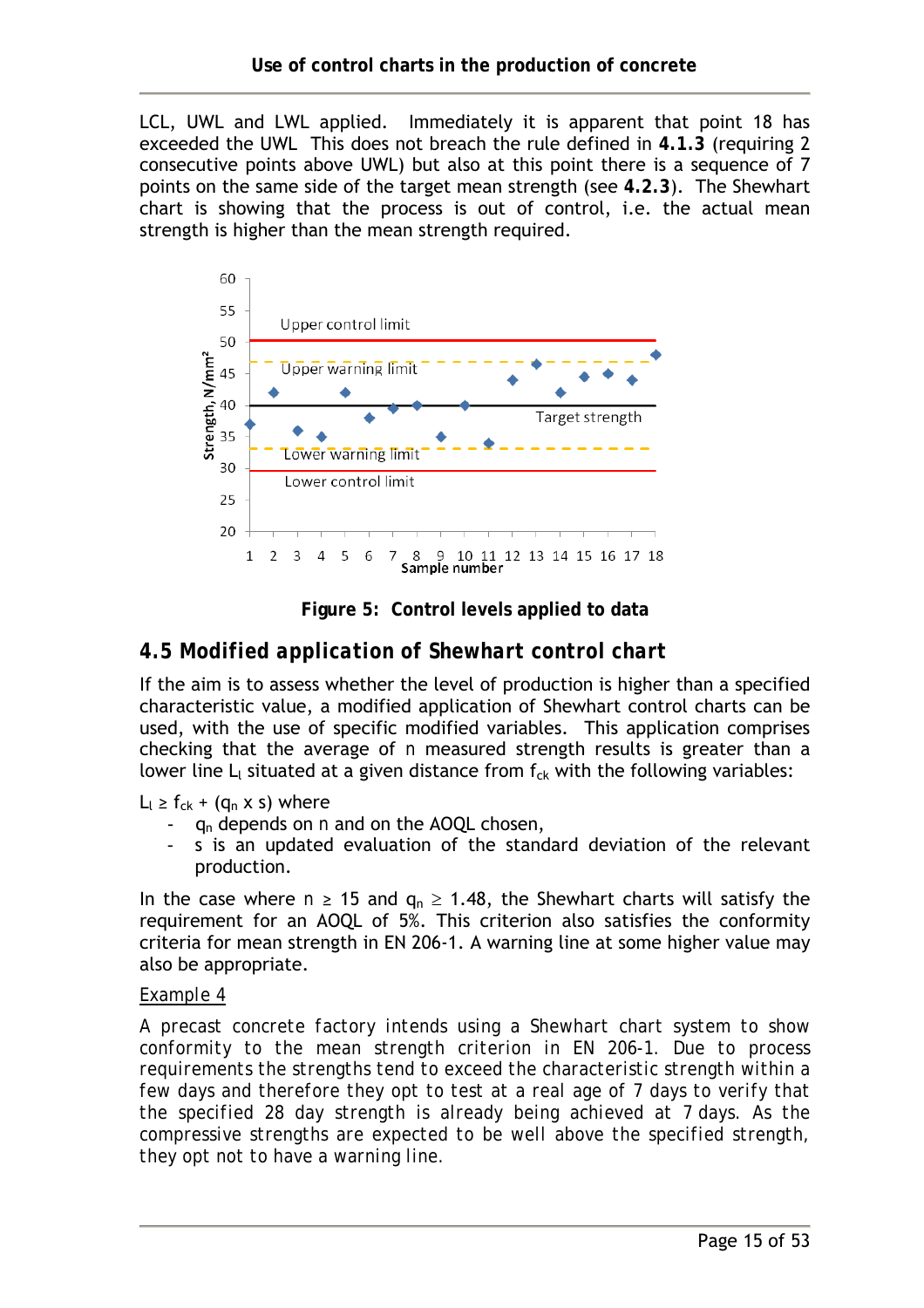*To do this task the running average strength of the last 'n' consecutive results, where 'n' is a predetermined number that is at least 15 are plotted on a Shewhart chart with one limit line with a value of*  $(f_{ck} + 1.48s)$ *. If the running mean strength below this line this indicates that an AOQL of 5% is not being achieved. A warning line at some value higher than*  $(f_{ck} + 1.48s)$  *may be added.* 

*The specified compressive strength class is C25/30 and they use cubes for assessing the production and conformity. The current standard deviation is 2.5 N/mm<sup>2</sup> . The limit value Ll is:* 

*30 +1.48\*2.5 = 33.7 N/mm<sup>2</sup>*

*For control purposes, rather than using non-overlapping groups of results, they opt to use the running mean of the last 15 results. This is shown in Figure 6a), which shows that the mean strength is consistently above the limit value.* 



**Figure 6a): Control of conformity of mean strength using a running mean of 15 results** 

*It is also necessary to check that the sample standard deviation has not changed significantly. Though clause 8.2.1.3 of EN 206-1:2000 states that the present value is still applicable if the calculated value based on the last 15 results is within about ± current value/3, this is not a very sensitive indicator of change and most producers would regard a 0.5 N/mm<sup>2</sup> change in standard*  deviation as significant and the precast company uses this value of 0.5 N/mm<sup>2</sup>, which is *controlled with another modified Shewhart chart. On this chart a horizontal line is drawn at the current mean range value (1.128*σ*) and action lines ± 1.128 x 0.5 from this value.* 

*Again a running mean range of the last 15 consecutive and overlapping pairs of results is used. When the running mean value crosses one of these action lines, this indicates that the standard deviation has changed by 0.5 N/mm<sup>2</sup> and a new value should be applied.* 

*In this example the current standard deviation is 2.5 N/mm<sup>2</sup> and this equates to a mean range of 1.128 x 2.5 = 2.82 N/mm<sup>2</sup> and upper and lower action lines at 3.38 N/mm<sup>2</sup> and 2.26 N/mm<sup>2</sup> (2.82*  $\pm$  *1.128 x 0.5). These are shown in Figure 6b). At test result 26, the mean range crosses the upper action line indicating*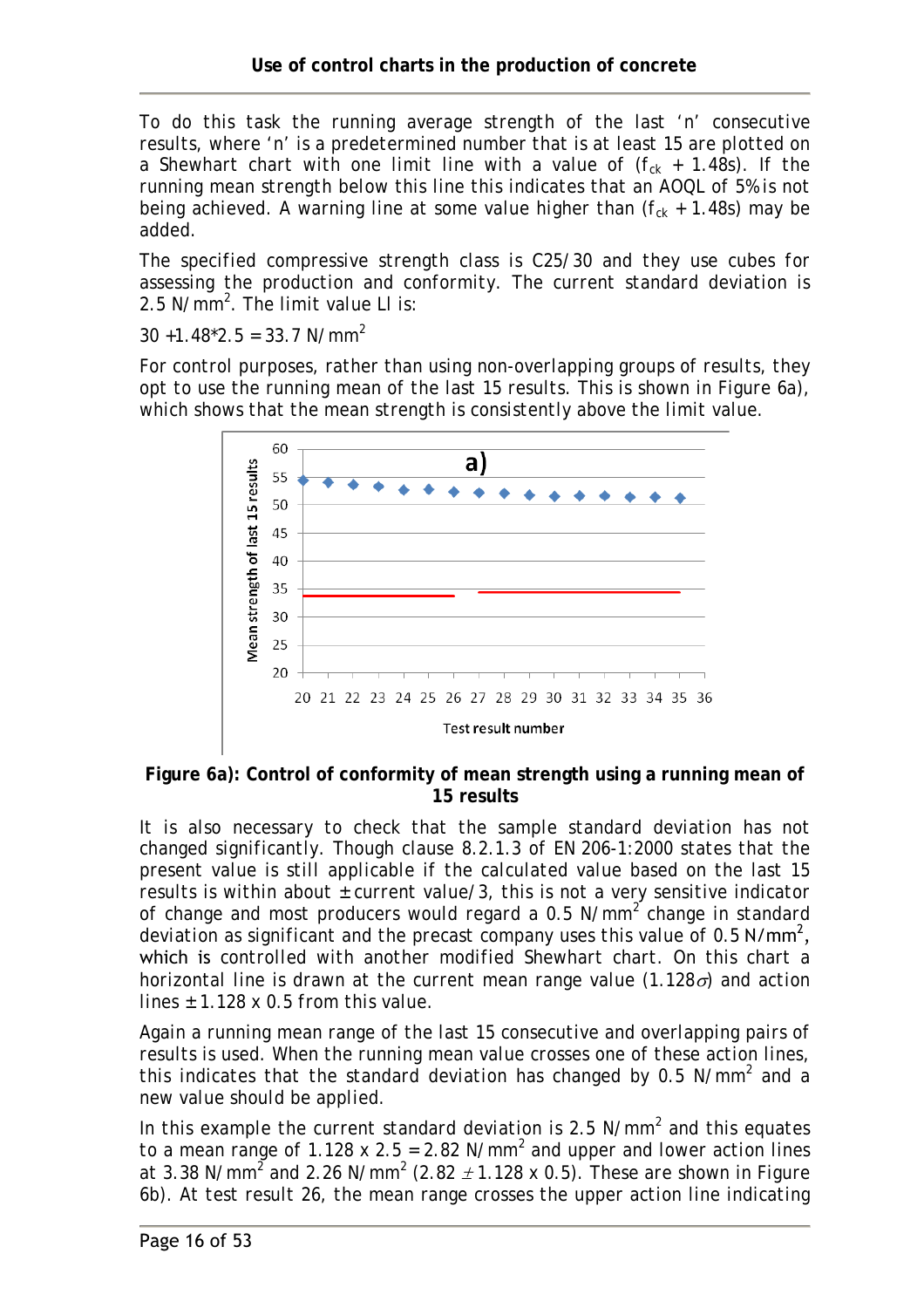*that the standard deviation has increased by 0.5 N/mm<sup>2</sup> . The limit value is*  increased in Figure 6a) to 34.4 N/mm<sup>2</sup> and in Figure 6b) a new mean range is set at 3.38 N/mm<sup>2</sup> with upper and lower action lines set at 3.94 N/mm<sup>2</sup> and 2.82 N/mm<sup>2</sup> respectively. As the running mean strength is still well above the *limit line, the mix proportions are not changed, i.e. the appropriate action is to take no action other than change the values on the control charts.* 



**Figure 6b): Control of standard deviation using the running mean range of the last 15 ranges**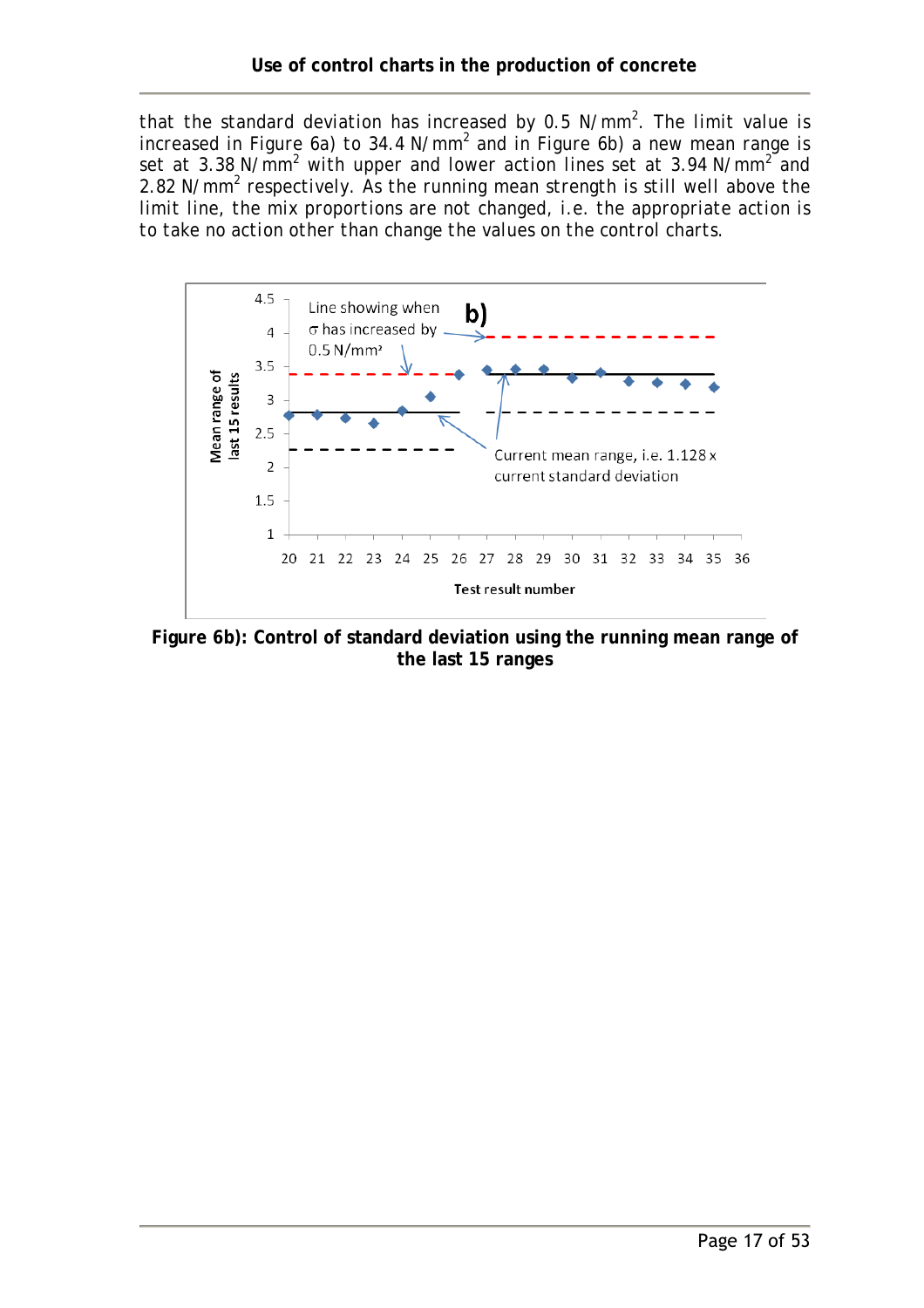# **5 CUSUM**

#### *5.1 Introduction*

CUSUM control systems (short for cumulative sum) were developed in the 1950s, initially for quality control of continuous manufacturing processes. They have found widespread use in the concrete industry. In CUSUM charts, the central line does not represent a constant mean value but is a zero line for the assessment of the trend in the results. In concrete production three CUSUMs are used:

- CUSUM M, for the control of mean strength;
- CUSUM R (range), for the control of standard deviation;
- CUSUM C, for the control of correlation.

The CUSUM method, described in more detail in BS 5703[9] and Concrete Society Digest No. 6[10] and ISO/TR 7871[11], involves subtracting the test result from a target value then producing an ongoing running sum (the CUSUM) of the differences. If the process is in control, the points on the CUSUM plot are distributed randomly (positive and negative differences cancelling each other out), to give an accumulative sum that is close to zero, but if the process slips out of control, this will be quickly illustrated by the CUSUM plot moving towards the UCL or LCL.

BS 5700[12] describes the following advantages of the CUSUM system:

- a) for same sample size it gives a more vivid illustration of any changes;
- b) uses data more effectively therefore produces cost savings;
- c) gives clear indication of location and magnitude of change.

CUSUM charts have been found to be more sensitive at detecting small shifts in the mean of a process than Shewhart, whereas Shewhart charts are superior at detecting large shifts [13]. When the CUSUM reaches the UCL or LCL, it is possible to use the plot to determine at what point the process went out of control and what scale of corrective action is required.

Historically, CUSUM control charts were plotted manually and to determine whether a trend in the plot was significant or not, a transparent mask in the shape of a truncated (cut-off) V is placed on its side over the plot, with the lead point placed on the most recent result, not on the central line. The transparent V-mask overlay in Figure 7 is shown in red. Each limb is marked with its standard deviation and in this example the values run from 3.0 N/mm<sup>2</sup> in 0.5 N/mm<sup>2</sup> steps to 5.0 N/mm<sup>2</sup>. The limbs have no limitation on their length. The 'arms' of the V-mask represent the upper and lower control limits. If the plot crossed either the upper or lower arm of the V, a significant change is deemed to have occurred, see Figure 7. Computerized systems have taken over the analysis of CUSUMs but the concept is easier to understand using the more visual V-mask method.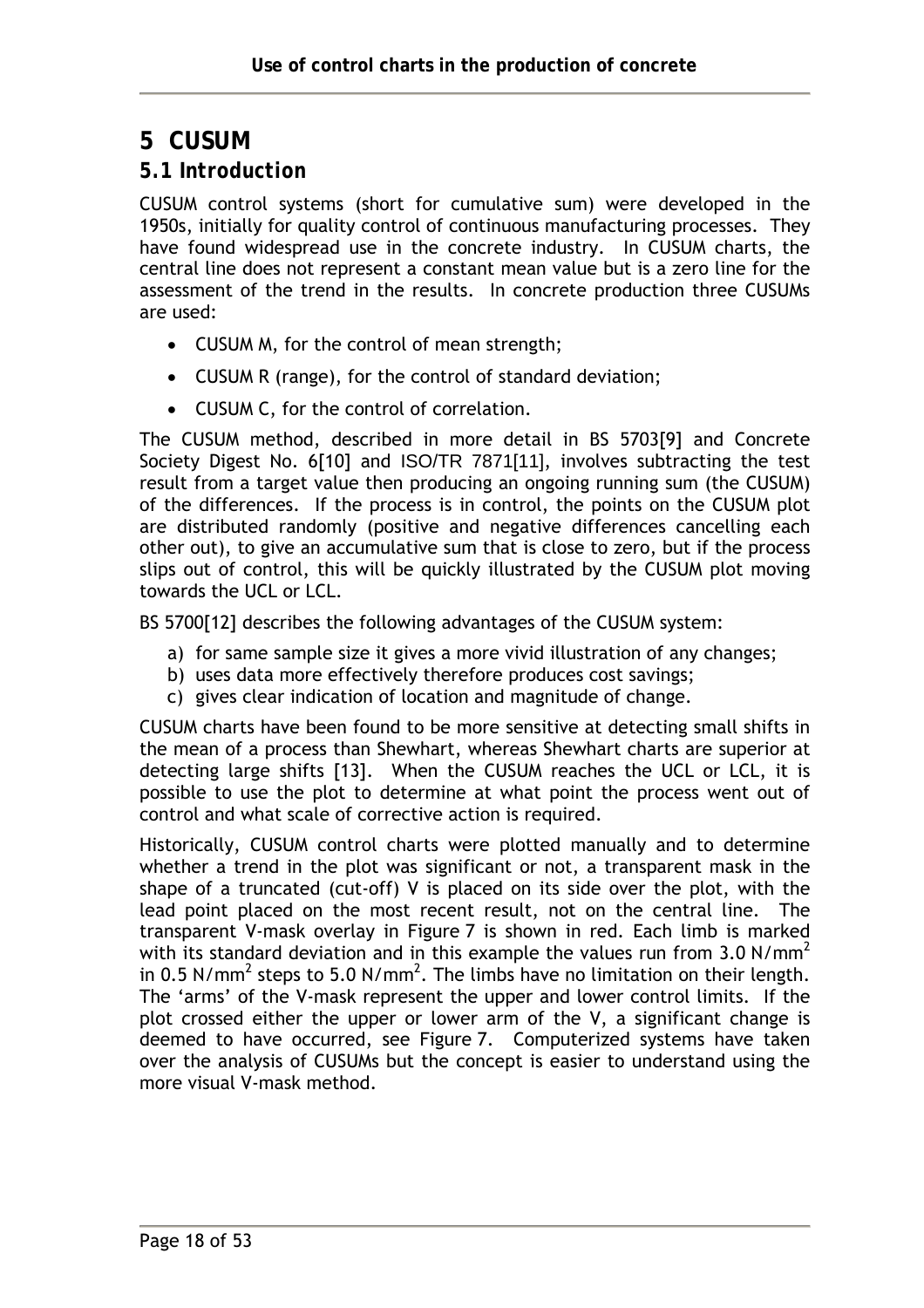

**Figure 7: Illustration of V-mask placed over lead point to detect change (the current standard deviation is 4.5 N/mm<sup>2</sup> )** 

Consider the data for compressive strength in Table 4 for a plant operating on a standard deviation of  $3.5 \text{ N/mm}^2$  and with a target mean strength of 40 N/mm<sup>2</sup>. The CUSUM can be calculated and is tabulated in Table 5. A plot of the CUSUM with UCL and LCL is shown in Figure 8. When the V-mask is placed on the lead point (point 18), the CUSUM crosses the LCL at point 11 indicating that a change in the process occurred at this point. While the Shewhart analysis of the data (see **4.4**) also indicated a change at point 18, the plot of the CUSUM gives a clear visual picture of the trend and shows that it has been present since point 11.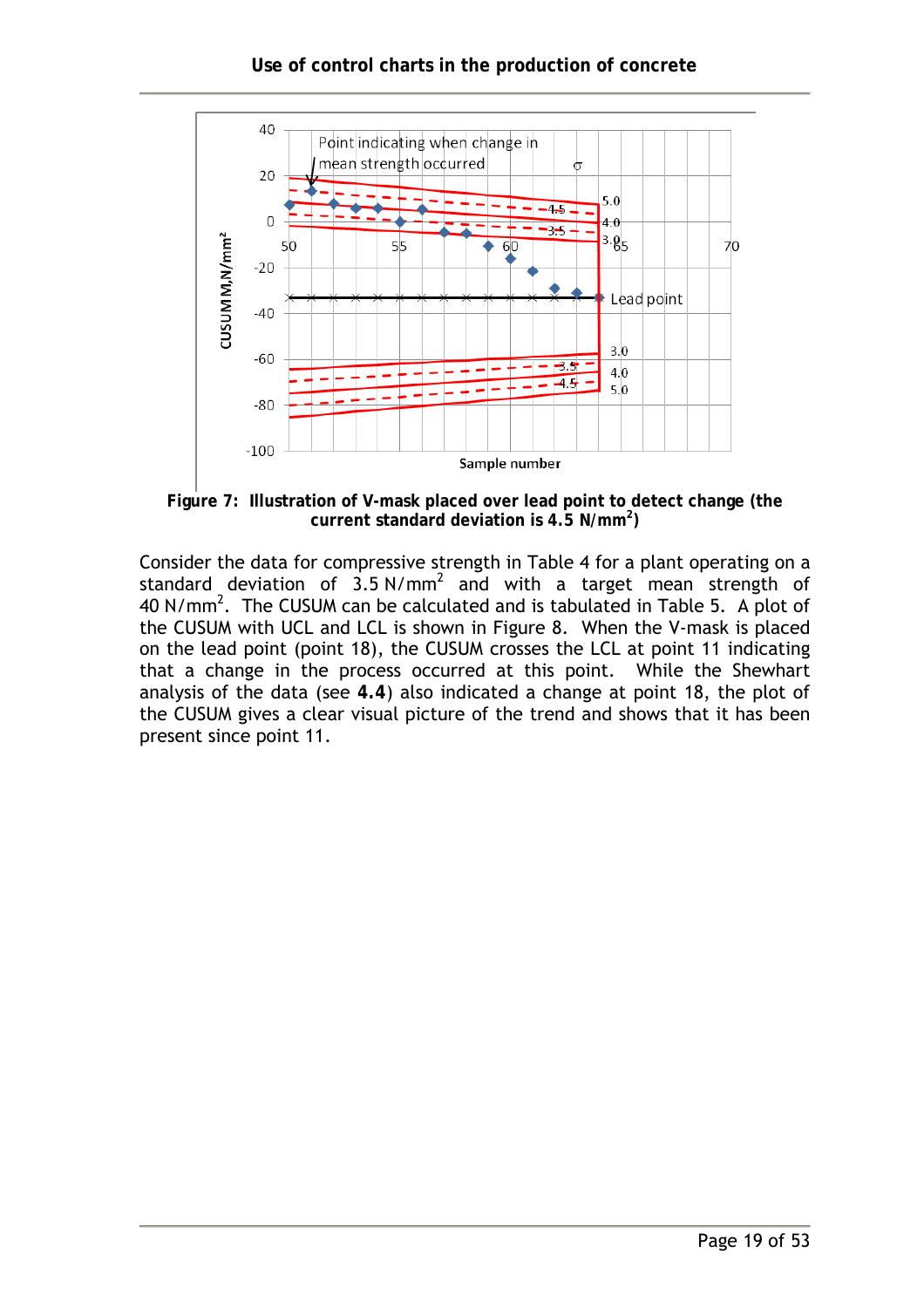| Table 5: CUSUM data     |                                            |                                                             |                                      |  |  |  |
|-------------------------|--------------------------------------------|-------------------------------------------------------------|--------------------------------------|--|--|--|
| <b>Result</b>           | 28 day<br>strength<br>(N/mm <sup>2</sup> ) | <b>Difference</b><br>from $40N/mm^2$<br>target ( $N/mm^2$ ) | <b>CUSUM</b><br>(N/mm <sup>2</sup> ) |  |  |  |
| 1                       | 37                                         | $-3$                                                        | $-3$                                 |  |  |  |
| $\boldsymbol{2}$        | 42                                         | $\overline{2}$                                              | $-1$                                 |  |  |  |
| 3                       | 36                                         | $-4$                                                        | $-5$                                 |  |  |  |
| $\overline{\mathbf{4}}$ | 35                                         | $-5$                                                        | $-10$                                |  |  |  |
| 5                       | 42                                         | $\overline{2}$                                              | -8                                   |  |  |  |
| $6\phantom{1}$          | 38                                         | $-2$                                                        | $-10$                                |  |  |  |
| $\overline{7}$          | 39.5                                       | $-0.5$                                                      | $-10.5$                              |  |  |  |
| 8                       | 40                                         | $\mathbf 0$                                                 | $-10.5$                              |  |  |  |
| 9                       | 35                                         | $-5$                                                        | $-15.5$                              |  |  |  |
| 10                      | 40                                         | $\boldsymbol{0}$                                            | $-15.5$                              |  |  |  |
| 11                      | 34                                         | -6                                                          | $-21.5$                              |  |  |  |
| 12                      | 44                                         | $\overline{\mathbf{4}}$                                     | $-17.5$                              |  |  |  |
| 13                      | 46.5                                       | 6.5                                                         | $-11$                                |  |  |  |
| 14                      | 42                                         | $\overline{2}$                                              | -9                                   |  |  |  |
| 15                      | 44.5                                       | 4.5                                                         | $-4.5$                               |  |  |  |
| 16                      | 45                                         | 5                                                           | 0.5                                  |  |  |  |
| 17                      | 44                                         | $\overline{\mathbf{4}}$                                     | 4.5                                  |  |  |  |
| 18                      | 48                                         | 8                                                           | 12.5                                 |  |  |  |



**Figure 8: Example CUSUM plot for data in Table 5**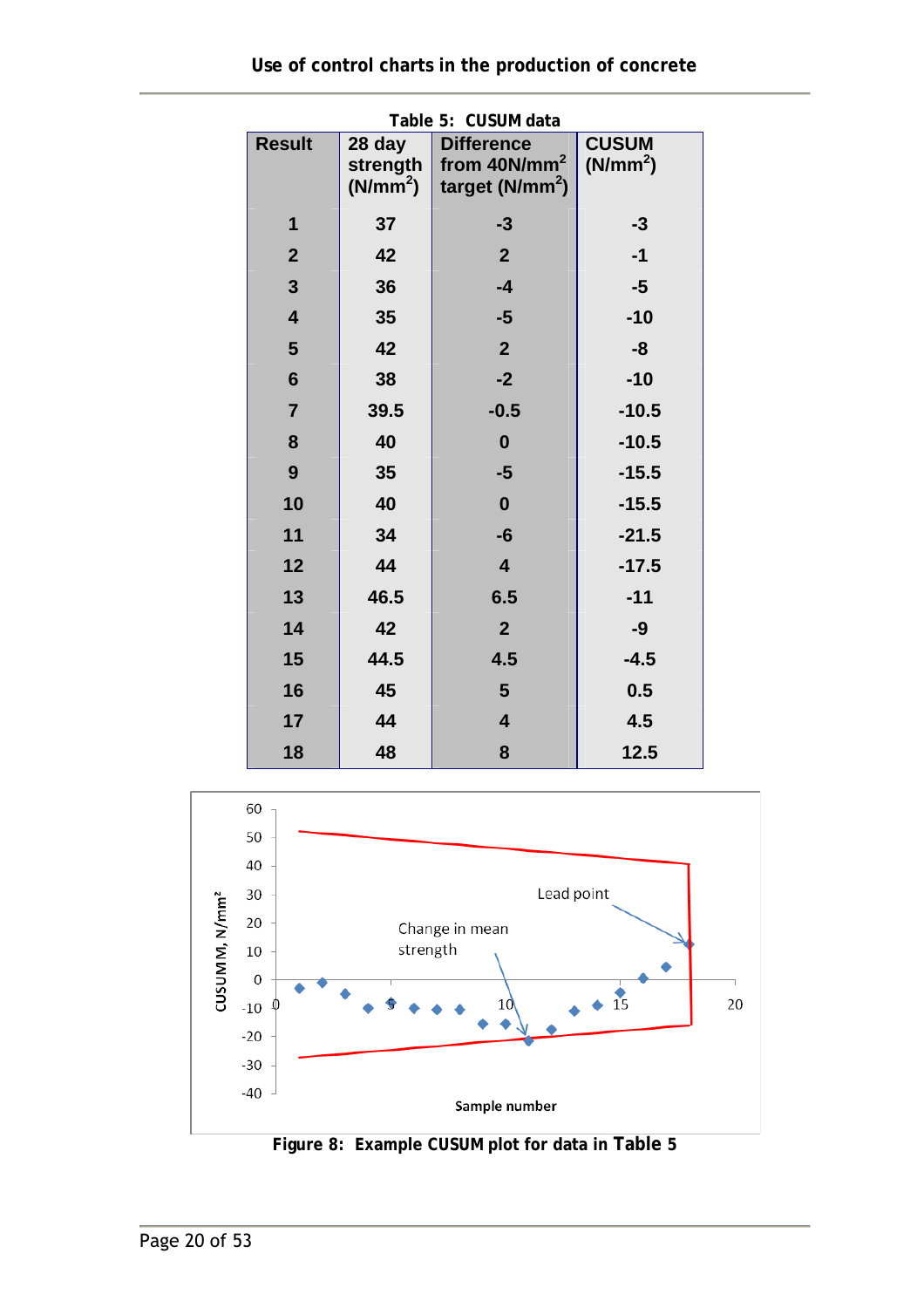## *5.2 Controlling mean strength*

Compressive strength of concrete is the simplest parameter to monitor. The test result is compared with a target mean strength based on the specified characteristic strength plus the margin (see **equation 1**).

CUSUMs controlling compressive strength are generally based on a concrete family and all test results are converted to the equivalent value of a selected reference concrete, e.g. C32/40. The analysis is usually based on early age test results (see **7.1**), e.g. on 7 day strength data, as the risk of waiting until 28 days to identify a loss of control is unacceptable. The predicted 28 day strength is calculated from the early age test result (see **7.1**) and this is used in the CUSUM until the actual 28 day strength is available. Some systems then substitute the measured 28-day strength and re-calculate the CUSUM while other systems continue to use the predicted strength. The current trend is to replace the predicted strength with the measured 28 day strength as since 2000 the data have also been used for conformity and conformity is based on the measured 28 day strength.

A worked example of a CUSUM controlling target mean strength (CUSUM M) using the concrete family approach is detailed in chapter **11**.

#### *5.3 Controlling standard deviation*

CUSUM may be used to monitor standard deviation by using the relationship between the range of successive pairs of results given in *equation 2*.

The expected range (current standard deviation x 1.128) of a pair of results is monitored against the actual range and a CUSUM of the differences calculated. The results are plotted and monitored using a V-mask or computer model.

It should be noted that range is not a normally distributed variable, therefore if a symmetrical V-mask is adopted; longer run lengths will be required to detect a decrease in the standard deviation. However this conservative approach – the use of a symmetrical mask- is adopted for simplicity in many systems.

When a significant change is detected, the standard deviation is adjusted and results corrected to the new target mean strength – higher if the standard deviation has increased, lower if the standard deviation has decreased. The result immediately prior to the change of target strength should also be adjusted to the new target mean strength to calculate the range of pairs, otherwise an additional element of variation would be built into the data.

An example CUSUM on standard deviation (CUSUM R) is illustrated in chapter **11**.

## *5.4 Controlling correlation*

Control systems for concrete are generally based on early age strength as the consequences of waiting for the 28 day compressive strength results lead to an unacceptable level of risk. Seven day compressive strength results are normally used in the control system and the 28 day strength is predicted using an estimated correlation (the relationship between 7 and 28 day strength). In order to confirm that the correlation factor is correct, a CUSUM C may be run on the differences between actual and predicted 28 day strengths. If the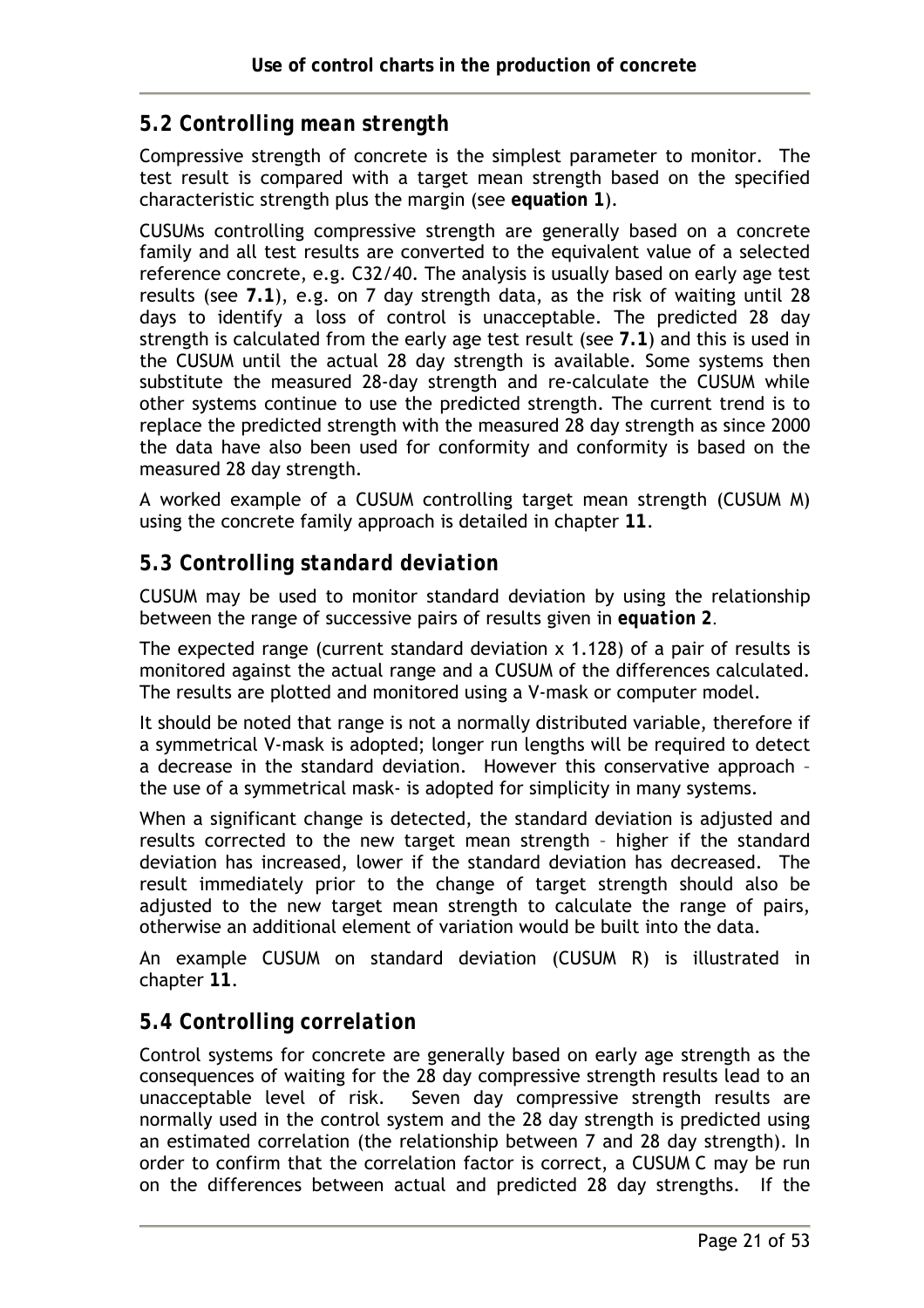CUSUM C is positive then the system is underestimating the 28 day strength and if negative it is overestimating the 28 day strength.

When a significant trend is detected, a new correlation relationship is determined. The CUSUM M for mean strength using predicted results will need to be recalculated as the system has effectively been under or over estimating for a period of time and it may be significantly adrift. The plot of range need not be re-determined because the correlation change will affect all results similarly (except for the range straddling the point of correlation change).

The relationship between 7 and 28 day strength is affected by the cement type and source, e.g. the strength gain between 7 and 28 days of a concrete made with a CEMI cement will be less than for an equivalent concrete<sup>b</sup> made with a CEMIII/B cement. Concretes with different cement types should therefore be either controlled by separate control systems or the difference in correlation between different cement types considered in the corrections that are applied within the concrete family [14]. Different sources of the same type and class of cement may have different 7:28 day strength ratios and if a source of cement is changed, the validity of the current 7:28 day strength ratio should be reviewed.

It is important to appreciate that calculating the correlation as a simple straight-line relationship or as a simple percentage addition will not be accurate at the limits of the mix design. This is because concrete mixes have ceiling strengths that may be due to a failure of aggregate bond, failure of the aggregate particles themselves or, as the cement content increases, the voidage is increasing in proportion, i.e. the  $(w + air)/c$  ratio remaining constant. Therefore at the ceiling strength, increasing the cement content of the mix or using plasticisers to reduce w/c ratio will have little effect on compressive strength. As the 28 day strength approaches the ceiling strength, the ratio between 7:28 day strength will change. Clearly as the 28 day strength approaches the ceiling strength, there will be a reduced strength gain from 7 to 28 days. Similarly, at lower strengths, the results will tend to converge towards zero.

The initial correlation may be established in different ways including:

- Initial trial mixes at a range of cement contents;
- Historical data.

Once the initial correlation is established, it needs to be checked routinely to check that it is still valid. This is the purpose of CUSUM C.

An example CUSUM for correlation (CUSUM C) is shown in chapter **11**. There are fewer data in the correlation CUSUM compared to the CUSUMs for mean and standard deviation because of the 21 day gap between 7 and 28 day results becoming available.

In the example, the actual 28 day results have been used in place of the predicted 28 day data when they become available. Some systems will only use predicted data. However, all CUSUMs will recalculate the predicted data when the CUSUM shows a change in the correlation.

 $\overline{a}$ 

<sup>&</sup>lt;sup>b</sup> A concrete designed to produce the same 28 day strength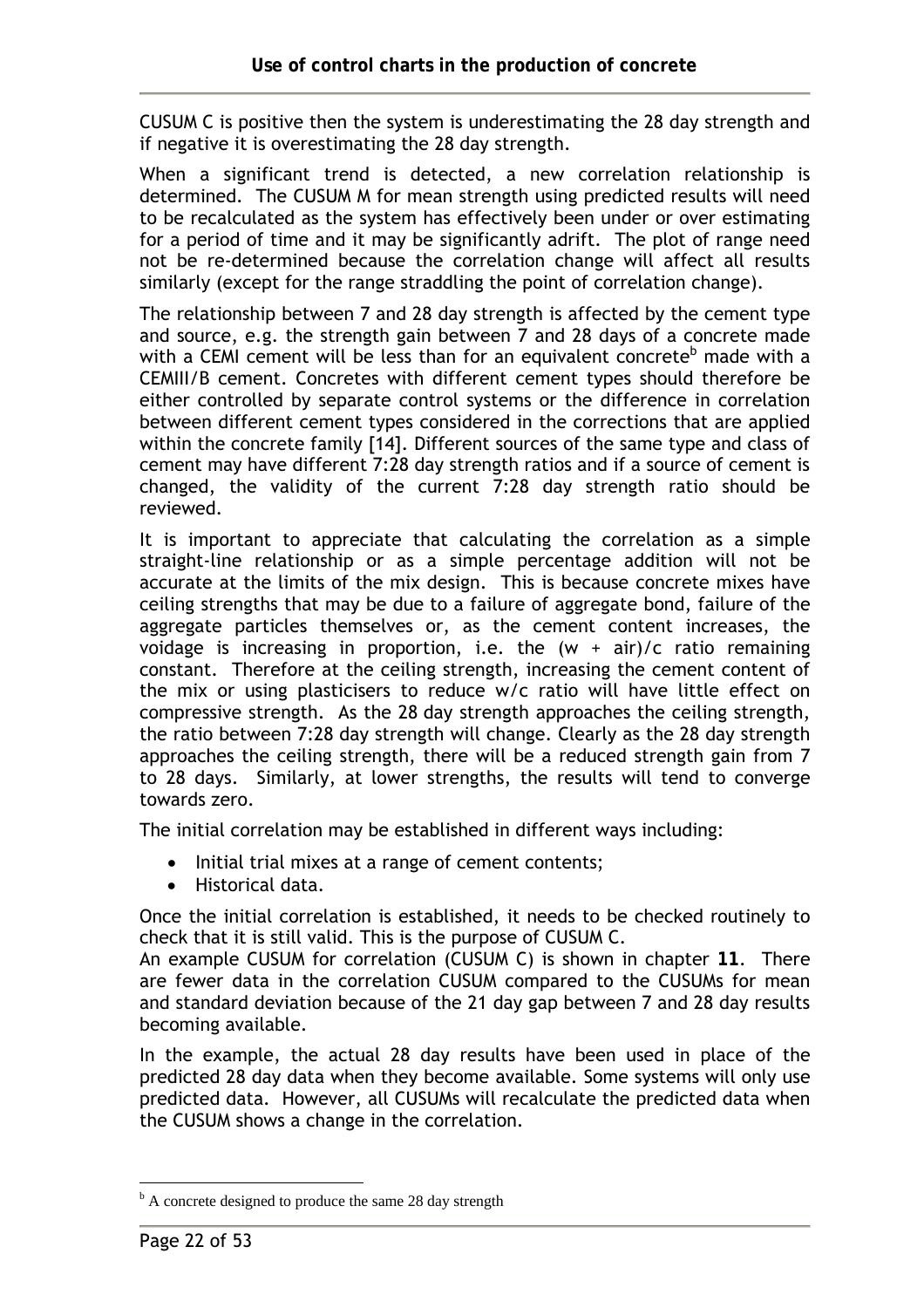## *5.5 Design of V-mask*

The design of the mask (i.e. the appropriate gradients and decision intervals) is based on statistical probabilities and they are linked to the standard deviation of the plant as illustrated in Figure 9 for a typical CUSUM system.



**Figure 9: Design of V-mask** 

A number of concrete producers have opted with their CUSUM systems to follow the 'double-decision approach' used in Shewhart charts, namely a warning line and a control limit, and take action when the warning line is crossed. In this case the warning lines are parallel to the X-axis and offset by the same decision interval as used in the traditional V-mask. Such an approach results in action being taken sooner than with the traditional V-mask. As action is being taken when the warning line is crossed, a control limit serves no practical purpose and they are usually omitted.

## *5.6 Action following change*

When the CUSUM indicates that the target mean strength or assumed standard deviation is not being achieved, adjustments will be made to the concrete production. Often, but not always, this requires a change in cement content or w/c ratio.

The magnitude of the change required when the CUSUM M indicates need for action is effectively determined by the number of results over which the process went out of control (a few points would give a steep gradient and represent a large change, while conversely many points would indicate a gradual change and a shallow gradient).

The change in cement content can be calculated using the parabolic equation:

$$
dc = 0.75 \times C_{mra} \times [(D1/n) + G]
$$

*equation 3* 

Where:

• dc = change in cement content in  $kg/m<sup>3</sup>$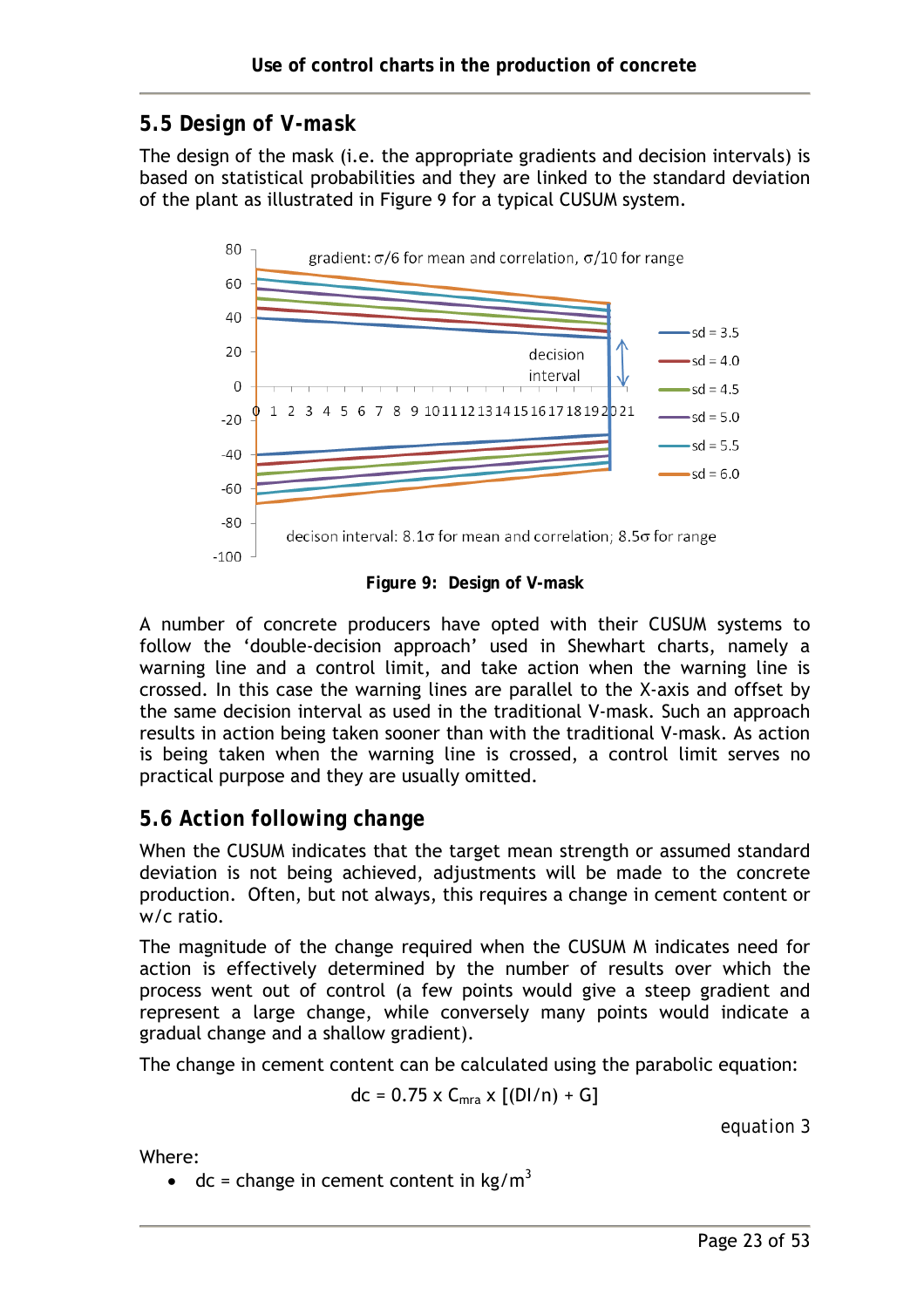- 0.75 is an anti-hunting factor to prevent oscillatory and complementary changes occurring, i.e. it minimises the risk of over-correcting and having to apply a second adjustment in the opposite direction
- $C<sub>mra</sub>$  is the relationship between strength and cement content from the main relationship (usually in the range 5 to 6 kg/m<sup>3</sup> to give a strength increase of  $1N/mm^2$ )
- DI is the decision interval of V-mask (see Figure 9)
- G is the gradient of V-mask (see Figure 9).

Both DI and G are a function of standard deviation and have units of  $N/mm^2$ .

This relationship is shown graphically in Figure 10 for a change in the CUSUM M: the smaller the number of results the greater is the change required in cement content.



**Figure10: Action following change in mean for different SD and run length** 

A change in the standard deviation would result in a new target mean strength being adopted and therefore a corresponding increase or decrease in the cement content of the control mix and all other mixes in the concrete family.

The information from a CUSUM that a change has occurred is only part of the information available to the concrete producer. The aim of the producer is to identify the cause of the change and take appropriate action at all relevant plants. For example if the change is identified as being due to a change in constituent A, the CUSUMs of all plants using constituent A should be checked to show if they are showing the same trend. If so it would be prudent to take action even if the CUSUMs at one or more of these plants have not yet indicated a change sufficient to cross the control or warning lines.

A change in cement content or w/c ratio is not always required. For example if the cause of the change is known and it has been corrected, adjustment of the mix proportions may not be needed. A typical example of this is where the cement strength is known to have gone down, but subsequently recovered.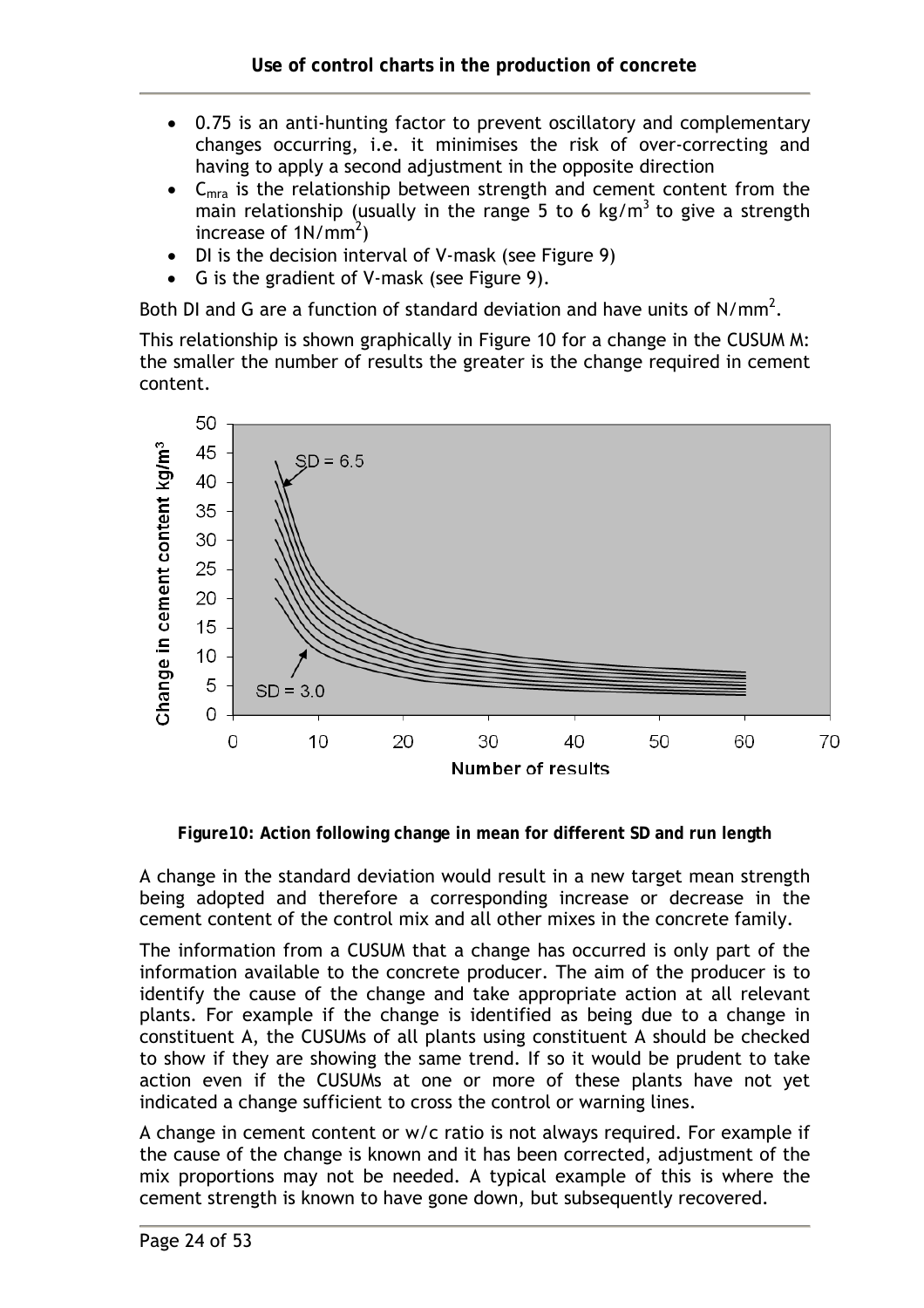# **6 Multivariable and Multigrade Analysis**

Multigrade, multivariable CUSUM was developed by Ken Day [15] as a development of the univariable CUSUM system discussed in chapter 5.

#### *6.1 Multivariable*

Multivariable CUSUM systems not only monitor a single property of concrete, e.g. compressive strength, but instead simultaneously monitor a number of properties, for example the Day's CoNAD system plots;

- Compressive strength;
- Density;
- Temperature;
- Slump.

Early action can be taken before the plot reaches the UCL or LCL because the downward trend in compressive strength may be accompanied by a downturn in density and either (or both) an upturn in slump or temperature. If this pattern occurred over two or three results it indicates a genuine change and a probable cause (water addition). The temperature, slump and density information is available immediately and therefore trends can be detected prior to the 7 day strengths being available. An illustration (without control limits) of a plot of multivariables is shown in Figure 11.



Graph 1: Multigrade, Multivariable, Cusums

**Figure 11: Plot from Multivariable system** 

## *6.2 Multigrade*

Multigrade CUSUMs are designed to incorporate concretes from different compressive strength classes in the same CUSUM system. One approach is to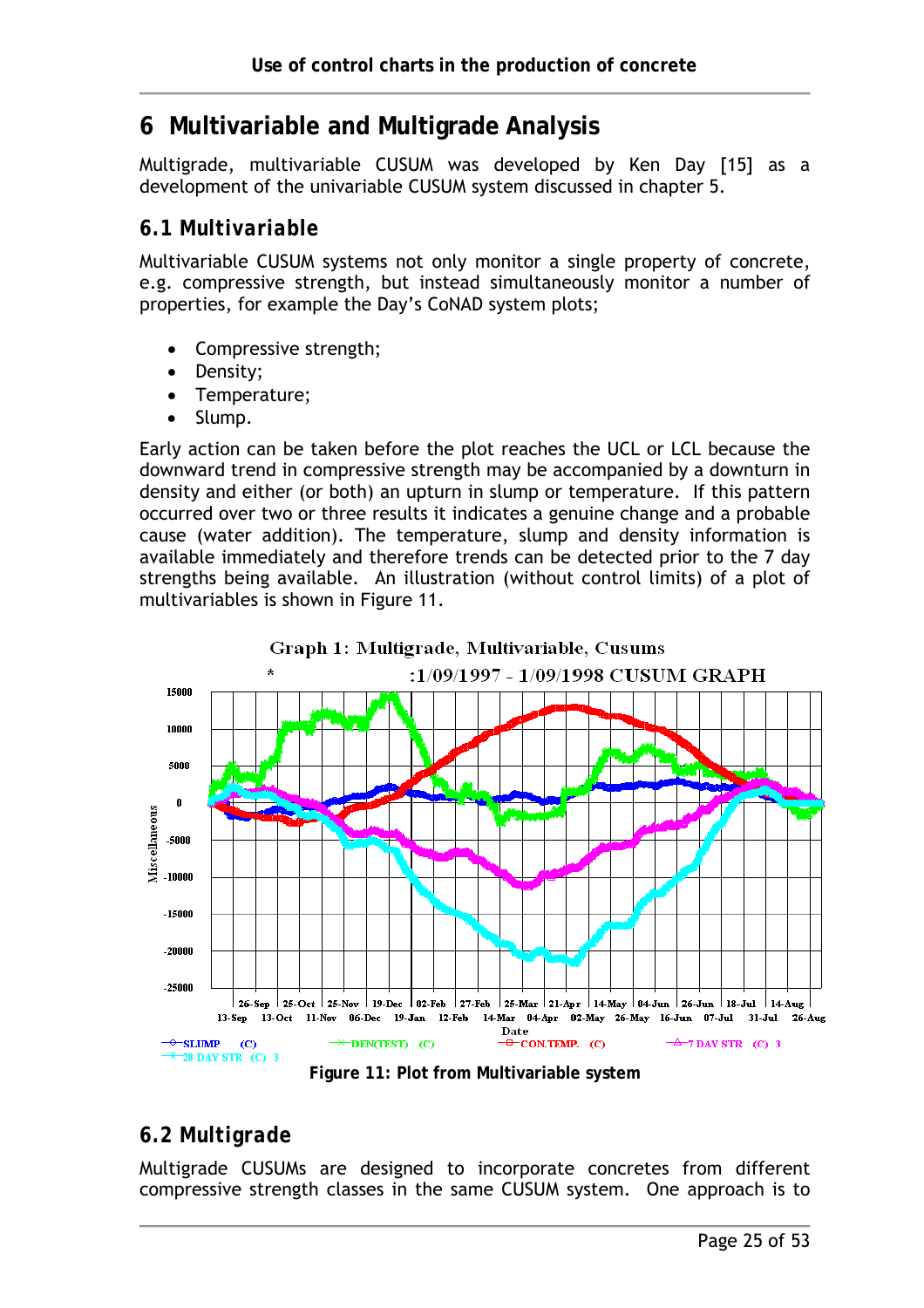adopt the family of mixes concept discussed in **7.2**. However Day argues that it is possible to sum differences from the current average value of any variable in each individual strength class of concrete, as though they were all from the same average value. In this way results from high or low strength mixes and even lightweight aggregate mixes can be incorporated into the CUSUM [16].

Day argues [17] that the advantages of this technique are:

- 1. There is essentially no limit to the range of individual mixes that can be treated as a single family.
- 2. There is no requirement for adjustment formulas.
- 3. There is no requirement for checking that constituent mixes remain as acceptable family members (except where a change point is detected).
- 4. As a consequence of the above, change point detection is much more rapid and multi-variable CUSUMs become more effective in cause detection.

An overall CUSUM can be plotted incorporating all the results. Additionally, the data for individual compressive strength classes can be analysed to determine whether effects are across the range of mixes or are concentrated in specific compressive strength classes.

As the trend is to hold all information on the computer system and interrogate it for trends, differences between the operational practice of using CUSUM and multivariable and multigrade analysis are less than they appear. In both systems, the key is the operator understanding the information being presented by the control system, interrogating the data to determine the cause and taking appropriate action.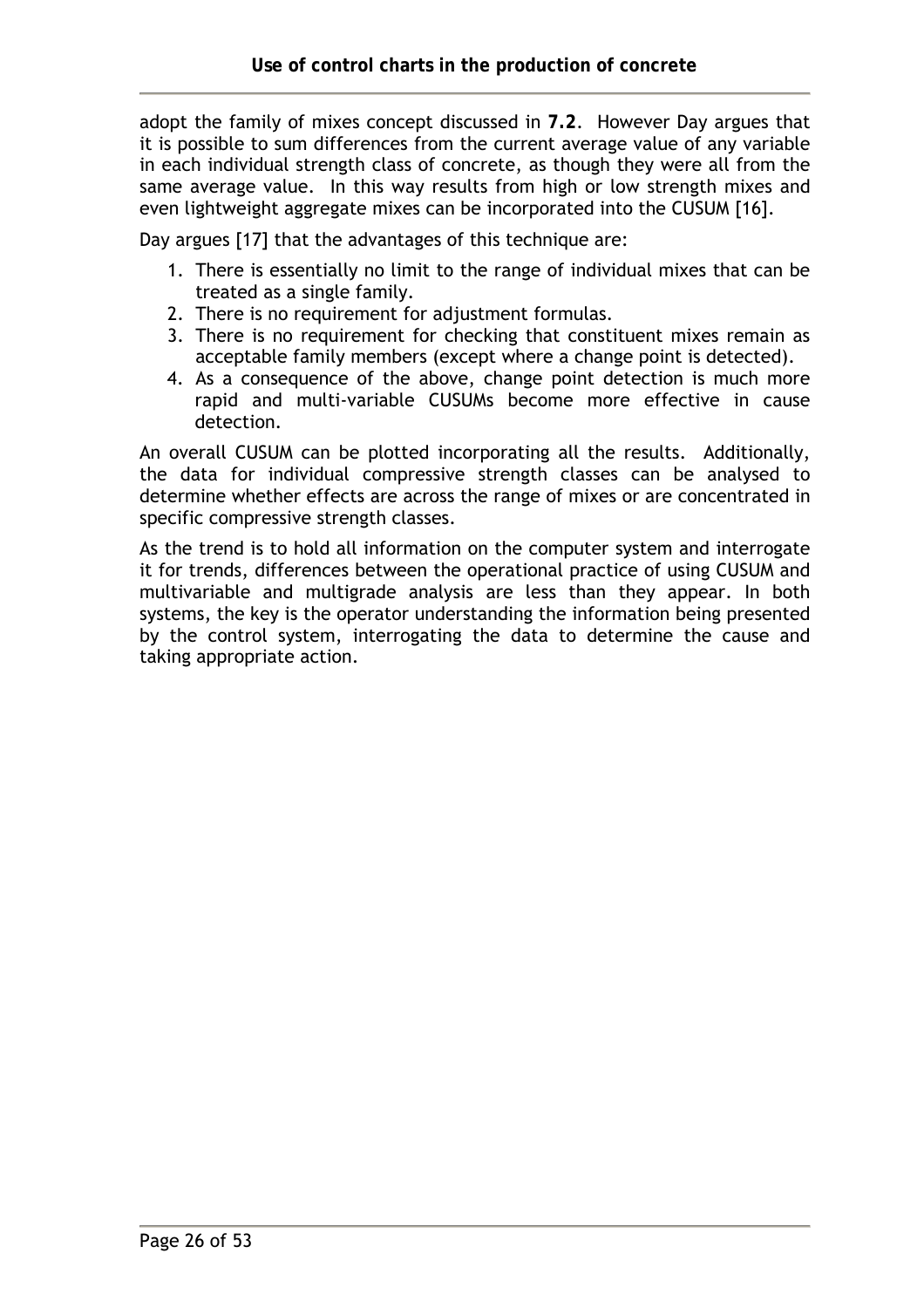# **7 Speeding the Response of the System**

## *7.1 Early age testing*

By using early strength data to predict 28 day strength, an adverse trend will be detected more rapidly. If seven day test data are used, an adverse trend will be detected three weeks earlier than waiting for 28 day strength data.

Generally control systems for mean strength are based on 7 day strengths as the risk of waiting for 28 day test results is unacceptable to both the consumer and producer. However with certain precast elements, process requirements lead to strengths that exceed the specified characteristic strength within a few days and in this case testing may be undertaken at a single age less than 28 days and the process controlled using Shewhart charts. In this case there is no need to predict 28 day strengths as they already exceed what is specified and the sophistication of the CUSUM system is an unnecessary complication.

Systems utilising accelerated tests (e.g. 1 or 2 days) have had limited success [6]. These systems generally entail heating the concrete samples but this process introduces a greater variability than is found in the normally cured 7 day results.

Testing standard cured specimens at three days may introduce greater variability than testing at 7 days. This is because at three days the initial temperature of the concrete, which is controlled by the ambient conditions, has a greater impact on three day strength compared to 7 day strength. In climates that are similar to the UK, the 7:28 day strength ratio is likely to be more stable than a 3:28 day strength ratio and it is the better choice for the control system. The complications of modern concretes, e.g. additions, admixtures, are also best handled using a 7:28 day strength relationship.

The ratio between the early strength test data and the 28 day test data for the same mix is also monitored by a CUSUM to detect any significant change in the relationship. This is the CUSUM C described in **5.4**. However, if one of the other control systems is used with early strength data, it is necessary to continually check that the correlation has not changed. This may be done on a continual basis using, say, the last 10 results or periodically, say, every fifth result.

The multivariable CUSUM approach utilising data from temperature, density and slump (discussed in chapter **6**) claims to allow early interpretation of data, i.e. a detection of a change in quality, than is possible with to a single variable CUSUM.

While predicted 28 day strengths are used to determine if action is needed to keep the process under control, any conformity assessment is based on the 28 day strength data and not the predicted data.

## *7.2 Family of mixes concept*

Changes in the performance of concrete are usually the result of a step change in a constituent material, e.g. between deliveries. Such a change will affect all concrete made with that constituent. A change in the functioning of a plant will affect all concrete produced in that plant. To detect an adverse change in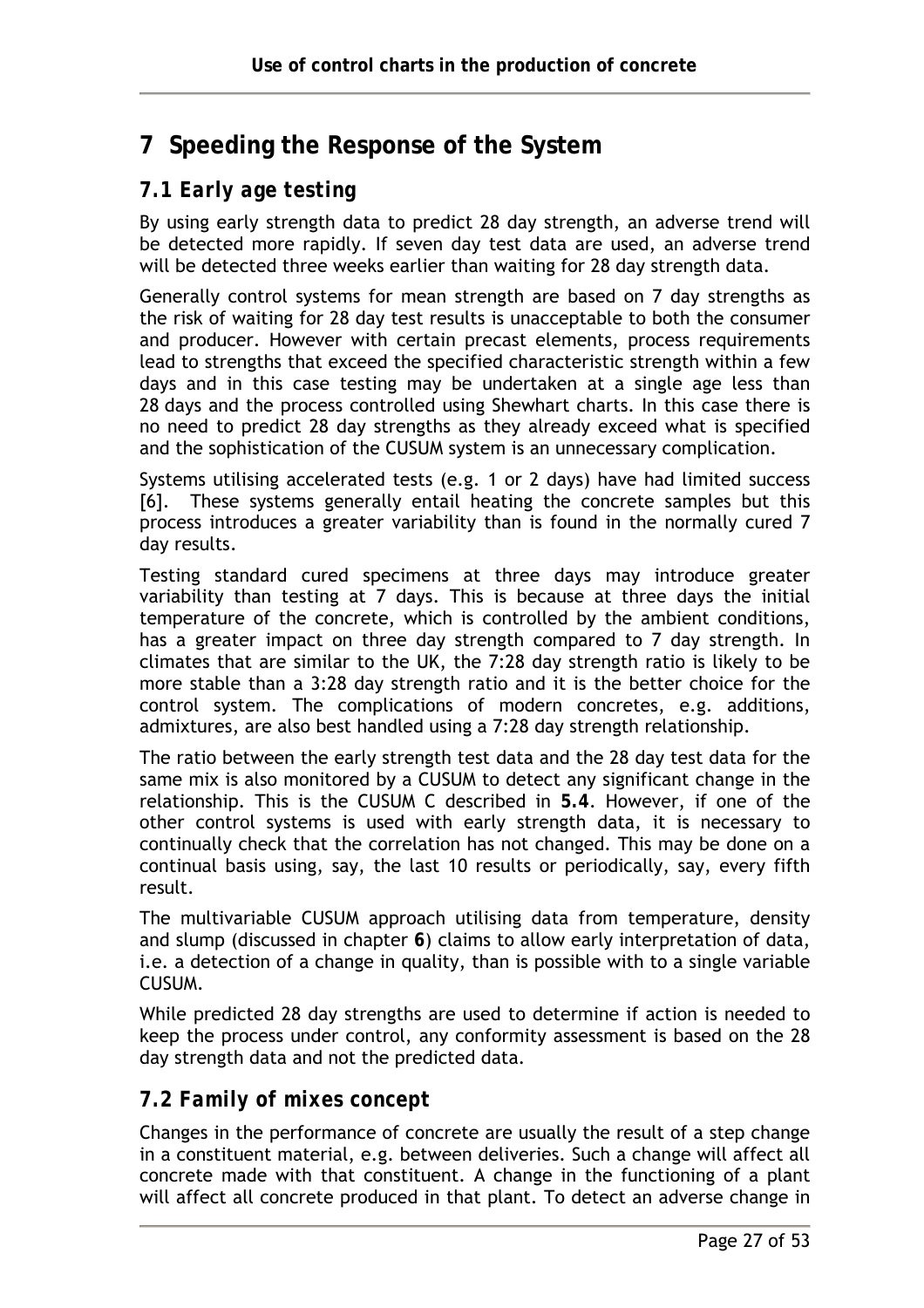quality requires sufficient data, as a real change has to be separated from normal variability. Controlling each concrete separately will delay the time taken to detect an adverse change. Utilising the family of concretes approach enables more test results to be incorporated into the system. This speeds up the time taken to detect a significant change. For example Figure 5, the Shewhart analysis of the data in Table 4, shows 7 results above the target value and this indicates a significant trend. To identify this trend clearly it needs 7 results to be entered into the system. If each compressive strength class of concrete were monitored separately, it is possible that these 7 results could have been at 7 different compressive strength classes and therefore each control system would only have a single result entered, and no trend would have been detected.

Clearly not all the concrete produced at a ready-mixed concrete plant is the same compressive strength class; in fact a huge variety of mixes can be produced. Concretes can be produced with various compressive strength classes, with different consistences; with and without a variety of admixtures on their own or in combination; with different aggregate sizes, types and proportions of fine aggregates; with different minimum cement content and maximum water cement ratio specifications; with or without fibres; with different cements and additions etc. The range of mixes produced at a precast factory will be significantly smaller. Even with only two concrete types being tested at the same rate, combining the data into a family will halve the time taken to detect an adverse change.

Each mix may be controlled individually (particularly at a precast works), or by the specified compressive strength class. Alternatively, EN 206-1 allows similar concretes to be grouped together into a family<sup>c</sup> of mixes and the control system can be applied to the family.

Annex K of EN 206-1:2000 recommends where there is little experience of the use of concrete families the following may be included in a family

- cement of one type, strength class and source;
- demonstrably similar aggregates and type I additions;
- concretes with or without a water reducing/plasticizing admixture;
- full range of consistence classes;
- concretes with a limited range of strength classes.

Valid correction factors are established for these variables and for the various members of the family, to make results comparable, and to enable them all to be used in a single CUSUM control system.

The starting point for any family is the selection of a consistence, maximum aggregate size and a set of constituent materials. For this selection the relationship between strength and cement content (or water/cement ratio) is determined and this is called the main relationship<sup>d</sup>. The main relationship is usually established by a series of trial mixes at varying cement contents,

 $\overline{a}$ 

 $\degree$  Defined in EN 206-1[3] as "group of concrete compositions for which a reliable relationship between relevant properties is established and documented"

<sup>&</sup>lt;sup>d</sup> Defined in the OSRMC regulations [18] as "The relationship established between cement content and strength. It will normally be the relationship arising from fitting a curve to data arising from a series of trial concrete mixes"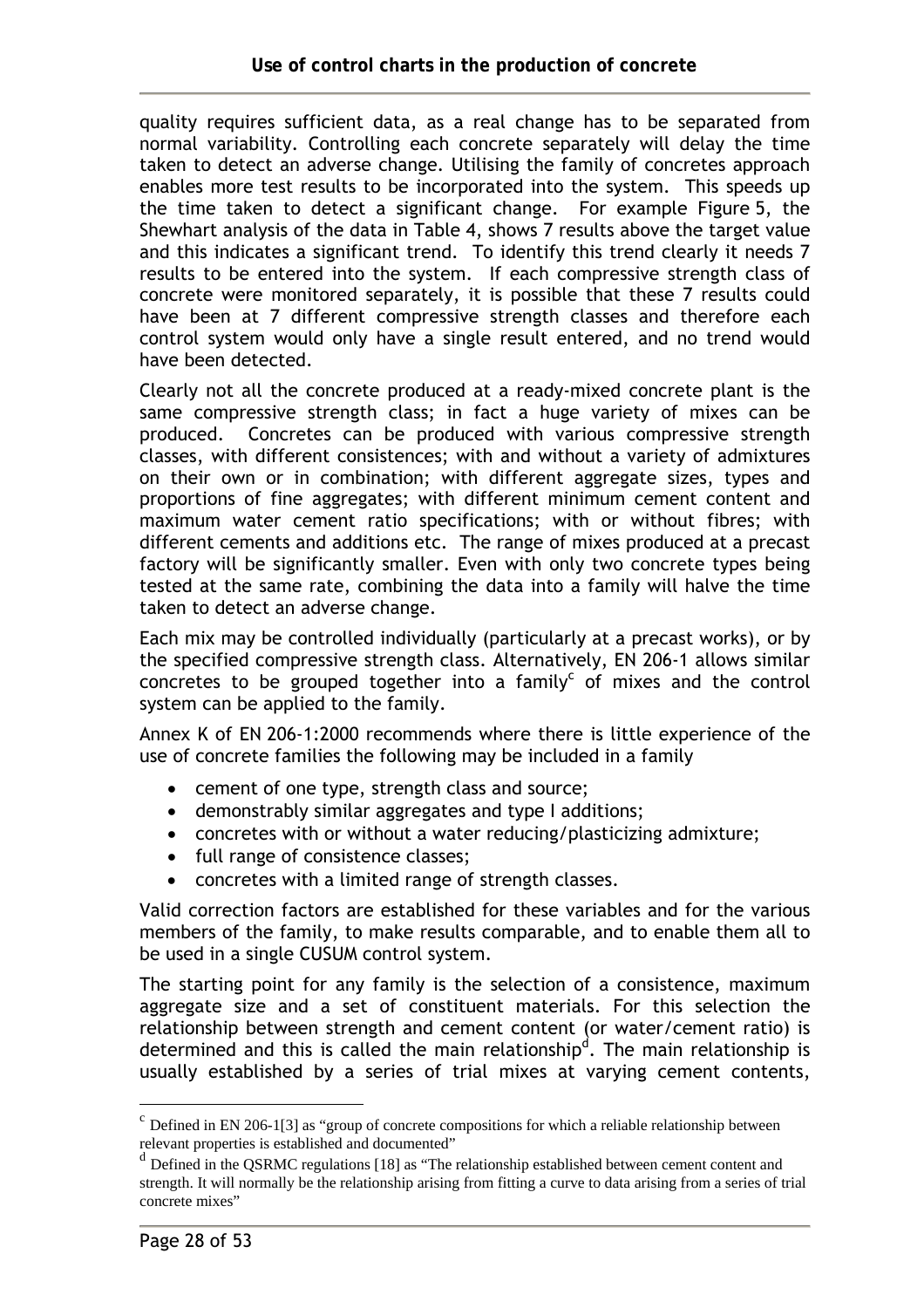computer modelling plus a limited number of trial mixes or be determined by analysing production data. From this relationship, the mix proportions to achieve any target strength can be interpolated for this set of materials, consistence and maximum aggregate size. Simple numerical adjustments to the cement and fine aggregate contents (called secondary relationships) are made to convert concretes covered by the main relationship to other concretes in the family or vice versa. The reference concrete to which all other tested concretes are converted lies on the main relationship.

The main and secondary family relationships are used in two directions. They are used to determine the mix proportions needed to satisfy a concrete specification, i.e. for concrete mix proportioning, and they are used to convert the strength of a tested concrete to the value it would have been if it had been the reference concrete. These equivalent strength values are used as input data to control charts.

Where reliable relationships are established to the reference concrete, other concretes may also be included in the family. With the power of computing, the trend is to make use of the option of either including or excluding a wide range of mixes from the family and to analysis the data in different ways. The multigrade system and CUSUM system are capable of supporting such sophisticated analyses. For example a number of plants using the same materials could be included within a family, but while the combined data are analysed for trends, each plant is also reviewed separately. Even when data are not combined into families, the data can be examined to confirm trends. For example if Family A is indicating a particular trend and it is believed to be due to a change of constituent X, the data from other families/mixes containing this constituent should also be reviewed for signs of the same trend and, if appropriate, action.

In general air entrained concrete is not included in a family and it is controlled as a separate concrete, because of the additional variability caused by variations in the air content. However if it is being controlled by a CUSUM system, it is also normal to adjust the strength on the basis of the measured air content. This is to avoid making unnecessary changes to the mix proportions when the changes in strength are simply the result of variable air content.

When controlling a family of mixes, the control strength of the reference concrete (to which other compressive strength classes of concrete are corrected) is either a concrete which represents the most common mix produced at a plant or is mid-range in the family. It has to be a concrete on the main relationship. A number of adjustments may need to be applied to a test result to ensure that it can be compared to the reference concrete, e.g. for slump or for the inclusion of a plasticiser. The first steps are to convert the measured strength of the tested concrete into an equivalent strength of a concrete on the main relationship and then this equivalent strength is moved along the main relationship to become the equivalent strength of the reference concrete. See the CUSUM example in chapter **11**.

In practice, the adjustments for consistence and constituents are applied to the cement content of the tested concrete so that it is deemed to be equivalent to a concrete on the main relationship in terms of constituents and consistence. The measured strength of the tested concrete may be above,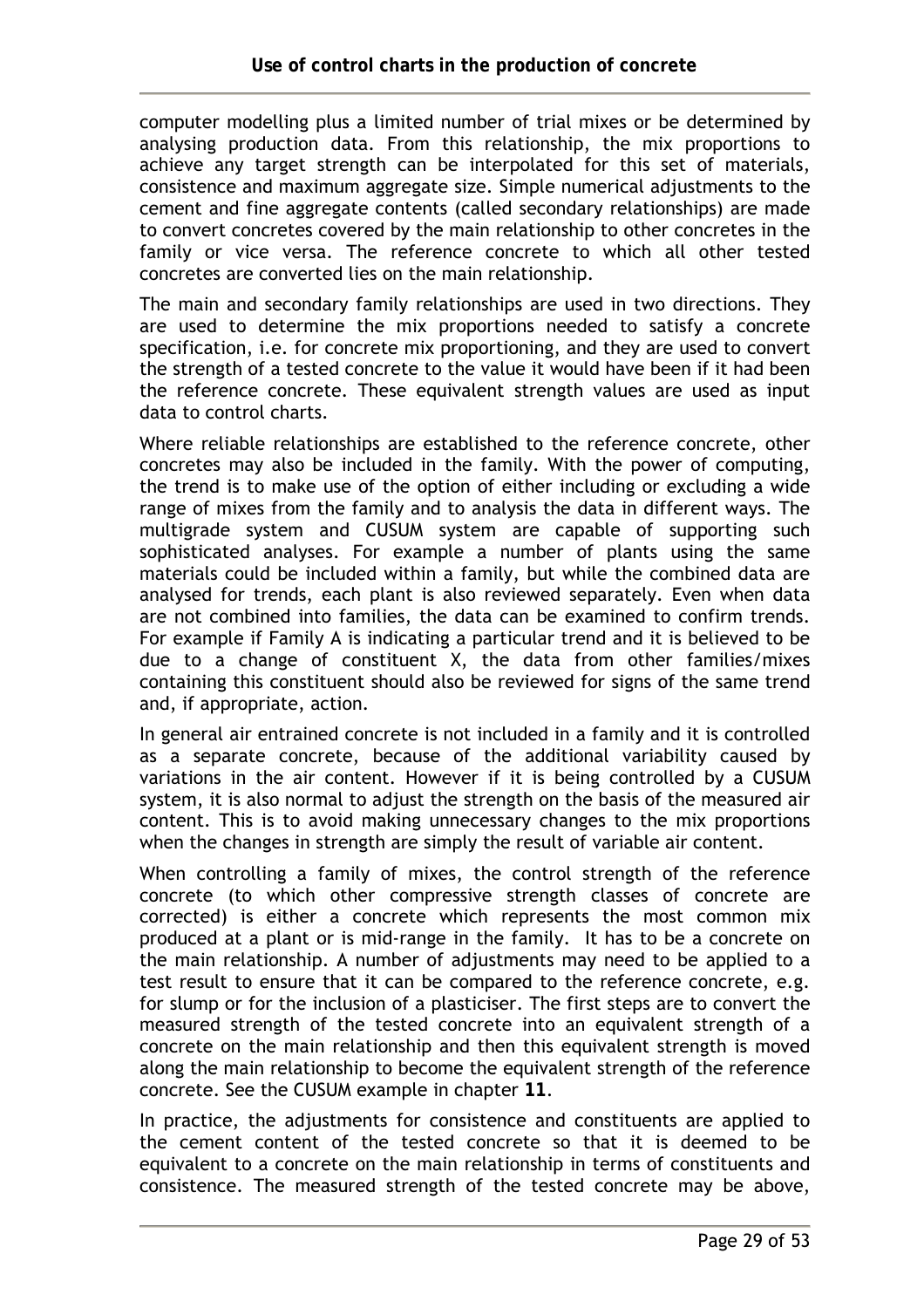below or the same as the strength value on the main relationship for the adjusted cement content. A further adjustment needs to be made to the predicted test result to allow for the difference between the strengths at the adjusted cement content and the cement content of the reference concrete. This is in order to determine what strength the tested concrete would have achieved if it had had the same cement content as the reference concrete. It is this twice adjusted result that is compared with the target mean strength of the reference concrete, and the difference between these values is then applied in the CUSUM.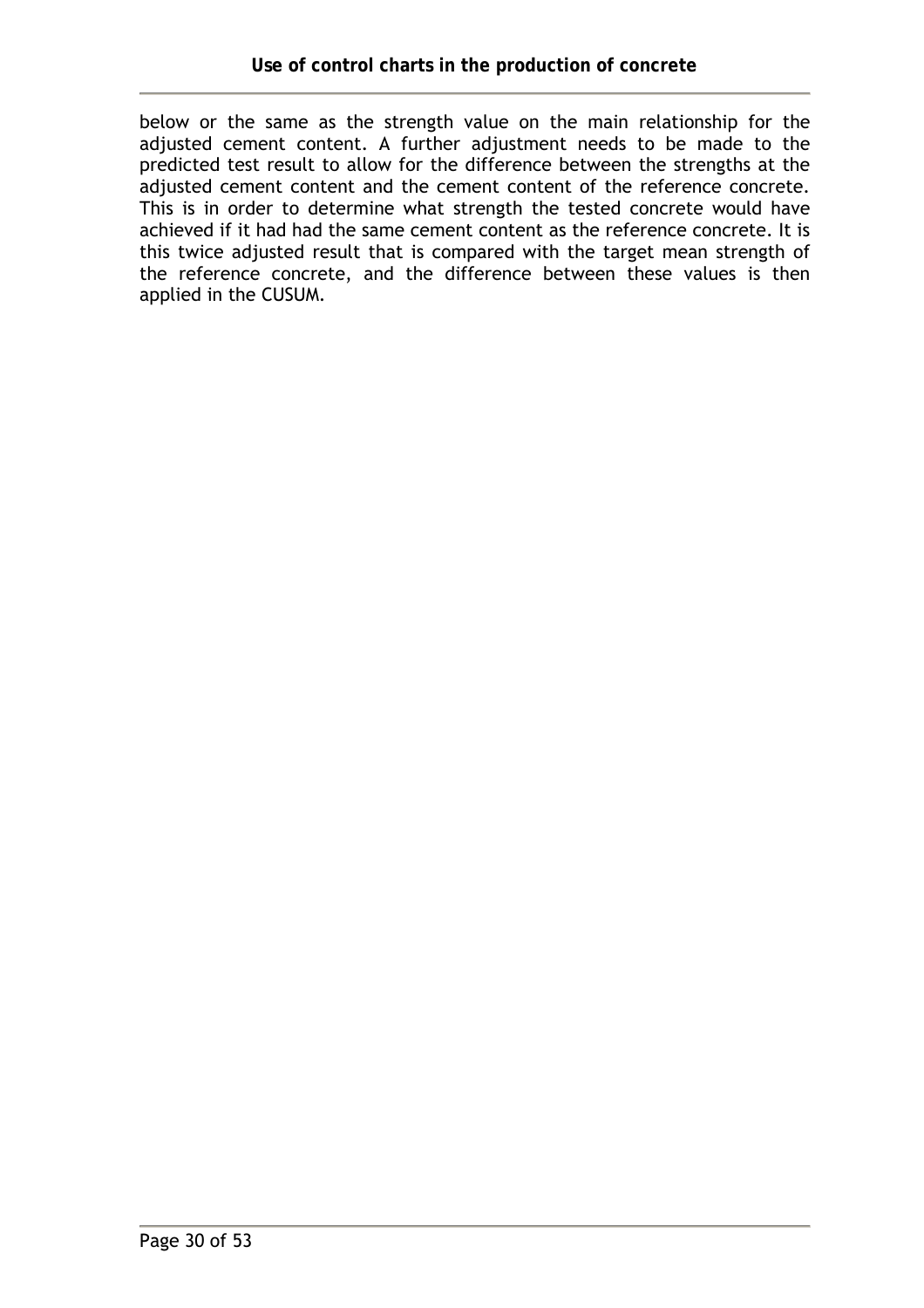# **8 Guidance on Control Systems**

#### *8.1 Abnormal Results*

From time to time, results will occur that are outliers to the bulk of the data. These results could be due to a number of reasons, for example, a testing error or misreporting. If an outlier is included in the main data analysis, it could disproportionately affect the control system and result in actions being taken to adjust the process that are unnecessary (which could increase the risk to the user of the concrete). However, except where it is technically justifiable and documented, each outlier is checked for conformity against the EN 206-1 individual batch criterion.

A general rule adopted is that results more than 3σ (3 standard deviations) away from the mean should be considered as outliers and therefore excluded from the analysis. The 3σ value equates to 3 results in a thousand (see **Table 2**). However if a result that breaches the 3σ limit is followed by one that is greater than 2σ in the same direction, then both results should be included in the control system and an immediate investigation undertaken to identify whether a significant change has occurred.

## *8.2 Handling mixes outside the concrete family*

The control system will provide information on concrete in the family of mixes that are used within the system. The main relationship for a concrete family can also be used to control mixes that are outside the family. This can be done in a number of ways:

- The cement content of non-family concrete can be linked to a conservative value for that of the control mix, and if the cement content for the control mix is increased, a review is undertaken of the mix design of the non-family concrete;
- Establishing a safe cement content differential (may be higher or lower) to be applied to different cement types or cement blend levels. These differentials can be established through trial mixes in the laboratory or from other control systems. This procedure is particularly useful when a critical concrete is produced infrequently. In effect this increases the margin between the specified characteristic strength and the target strength.

## *8.3 Handling mixes not controlled by compressive strength requirements*

Where mix proportions, particularly cement content per cubic metre, are controlled by the strength criteria, setting the target strength for the mix is relatively straightforward. It is the specified characteristic strength plus the margin. However, strength does not always determine the mix design. For example a foundation to be placed in aggressive ground conditions may require a structural strength of only C25/30, but due to the need to resist the aggressive ground the maximum w/c ratio may be 0.45, which in reality will produce a strength well above that needed for achieving the specified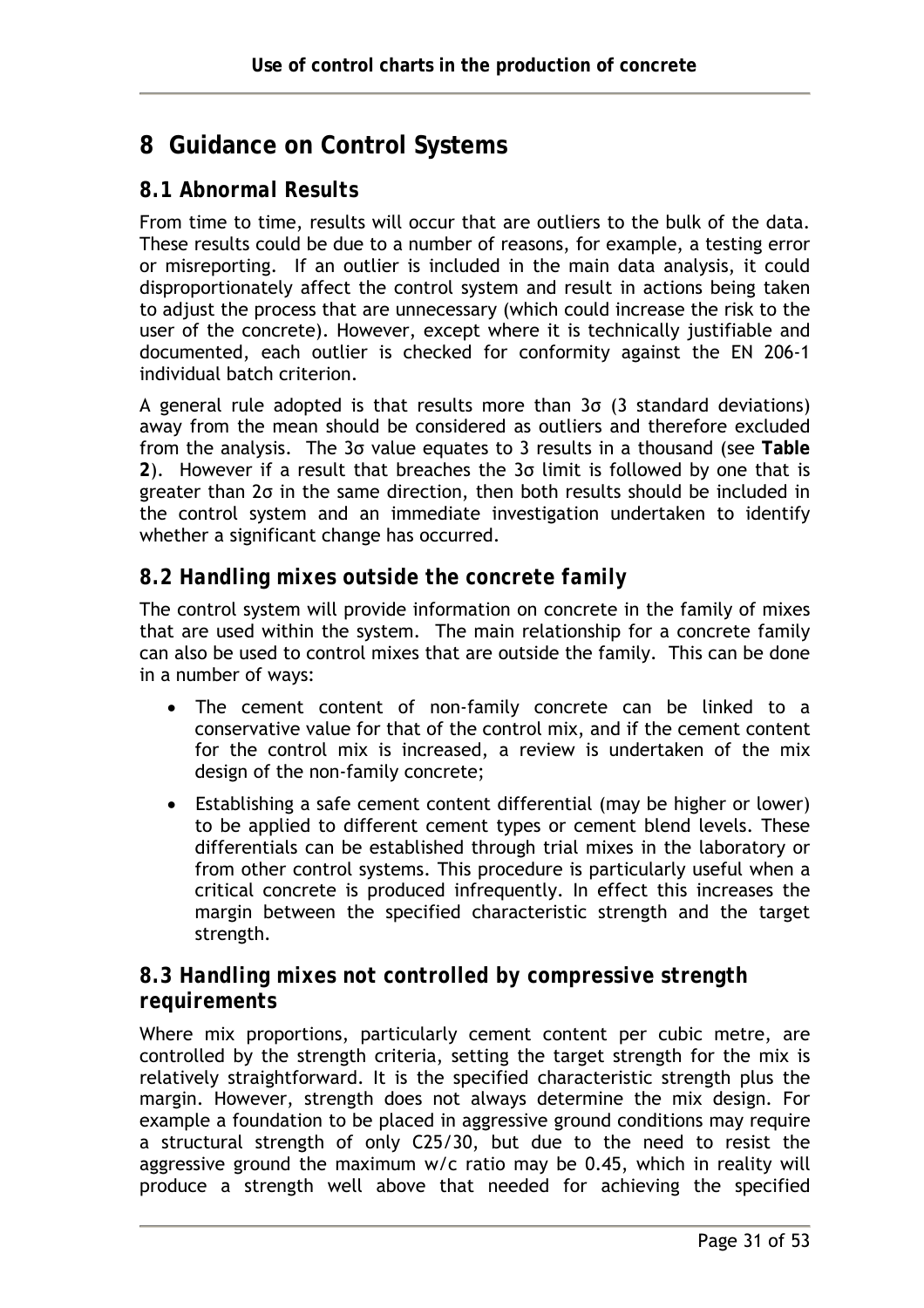characteristic strength. The target strength should be determined from the higher of the (possibly) different cement contents required to conform to the specified strength, maximum water/cement ratio, and minimum cement content.

If this procedure is not followed, i.e. if the target strength is determined from the specified strength alone, the standard deviation will increase significantly and the result may appear as an outlier (on the high side). However the most serious consequence is that an adverse trend may take much longer to cross the V-mask due to the step change in trend caused by the result.

#### *Example 5*

*A concrete has been specified as C25/30, maximum w/c ratio of 0.55, minimum cement content of 300 kg/m<sup>3</sup> . Assuming a standard deviation of 4 N/mm<sup>2</sup> within a family of concretes a C25/30 concrete has a target strength of 38 N/mm<sup>2</sup> (cube). However the target w/c ratio of 0.53 equates to a target*  strength of 48 N/mm<sup>2</sup> and this higher value should be used as the target.

*The measured strength is 44 N/mm<sup>2</sup> . As there is an existing adverse trend in the results this result triggers action, Figure 12a). However if the target strength of this concrete had been incorrectly entered as 38 N/mm<sup>2</sup> , instead of*  the result being 4 N/mm<sup>2</sup> below the target strength of 48 N/mm<sup>2</sup>, it would *appear 6 N/mm<sup>2</sup> above the target strength of 38 N/mm<sup>2</sup> . This incorrect entry*  would not trigger action nor would it be identified as an outlier (current *standard deviation is 4 N/mm2 and the actual value is less than 3*σ *from the target value, see Figure 12b).*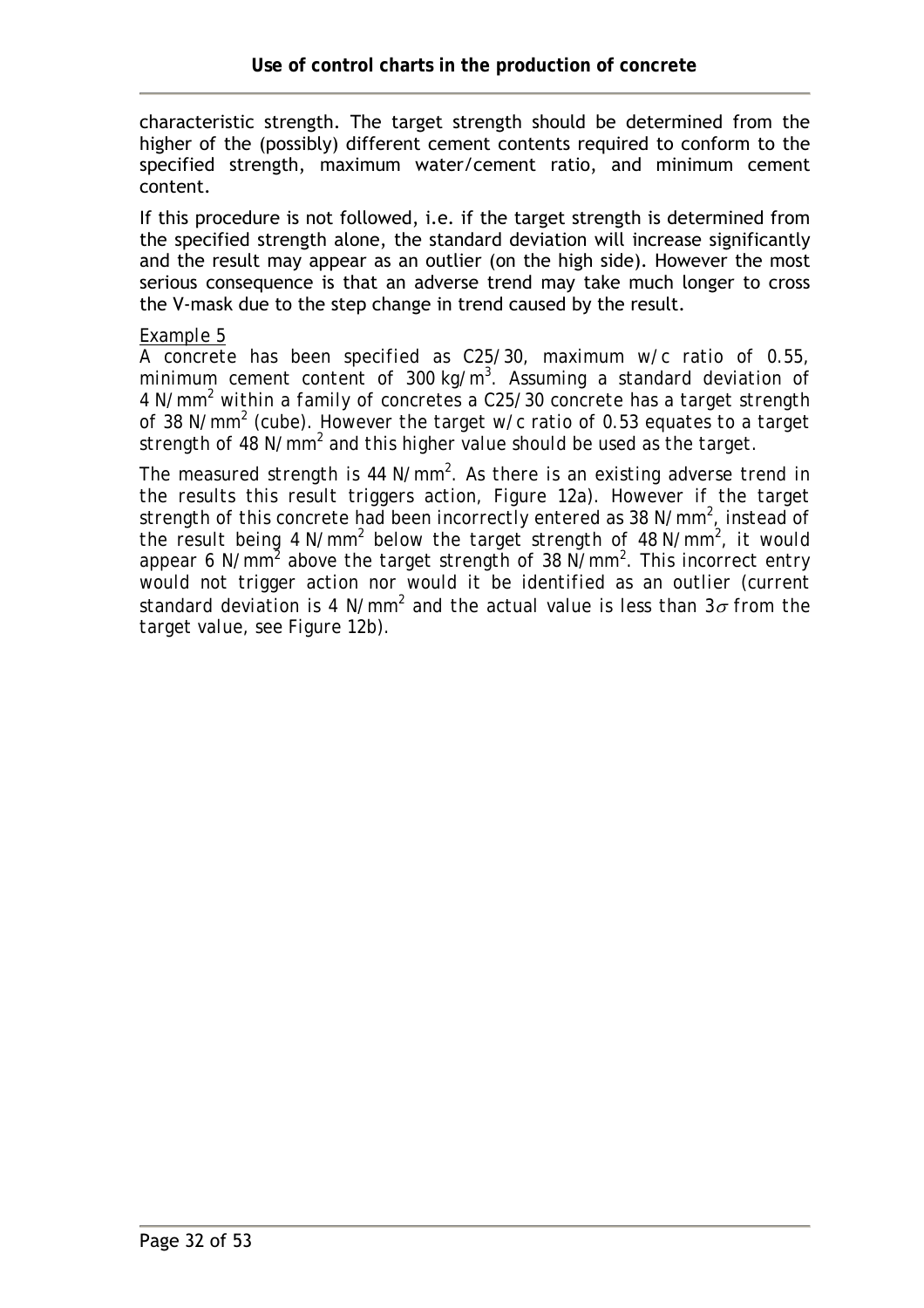



*For clarity, the transposition of these results to the equivalent value of the reference concrete has not been described.* 

#### *8.4 Test rates*

It is important that the appropriate level and frequency of testing is maintained in the control system. If the testing rate is too low, it will take too long to recognise that the system is no longer in control and there will be an unacceptable risk that non-conforming product is supplied to the customer. It would be uneconomic to test every single batch of concrete that is produced, so a test rate is required to produce a situation where the risk is shared reasonably between producer and user.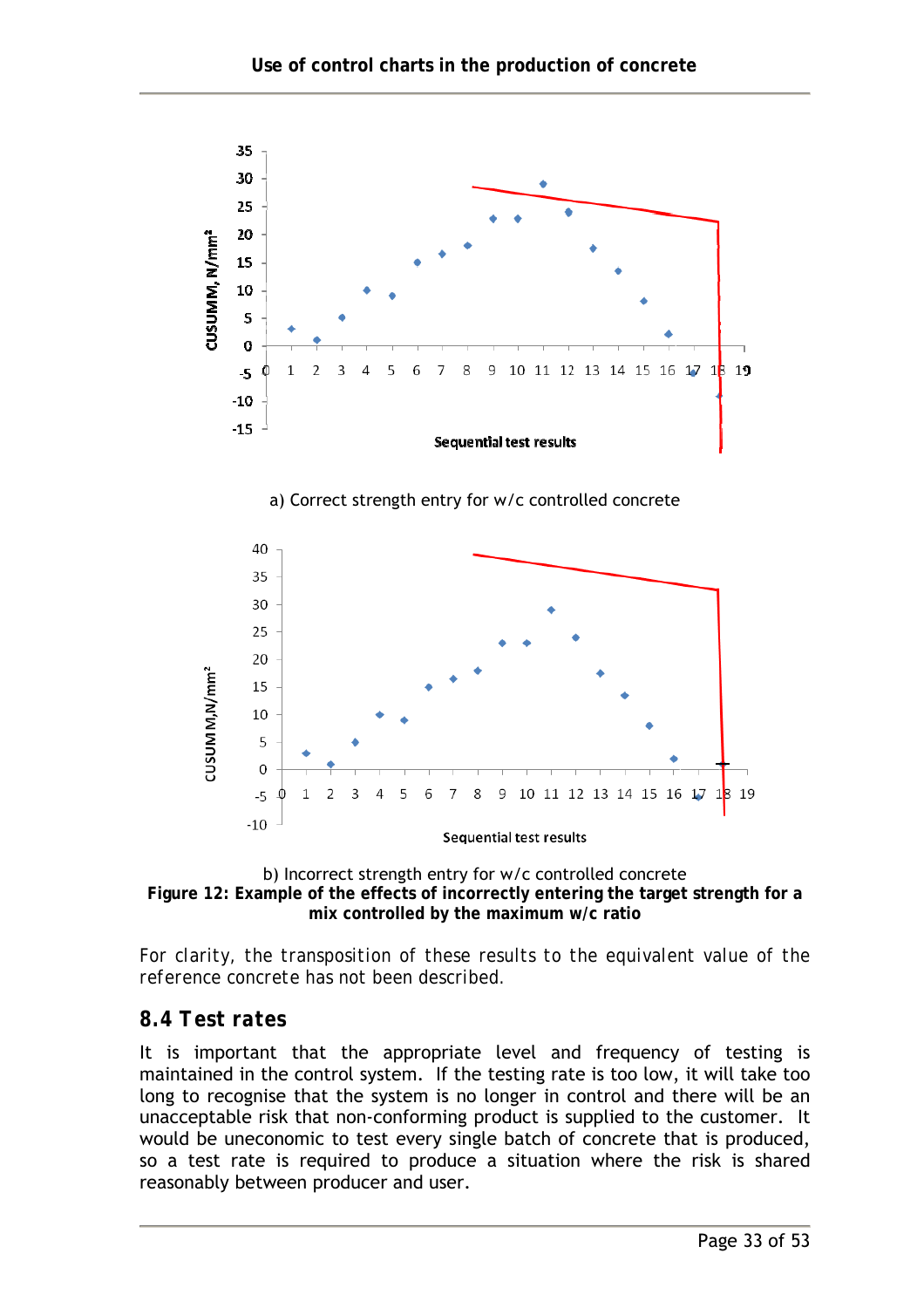For a given rate of production, as the rate of testing increases the level of auto-correlation increases. Auto-correlation is the measure of the relationship between a result and previous results. A high level of auto-correlation indicates that a result is unlikely to be significantly different from the previous results (e.g. when two successive deliveries of the same type of concrete are sampled) and testing at a lower rate will provide the same level of control at a lower cost. However it has to be recognised that plants with low rates of production may not be able to achieve the optimal rate of testing. One way of handling low test rates is to have an additional cement differential, i.e. more cement than that indicated by the mix proportioning, to protect the user from the risk associated with low testing rates.

A test rate of about 16 results per month provides enough data to run an effective control system without an excessive level of auto-correlation.

The effect of auto-correlation is minimised in the calculation of the effect of a change in the control system by the use of an anti-hunting factor (see **5.5**).

#### *8.5 Action following change*

An investigation should be undertaken to determine the cause of the change. A CUSUM system will indicate the approximate time when the system started going out of control, aiding the investigation.

The over-riding principle is to protect the user of concrete. If the cause of an adverse change cannot be identified, all concretes in the family need to be adjusted. The appropriate increase or decrease in control cement content is established from the control system, the general rule is that upward changes in cement content are obligatory and downward changes are optional.

As explained in **5.5**, the appropriate action may be not to change the mix proportions, as the cause of the change has been already identified and corrected, e.g. the weigh scales have been repaired and re-calibrated. Good practice has been to have a minimum value of standard deviation, typically in the range 3.0 N/mm<sup>2</sup> to 3.5 N/mm<sup>2</sup>. This means that when the control system shows the standard deviation is lower than this minimum value it is not adopted and the higher minimum value is assumed. With single concretes and short production runs, it is possible to achieve a standard deviation in the order of 2 N/mm<sup>2</sup>. However, changes between batches of cement can result in changes of concrete strength in the order of 1 N/mm<sup>2</sup> and this equates of 0.5 $\sigma$ with a standard deviation of  $2N/mm^2$  and an increased risk of non-conformity. Having a minimum standard deviation protects the user and producer.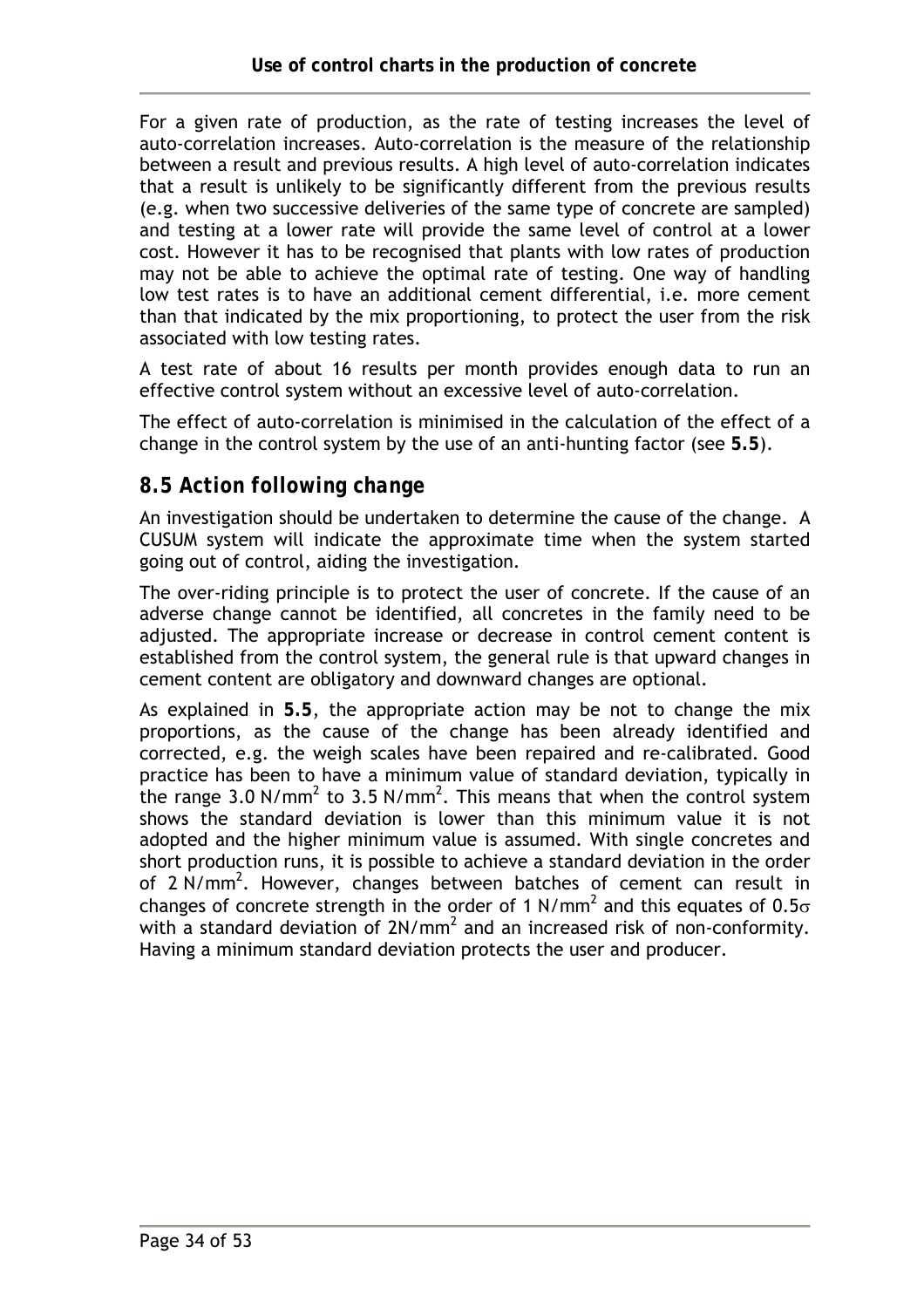# **9 EN 206-1 Conformity Rules for Compressive Strength**

#### *9.1 Basic requirements for conformity of compressive strength*

EN 206-1[3], the European standard for concrete, states that conformity assessment shall be made on test results taken during an assessment period that shall not exceed the last twelve months. Conformity of concrete compressive strength is assessed on specimens tested at 28 days<sup>e</sup> by applying two criteria:

**Criterion 1** — applies to groups of n non-overlapping or overlapping consecutive test results  $f_{cm}^f$ ;

Criterion  $2 -$  applies to each individual test result  $f_{ci}^g$ .

The criteria are given in Table 6.

| Production<br>Number n of test |                  | Criterion 1                | Criterion 2              |
|--------------------------------|------------------|----------------------------|--------------------------|
|                                | results for      | Mean of n results          | Any individual           |
| compressive                    |                  | $(f_{cm})$                 | test result ( $f_{ci}$ ) |
|                                | strength in the  | N/mm2                      | N/mm2                    |
|                                | group            |                            |                          |
| Initial                        |                  | $\geq f_{ck} + 4$          | $\geq f_{ck} - 4$        |
| Continuous                     | Not less than 15 | $\geq f_{ck} + 1.48\sigma$ | $\geq f_{ck} - 4$        |

#### **Table 6: EN 206-1 Conformity Criteria**

Depending upon the shape of the test specimens, the appropriate characteristic strength,  $f_{ck}$ , is selected for the specified compressive strength class. The same criteria apply regardless of whether cylinder or cube strengths are measured.

Based on criteria defined in EN 206-1, the production is defined as either 'initial' or 'continuous'. Based on this classification of production, conformity is confirmed if both the criteria given in Table 6 are satisfied.

Where conformity is assessed on the basis of a concrete family (see **7.2**), Criterion 1 is to be applied to the reference concrete taking into account all transposed test results of the family; Criterion 2 is to be applied to the original test results, i.e. for conformity of the individual batch, the test result cannot be less than the characteristic strength associated with the specified compressive strength class minus 4 N/mm<sup>2</sup>.

The UK Quarry Products Association (now part of the UK's Mineral Products Association) has produced detailed Guidance on the application of the EN 206-1 conformity rules [4], and it is demonstrated that the risk to the concrete producer from the mean strength ( $\geq$  (fck + 1.48 $\sigma$ )) criterion is unacceptably high for 15 results even when using a production margin of 1.96 $\sigma$ . Such a margin may be adequate for the individual batch criterion (equivalent to a 3 in a 1000 chance of failing when the standard deviation is  $4.0 \text{ N/mm}^2$ ) but the

 $\overline{a}$ 

 $e^e$  If the strength is specified for a different age the conformity is assessed on specimens tested at the specified age

 $\frac{f_{\text{f}}}{f_{\text{cm}}}$  is the mean compressive strength of concrete

 ${}^{g}$  f<sub>ci</sub> is the individual test result for compressive strength of concrete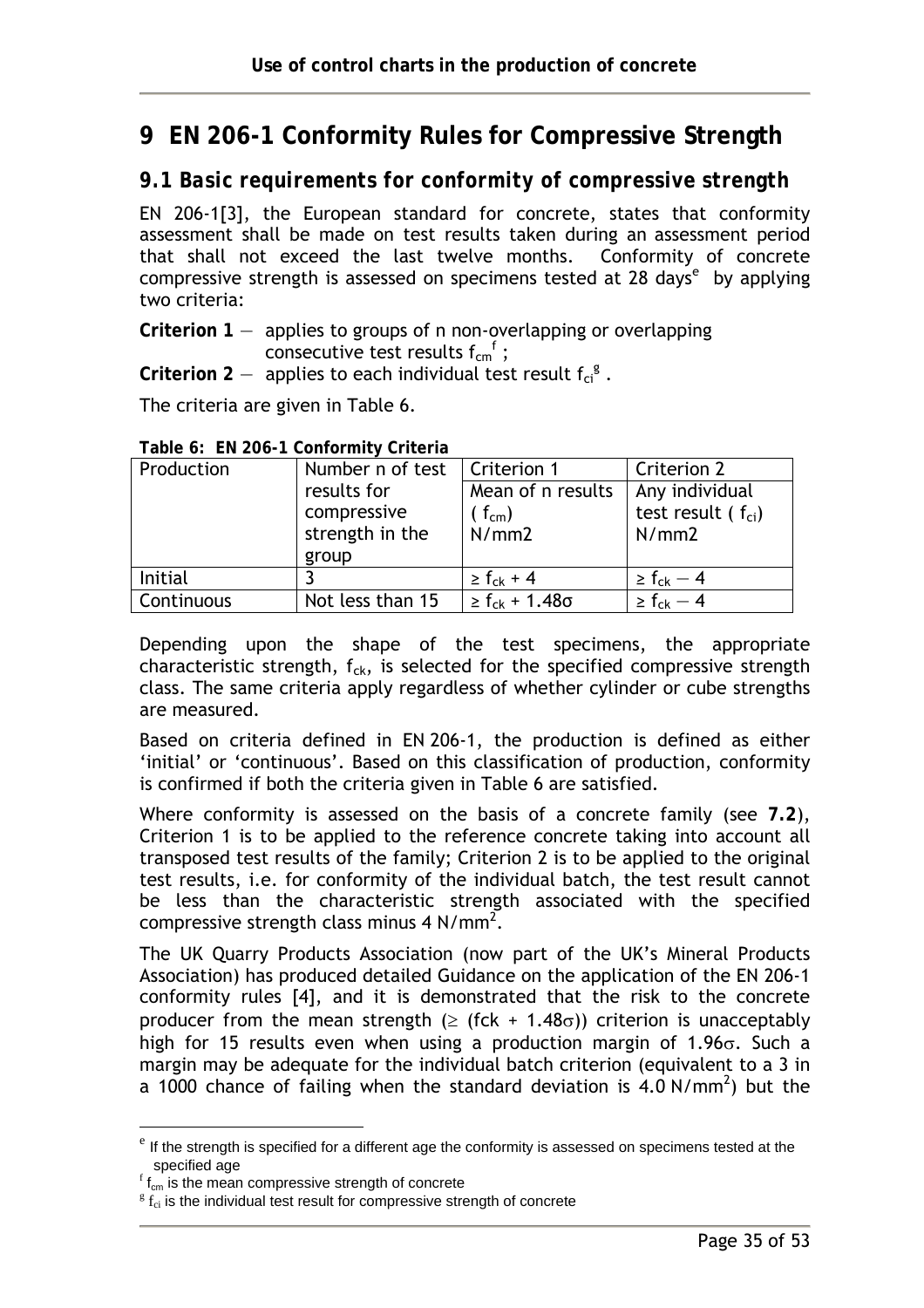producer's risk of failing the mean strength criterion remains high. Simply increasing the rate of testing to some very high level does not solve the problem due to the increased level of auto-correlation off-setting the benefit from the increased number of test data.

## *9.2 Assessment period*

Across Europe, the actual rate of testing in practice is variable. Test rates and lengths of conformity assessment periods have significant implications for conformity. At a rate of testing of 15 results a month, it would take about one month to detect that a change of  $0.5\sigma$  lower than target had occurred, i.e. for this month the mean strength would have been, for example  $(1.96 - 0.5)\sigma$ , which would be a failure of the mean strength criterion if the assessment period was one month. By taking immediate action, the producer can adjust the mix proportions, e.g. increase the cement content, to give the expected target strength, and when the results are averaged over a longer period, the concrete will be in conformity for the whole of the assessment period. The fact that the same rules applied to the same data over different assessment periods can produce different conformity results, does not inspire confidence in the process.

The statistical basis of the mean strength criterion in EN 206-1 is the achievement of an AOQL of 5%. Failure to conform to the mean strength criteria shows that the average outgoing quality limit is more than 5% and not that the concrete is unfit for purpose. However it is an indication that the producer needs to take action to achieve an AOQL of 5%

## *9.3 Conformity rules for compressive strength*

If the assessment period selected by the producer is one year and all the results in a family are used, the risk of non-conformity over the assessment period is close to zero. However over this year there could be periods where the production was not achieving the specified characteristic strength, see Figure 13.

#### *Example 6*

*This example is based on conformity to the mean strength criterion of a C25/30 concrete with a target strength is 38 N/mm2 (cube), i.e. a margin of 2*σ*. The standard deviation is a constant 4 N/mm<sup>2</sup> . Figure 13 comprises randomly generated data with a mean strength of 38 N/mm<sup>2</sup> except for results 77 to 109 where the mean strength is set at 35 N/mm<sup>2</sup> for the number generation. However the data set was manually adjusted to exclude individual failures, as in practice such results are declared as non-conforming and excluded from the analysis of conformity of mean strength, i.e. they no longer form part of the population claimed to be in conformity .* 

*The running mean of 15 indicates non-conformity between results 86 to 100 and this transposes to non-conformity of concrete represented by test results ((86 — 15) = 71 to 100) yet this period of 'non-conformity' is disguised when the assessment period is one year.* 

*For the purposes of discussion, it is assumed that the data, and the concrete production, were not subject to production control using one of the control*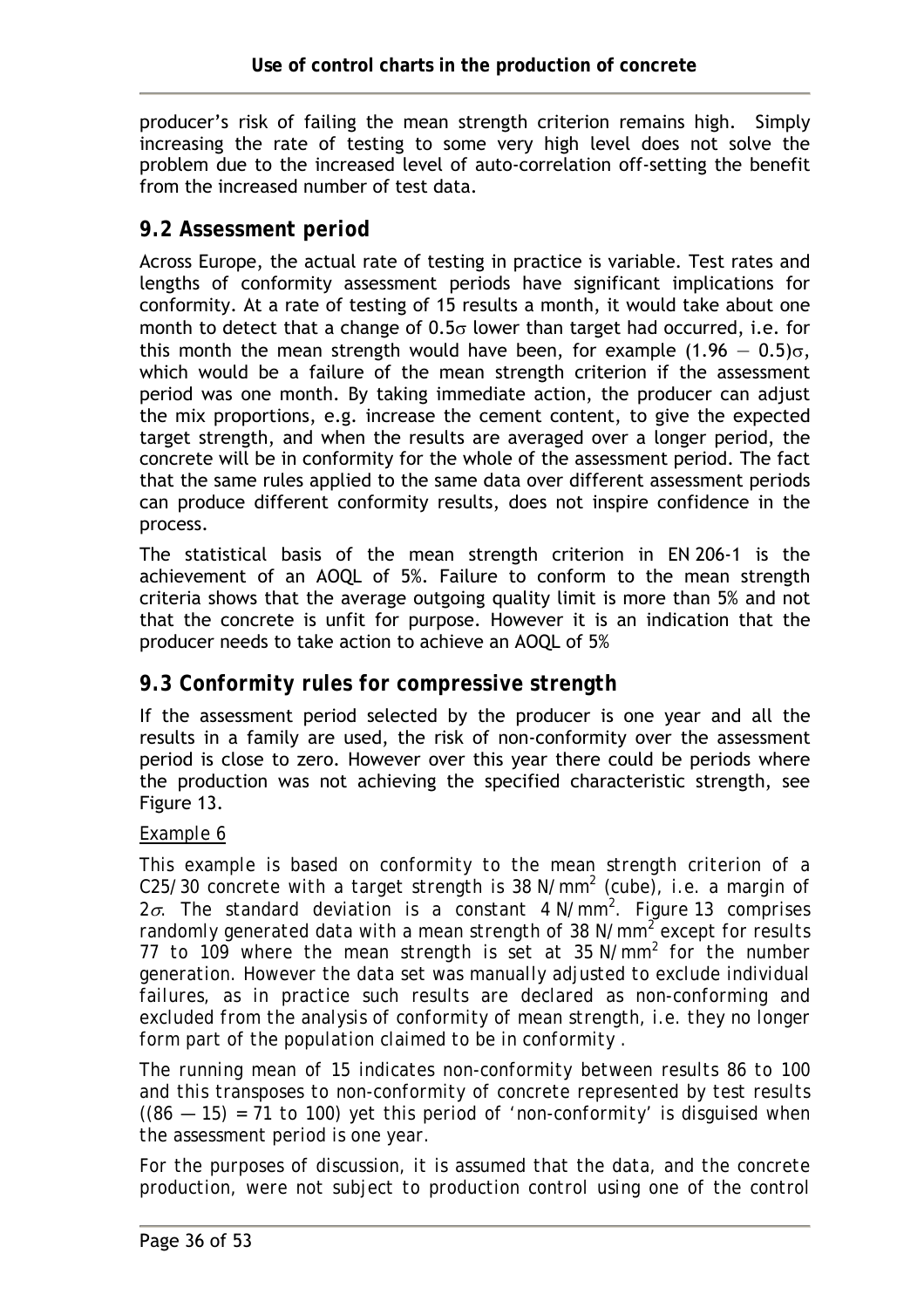*chart systems described in this publication. If such a control system had* been in operation, *the change in mean strength would have been detected and the production would have been changed well before result 109.* 



**Figure 13: Illustration of the potential problem with using a long assessment period** 

Finding a solution that is fair to both consumers and producers is not easy as the solution has to cover normal, low and high production plants. A proposed solution is:

For plants with low rates of production of designed concrete

Where the number of test results per three months for designed concrete is not greater than 35, the assessment period shall comprise at least 15 and not more than 35 consecutive results taken over a period not exceeding 12 months.

For plants with high rates of production of designed concrete

Where the number of test results per three months for designed concrete exceeds 35, the assessment period shall not exceed three months.

Such a solution does not resolve all the issues related to conformity of strength, for example the criteria are based on the assumption that the concrete mix proportions are controlled by strength and this is not always the case (see **8.2**).

It is also proposed that the use of control charts be accepted as an alternative to the mean strength rule. This is conditional on the concrete being subject to third party certification or an agreement between the parties. As a control chart comprises successive sampling plans (with a known standard deviation), the operating-characteristic curve of the individual sampling plan may be established. The average outgoing quality (AOQ) curve is then determined by multiplying each percentage of all possible results below the required characteristic strength in the production by the corresponding acceptance probability.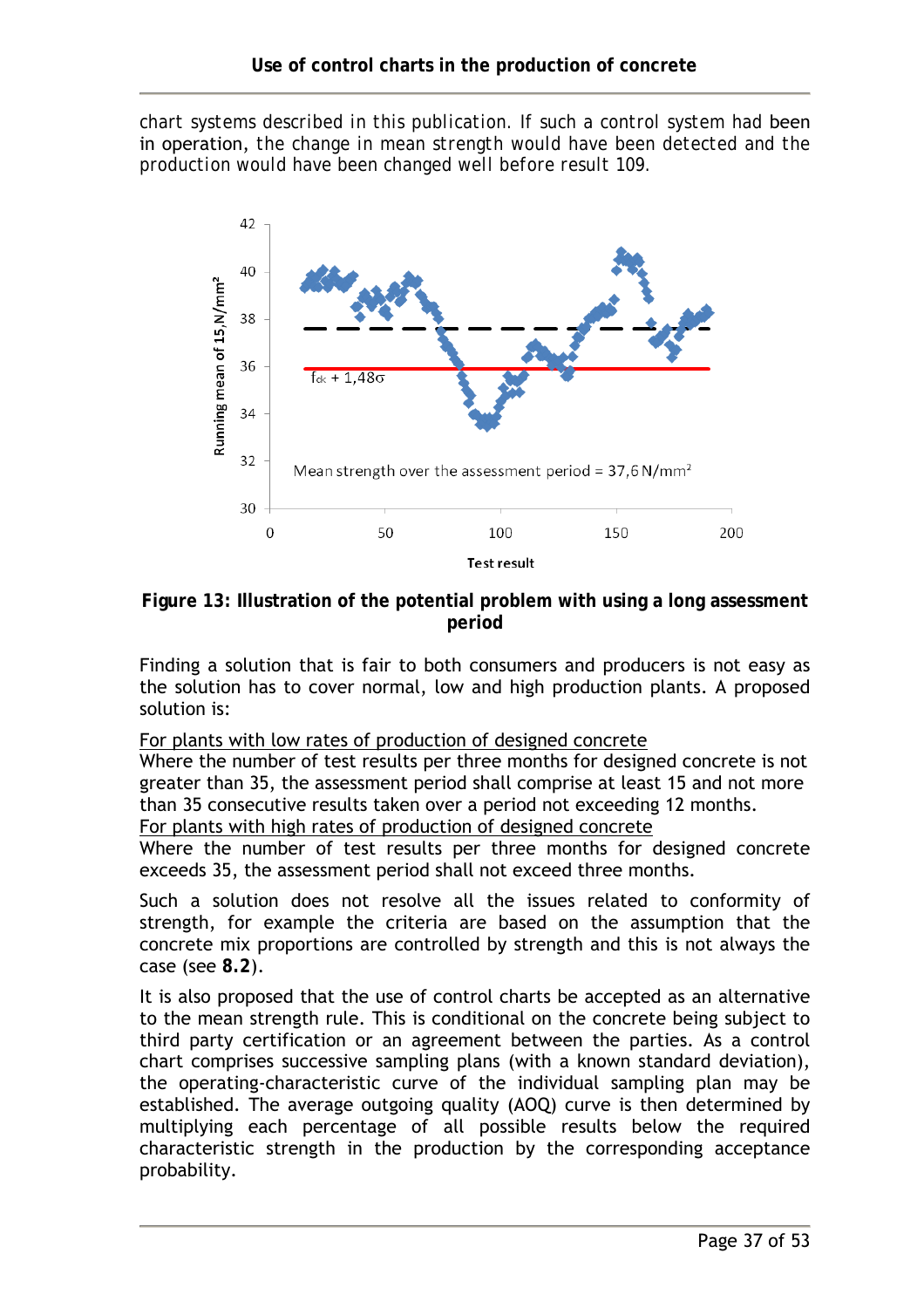Section **4.4** shows how this approach can be applied to control systems based on the Shewhart chart and **9.4** shows how it may be applied with the CUSUM system.

## *9.4 Achieving an AOQL of 5% with CUSUM*

Caspeele and Taerwe [5] have developed a system where for a selected margin an upper limb V-mask for CUSUM M is used to determine when an AOQL of 5% is not being achieved. Parameters for the V-mask are given for *n* =15 and 35 and for independent and auto-correlated results. Production data show that concrete test results have some auto- correlation and therefore these are the appropriate values. For the reasons given in **9.2**, the producer should select an assessment period based on 35 results. The paper [5] is focussed on achieving an AOQL of 5% and it includes margins less than 1.64σ. The use of a margin less than 1.64 $\sigma$  means that the producer is deliberately targeting the production not to achieve the specified characteristic strength. This is unacceptable and the margin should never be less than 1.64 $\sigma$ . Table 7 gives the V-mask parameters for selected margins based on *n* =35 and auto-correlated results.

| Table 7: Selected conformity V-mask parameters |                          |            |  |  |
|------------------------------------------------|--------------------------|------------|--|--|
| Margin                                         | <b>Decision interval</b> | Slope      |  |  |
| $1.64\sigma$                                   | $3\sigma$                | $\sigma/2$ |  |  |
| $1.66\sigma$                                   | $8\sigma$                | $\sigma/4$ |  |  |
| $1.70\sigma$                                   | $9\sigma$                | $\sigma/4$ |  |  |
| $1.71\sigma$                                   | $4\sigma$                | $\sigma/2$ |  |  |
| $1.74\sigma$                                   | $10\sigma$               | $\sigma/4$ |  |  |
| $1.76\sigma$                                   | $5\sigma$                | $\sigma/2$ |  |  |
| $1.82\sigma$                                   | $6\sigma$                | $\sigma/2$ |  |  |
| $1.86\sigma$                                   | $7\sigma$                | $\sigma/2$ |  |  |
| $1.91\sigma$                                   | $8\sigma$                | $\sigma/2$ |  |  |
| $1.95\sigma$                                   | $9\sigma$                | $\sigma/2$ |  |  |
| $1.99\sigma$                                   | $10\sigma$               | $\sigma/2$ |  |  |
| $2.06\sigma$                                   | $2\sigma$                | $\sigma/1$ |  |  |
| $2.26\sigma$                                   | $5\sigma$                | $\sigma/1$ |  |  |
| $2.49\sigma$                                   | $10\sigma$               | $\sigma/1$ |  |  |

The conformity V-mask only applies to the upper limb, i.e. to the actual strength being less than the target strength, and its length is the selected value of *n*; 35 in the case of Table 7. In effect, the V-mask tests whether the last *n* results have achieved an AOQL of 5%. Figure 14 for CUSUM M shows the conformity V-mask with the V-mask that shows when a significant change has happened (see **5.4**)**.**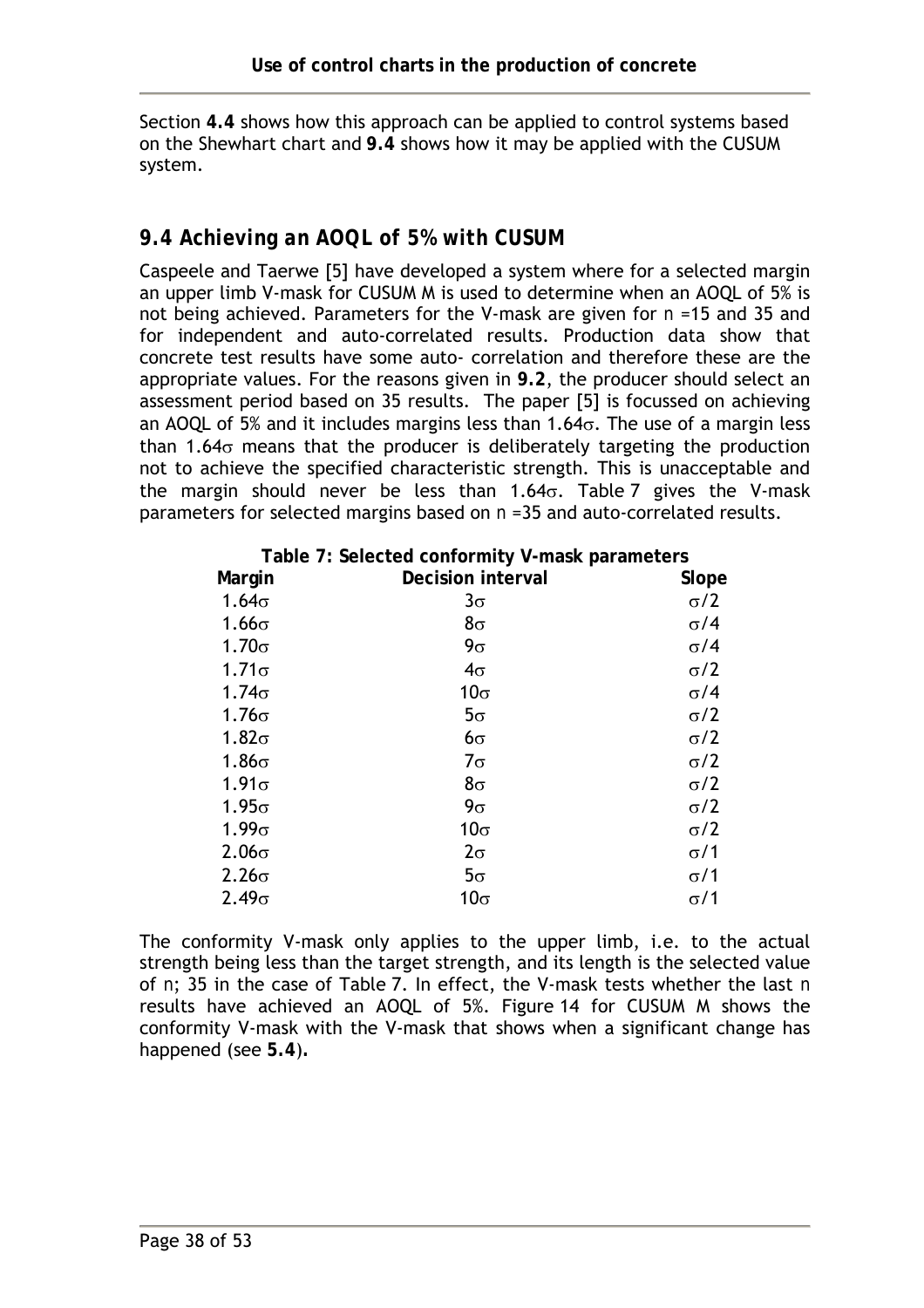

**Figure 14: Conformity and action V-masks for a target strength of (** $f_{ck} + 1,96\sigma$ **)** 

When the CUSUM crosses the significant change line, the producer takes immediate appropriate action. However there will be a number of test specimens that have been cast but not tested. If a conformity V-mask is being used, the CUSUM M should be re-set once these results have been tested. This means that the adverse trend may move towards the conformity line. At a test rate of 16 per month and the use of 7-day strength data, there would be about 4 results between crossing the significant change line and re-setting CUSUM M and therefore the probability of crossing the conformity line is very low.

A decade of experience using CUSUM with the target strength and significant change limits given in Figure 14 and checking conformity of mean strength to EN 206-1:2000 using a running mean of 35 results [19] has never resulted in non-conformity of mean strength. Under these conditions the conformity Vmask is highly unlikely to be crossed and if it was crossed, it would indicate that the producer must take action to achieve the target strength, but the producer would have taken this action already, i.e. when the significant change line was crossed.

#### *9.5 Non-conformity*

If the control system shows that an AOQL of 5% is not being achieved, the producer is required to take immediate action to achieve the target strength. In addition the producer should identify any concretes that are not fit for purpose and inform the user and specifier. The certification body will check that the investigation was undertaken in the appropriate way and the users and specifiers correctly informed.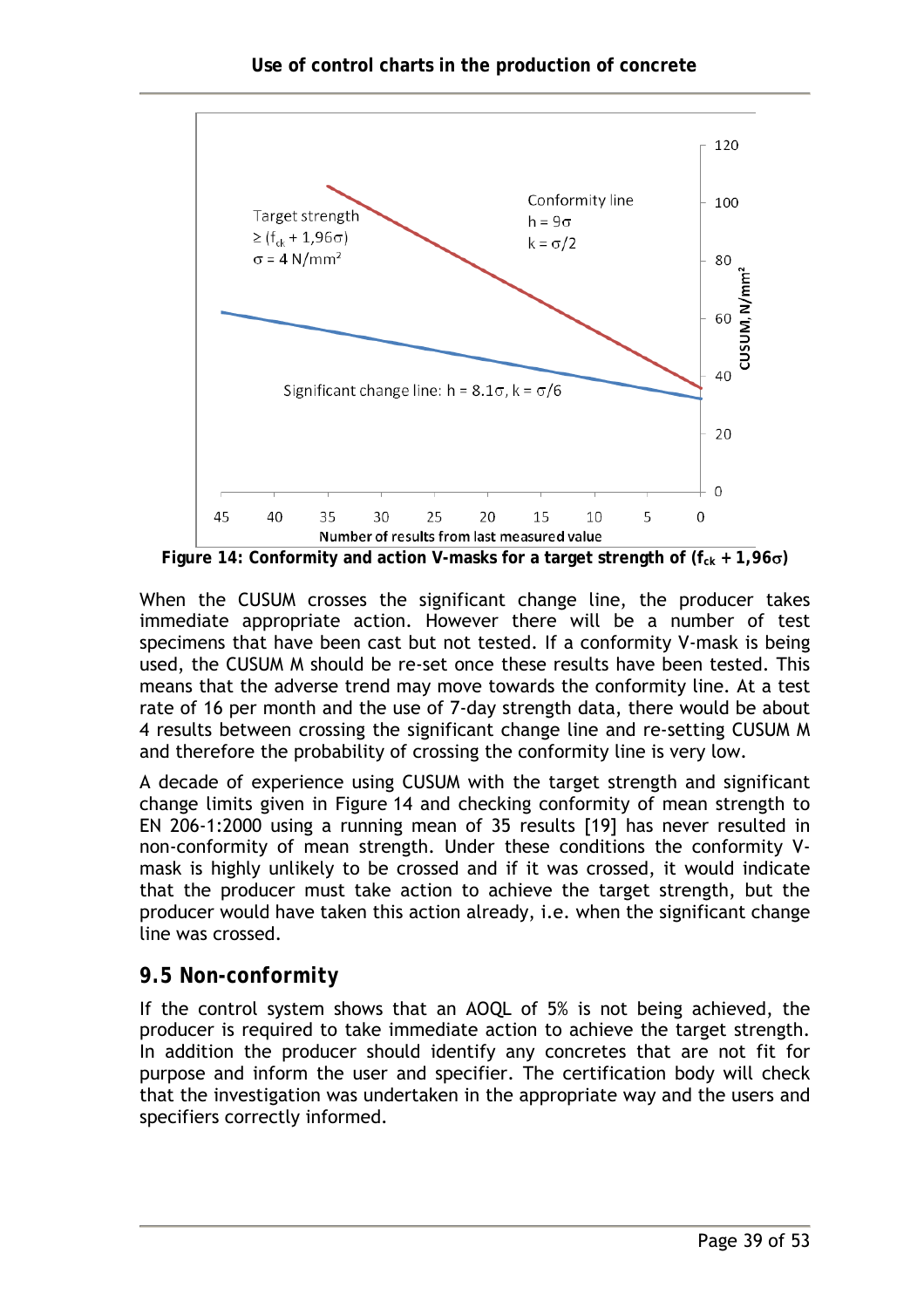# **10 Implementing Control Systems**

Once continuous production is established the producer should have the choice of controlling the mean strength using control charts. The use of control charts should be limited to producers with third party certification (e.g. the majority of the ready-mixed concrete and precast concrete industries in Western Europe) or to where there is agreement between the producer and user.

The following are recommended minimum requirements on the control system:

- achieve a maximum average outgoing quality (AOQ) not exceeding 5,0%; (*Comment: This ensures that no more than 5% of the production is below the specified characteristic strength).*
- aim to ensure conformity of the production with the required characteristic strength;
- include regular monitoring of strength and standard deviation and deviations from target values;
- where applicable, include one or more procedures for speeding the response of the system (e.g. use of early strength data, use of concrete families);
- define and apply clear decision rules for conformity and warning limits;
- document how the system achieves a maximum average outgoing quality (AOQ) not exceeding 5.0% (unless one of the rules of application given in an informative annex to EN 206-1 is used);
- when the control chart shows that the standard deviation is  $\geq 0.5$  N/mm<sup>2</sup> above the currently applied value, change the applied value.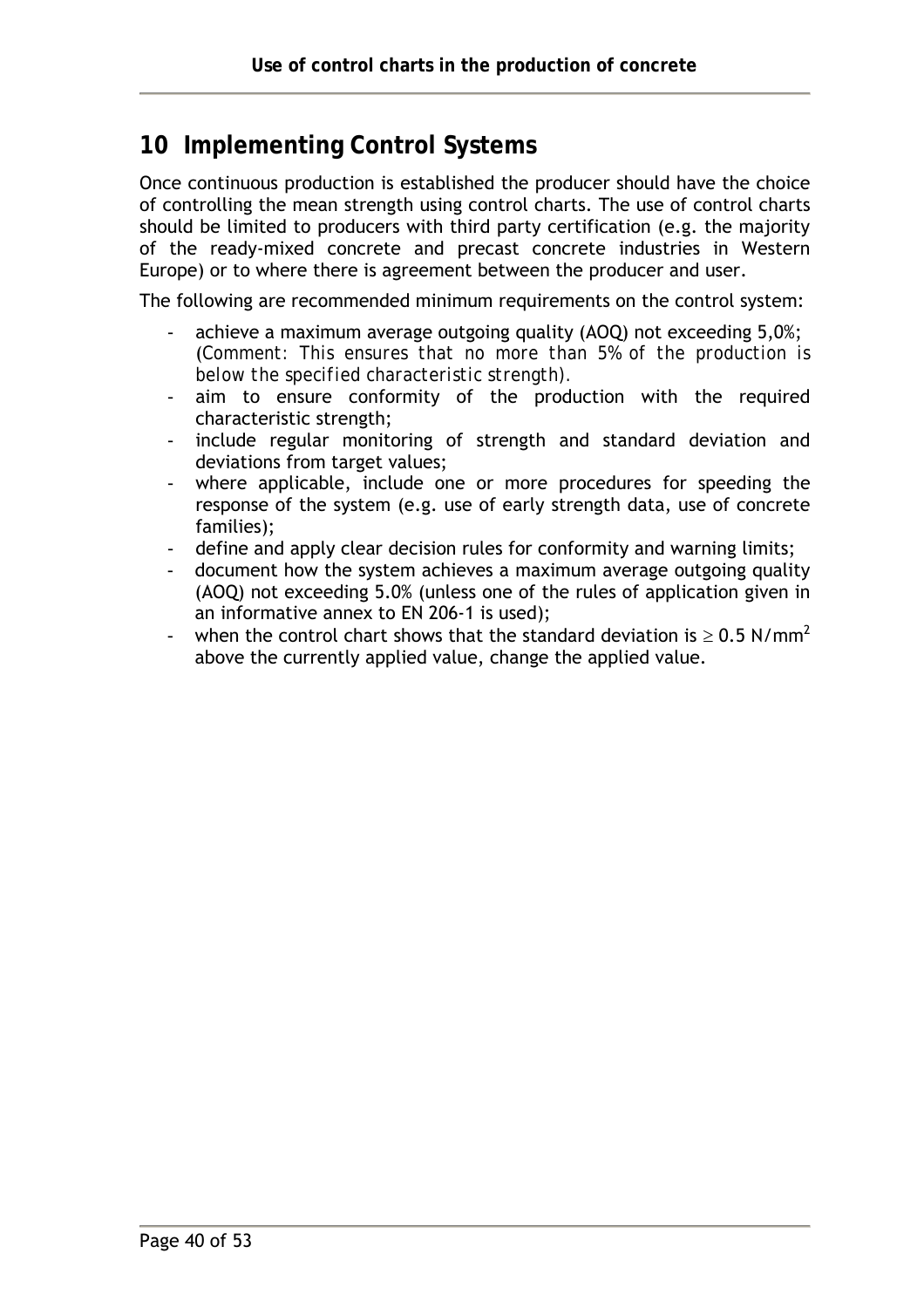# **11 CUSUM Example**

## *11.1 Reference mix and concrete family*

The following example is used to simply illustrate the CUSUM process applied to a concrete plant controlling its production based on a family of mixes, as is the common practice in the UK.

The control system is based on a reference concrete described in Table 8. This concrete is representative of the main concrete produced at the plant. The control cement content is the current level that the CUSUM identifies as necessary to produce the target strength of the reference concrete. Note that concrete with the same compressive strength class as the reference concrete might be actually produced with higher cement contents than the reference concrete. For example, specification requirements for durability may show that the minimum cement content or the cement content to satisfy the specified maximum w/c ratio is higher than the CUSUM control cement content of the reference concrete. How these mixes are handled is described in **8.3**.

| Compressive strength    | C32/40                |  |  |  |
|-------------------------|-----------------------|--|--|--|
| Aggregate size and type | 20mm gravel           |  |  |  |
| Cement Type             | CEM III/A             |  |  |  |
| Slump                   | 70mm (S2)             |  |  |  |
| Admixture               | None                  |  |  |  |
| Control cement content  | 320 kg/m <sup>3</sup> |  |  |  |

**Table 8: Reference Mix Details** 

The control cement content is that expected to give the target strength of the reference concrete. Not all concretes will be included in the family of mixes used to control the main production. The parameters of the family are shown in Table 9.

#### **Table 9: Family parameters**

| Compressive strength    | C16/20 to C45/55 inclusive               |
|-------------------------|------------------------------------------|
| Aggregate size and type | Gravel only 20mm or 10mm                 |
| Cement Type             | CEM III/A only                           |
| Slump                   | 25mm to 150mm inclusive                  |
| Admixture               | With or without water reducing admixture |

## *11.2 Main relationship*

A key relationship needed in the CUSUM analysis is the main relationship between cement content and strength (Figure 15), which not only allows mixes to be transposed to an equivalent to the reference concrete, but is also used to determine the size of correction to be applied when the CUSUM indicates change has occurred (see **5.6**).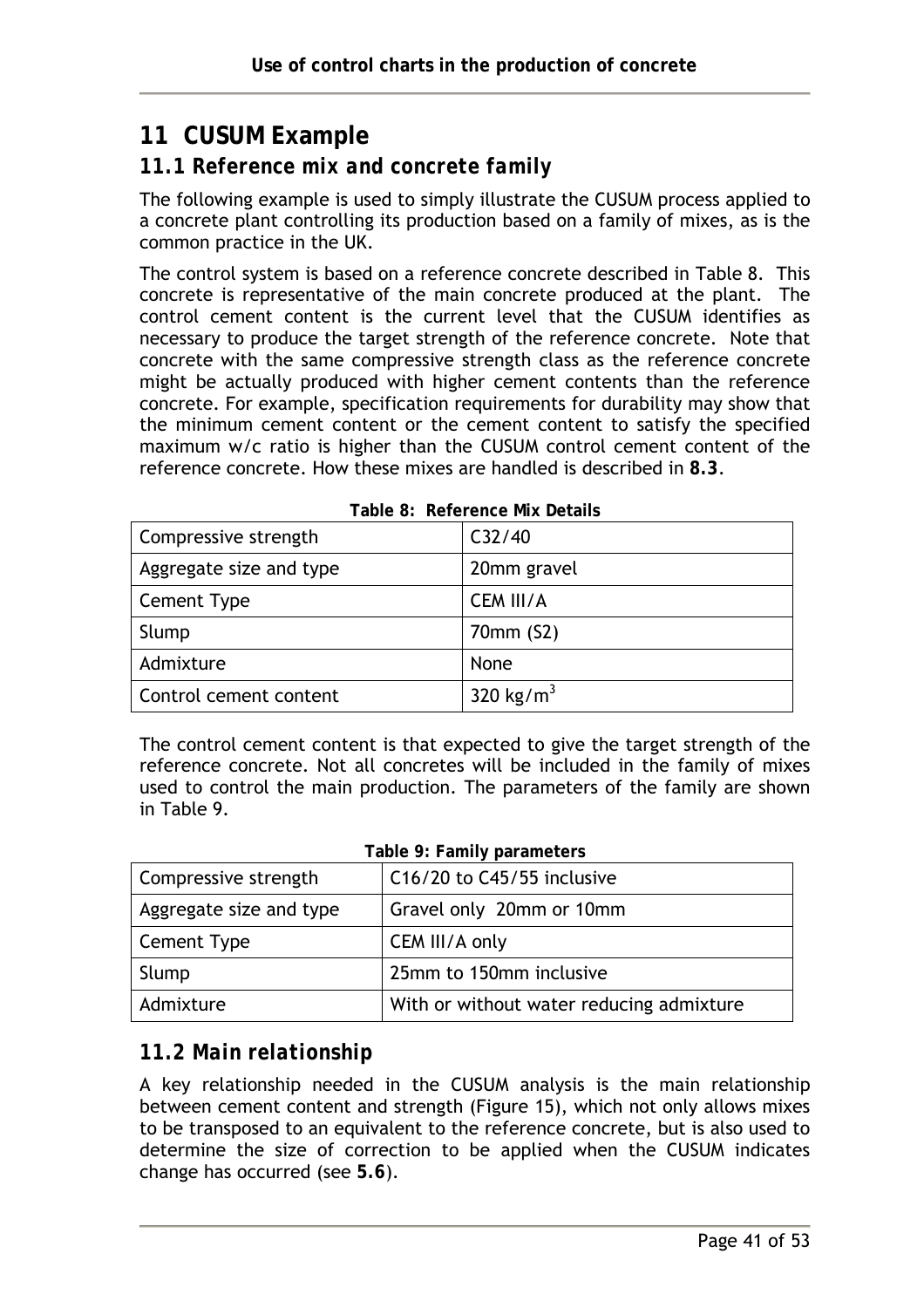

**Figure 15: Main relationship between cement content and strength** 

In addition to the main relationship, relationships are also needed to be established for the effect on cement content of changing the aggregate size, slump and the effect of the water-reducing admixture (WRA). These effects are expressed as adjustments and are made to the cement content. The magnitude of these adjustments will normally be established by laboratory work. The values for the family of mixes in this example are shown in Table 10. The adjustments are those needed to convert the cement content of the tested concrete into an equivalent cement content on the main strength/cement content relationship (Figure 15). For example a 10mm maximum aggregate size concrete would have a higher cement content than a 20mm maximum aggregate size concrete (the aggregate size used in the main relationship) and so a 10mm concrete has to be adjusted by reducing the cement content used to produce that concrete to what it would have been if a 20mm concrete had been produced. If a WRA is used, the cement content is adjusted upwards. In this example the WRA is added as a constant percentage by mass of cement.

Once these changes have been made to adjust the actual cement content of the tested concrete to the equivalent value on the main relationship, a second adjustment is needed to further correct that new cement content to that of the reference concrete. This strength adjustment is the difference in strength on the main relationship between that at the equivalent cement content of the tested concrete and the target mean strength of the reference concrete.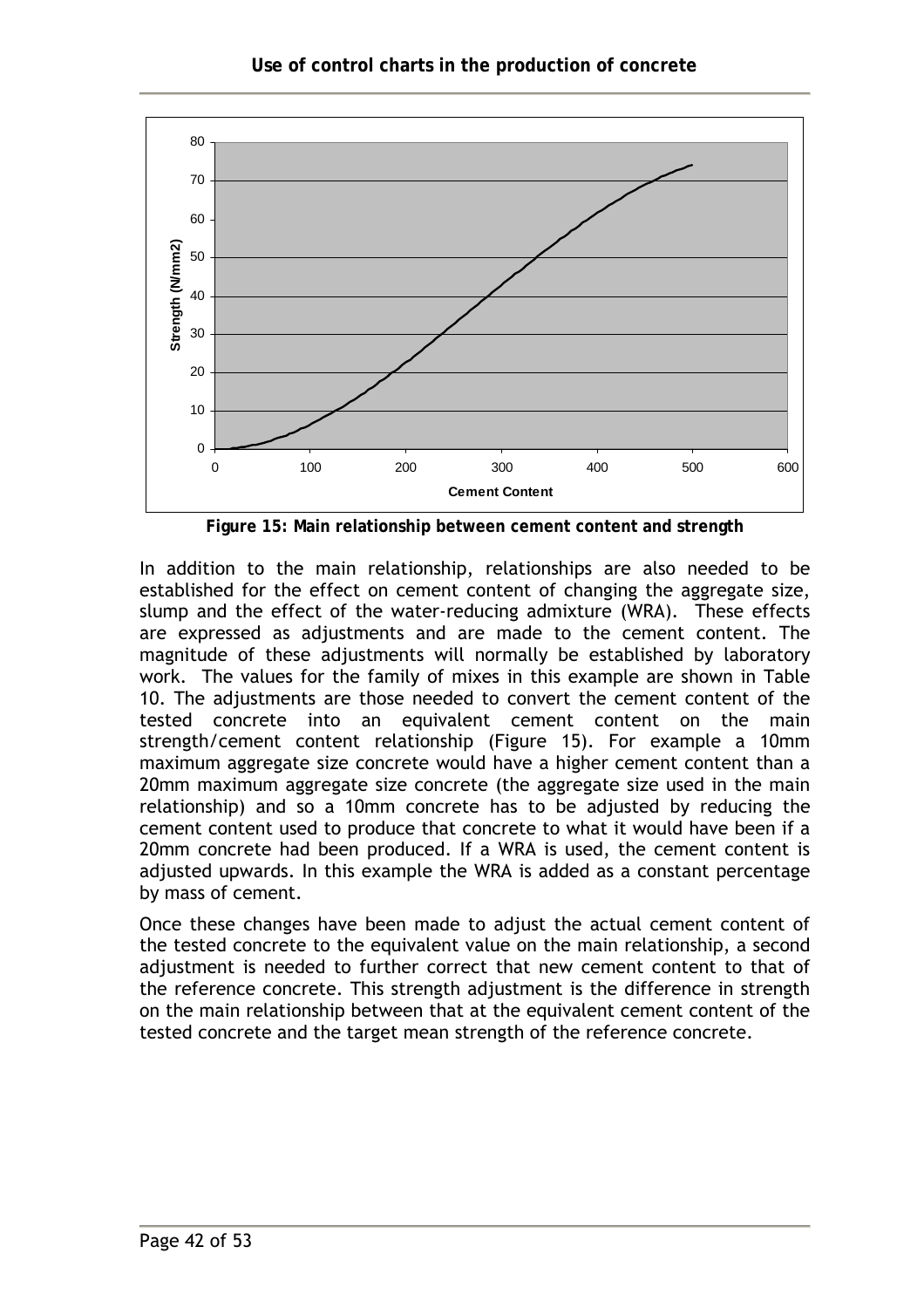| Table 10: Adjustments per cubic metre to convert the cement content of<br>the tested concrete to a concrete on the main relationship <sup>A)</sup> |                                                                       |                                                                                                                             |          |                                                                                            |          |          |
|----------------------------------------------------------------------------------------------------------------------------------------------------|-----------------------------------------------------------------------|-----------------------------------------------------------------------------------------------------------------------------|----------|--------------------------------------------------------------------------------------------|----------|----------|
|                                                                                                                                                    |                                                                       | Adjustments where the tested concrete contained a WRA                                                                       |          |                                                                                            |          |          |
| Cement content of<br>tested concrete, $kg/m3$                                                                                                      |                                                                       | 200 to 380                                                                                                                  |          | $380+$                                                                                     |          |          |
| Adjustment to cement<br>content, $kg/m3$                                                                                                           |                                                                       | At these higher cement contents it is<br>$+25$ kg<br>more effective to use a<br>superplasticizing admixture <sup>B)</sup> . |          |                                                                                            |          |          |
|                                                                                                                                                    |                                                                       |                                                                                                                             |          | Adjustments where the tested concrete contained 10mm maximum aggregate size <sup>C</sup> . |          |          |
|                                                                                                                                                    | $380+$<br>Cement content of<br>200 to 380<br>tested concrete, $kg/m3$ |                                                                                                                             |          |                                                                                            |          |          |
| Adjustment to cement<br>content, $\text{kg/m}^3$                                                                                                   |                                                                       | $-15$                                                                                                                       | $-10$    |                                                                                            |          |          |
|                                                                                                                                                    |                                                                       |                                                                                                                             |          | Adjustments where the tested concrete has a target slump that is not 70mm                  |          |          |
| <b>Target</b><br>slump, mm                                                                                                                         | 20(51)                                                                | 50                                                                                                                          | 70 (S2)  | 100                                                                                        | 120 (S3) | 150      |
| Slump<br>adjustment                                                                                                                                | $+15$ kg                                                              | $+10$ kg                                                                                                                    | $\Omega$ | $-5$ kg                                                                                    | $-10$ kg | $-15$ kg |
| <sup>A)</sup> Numerically equal but opposite in sign $(+)$ becomes $-$ ) adjustments are used in mix<br>proportioning.                             |                                                                       |                                                                                                                             |          |                                                                                            |          |          |
| B) As the following example does not need this adjustment for superplasticizer, a value is not<br>given.                                           |                                                                       |                                                                                                                             |          |                                                                                            |          |          |
| <sup>C)</sup> As the following example does not include aggregates larger than 20mm, no adjustments are<br>given.                                  |                                                                       |                                                                                                                             |          |                                                                                            |          |          |

# *11.3 Applying adjustments*

Consider the following concretes tested for inclusion in the CUSUM system

#### **Mix Ref 1**

*C25/30 20mm aggregate CEM III/A 100 mm slump no WRA* 

The mix was produced with a cement content of 275 kg/m<sup>3</sup>. This mix meets the family criteria in Table 9.

To relate the mix to the reference concrete described in Table 8, the mix must first be adjusted for the fact it was specified as 100mm slump rather than 70mm slump. Table 10 indicates that for 100mm slump an adjustment of  $-5$  $kg/m<sup>3</sup>$  is required. The adjustment is negative as additional cement would have been added to the mix to maintain the w/c ratio after the consistence had been increased from 70mm to 100mm slump.

The adjusted cement content becomes:  $275 - 5 = 270$  kg/m<sup>3</sup>

From the main relationship in Figure 15, we would expect a 270kg/m<sup>3</sup> cement content to achieve a strength of  $37.3^h$ N/mm<sup>2</sup> but the reference concrete is

 $\overline{a}$ <sup>h</sup> This is a value calculated from the equation of the line in Figure 15.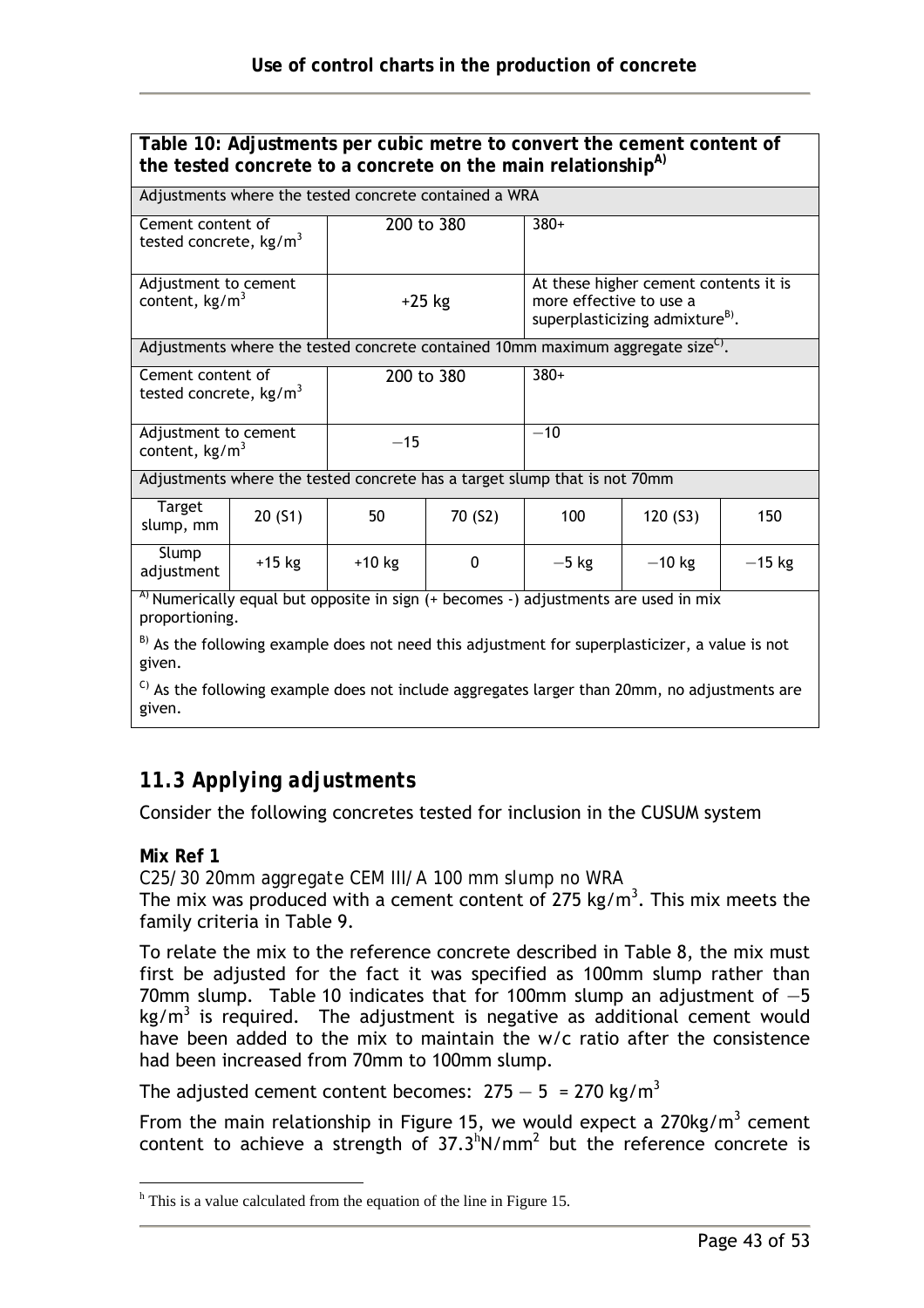C32/40. As the plant has a standard deviation of 3.5N/mm<sup>2</sup> and a design margin of  $2.0\sigma$ , the target mean strength of the reference concrete is 47 N/mm<sup>2</sup>. A difference of 9.7 N/mm<sup>2</sup> (47  $-$  37.3 N/mm<sup>2</sup>) in the CUSUM system has to be introduced to transpose the strength at the equivalent cement content to the target mean strength of the reference mix. For example in Table 11 mix reference 1, the predicted and actual 28-day strengths are 42.5 N/mm<sup>2</sup> and 39.5 N/mm<sup>2</sup> respectively. After adjustment to equivalent cement content values of the reference concrete, these become 52.2 N/mm<sup>2</sup> (42.5 + 9.7) and 49.2 N/mm<sup>2</sup> and the change in CUSUM M is  $52.2 - 47 = 5.2$  N/mm<sup>2</sup> if the predicted strength is being used and  $49.2 - 47 = 2.2$  N/mm<sup>2</sup> when the predicted 28-day strength is replaced with the actual 28-day strength.

In this example the lowest compressive strength class in the concrete family is C16/20. However, if a family were to include concrete with strength classes lower than C16/20, i.e. a target mean strength of less than 27  $N/mm^2$ , any results are re-calculated using the standard deviation obtained from Figure 3.

**Mix Ref 2** 

*C32/40 20mm aggregate CEM III/A 150mm slump with a WRA*  The mix was produced with a cement content of  $310$ kg/m<sup>3</sup>. This mix meets the family criteria in Table 9.

To relate the mix to the reference concrete described in Table 8, the mix must first be adjusted for the fact that it contained a WRA; and then adjusted because it was specified as 150mm slump rather than 70mm slump. For the WRA the cement content for CUSUM purposes will need to be increased to correct for the water reduction effected by the addition of the WRA. For the higher-than-reference slump the adjustment in cement content is negative.

Total adjustment to apply is  $+25 - 15 = 10$ kg (from Table 10)

The adjusted cement content becomes:

 $310 + 10 = 320$  kg/m<sup>3</sup>

Note when undertaking mix proportioning, the adjustments from the main relationship always have the opposite sign, but the same numerical value.

The second adjustment is to correct the recorded strength at this increased cement content to the strength expected at the cement content of the reference mix. From the main relationship in Figure 15, a 320 kg/m<sup>3</sup> cement content is expected to achieve a strength of  $46.8^{\text{h}}$ N/mm<sup>2</sup> but the reference concrete is C32/40. As the plant has a current standard deviation of 3.5N/mm<sup>2</sup> and a design margin of  $2.0\sigma$ , the target mean strength of the reference concrete is 47 N/mm<sup>2</sup>, a difference of 0.2 N/mm<sup>2</sup>, which is the adjustment that will be made to the predicted and actual cube strengths in the CUSUM system.

**Mix Ref 3** 

*C32/40 20mm aggregate CEM III/A 70mm slump no WRA* 

The mix was produced with a cement content of 320 kg/m<sup>3</sup>. This mix is the reference concrete and as it was batched at the control cement content, no adjustments need to be applied.

These concretes are the first three included in the CUSUM analysis tabulated in Table 11.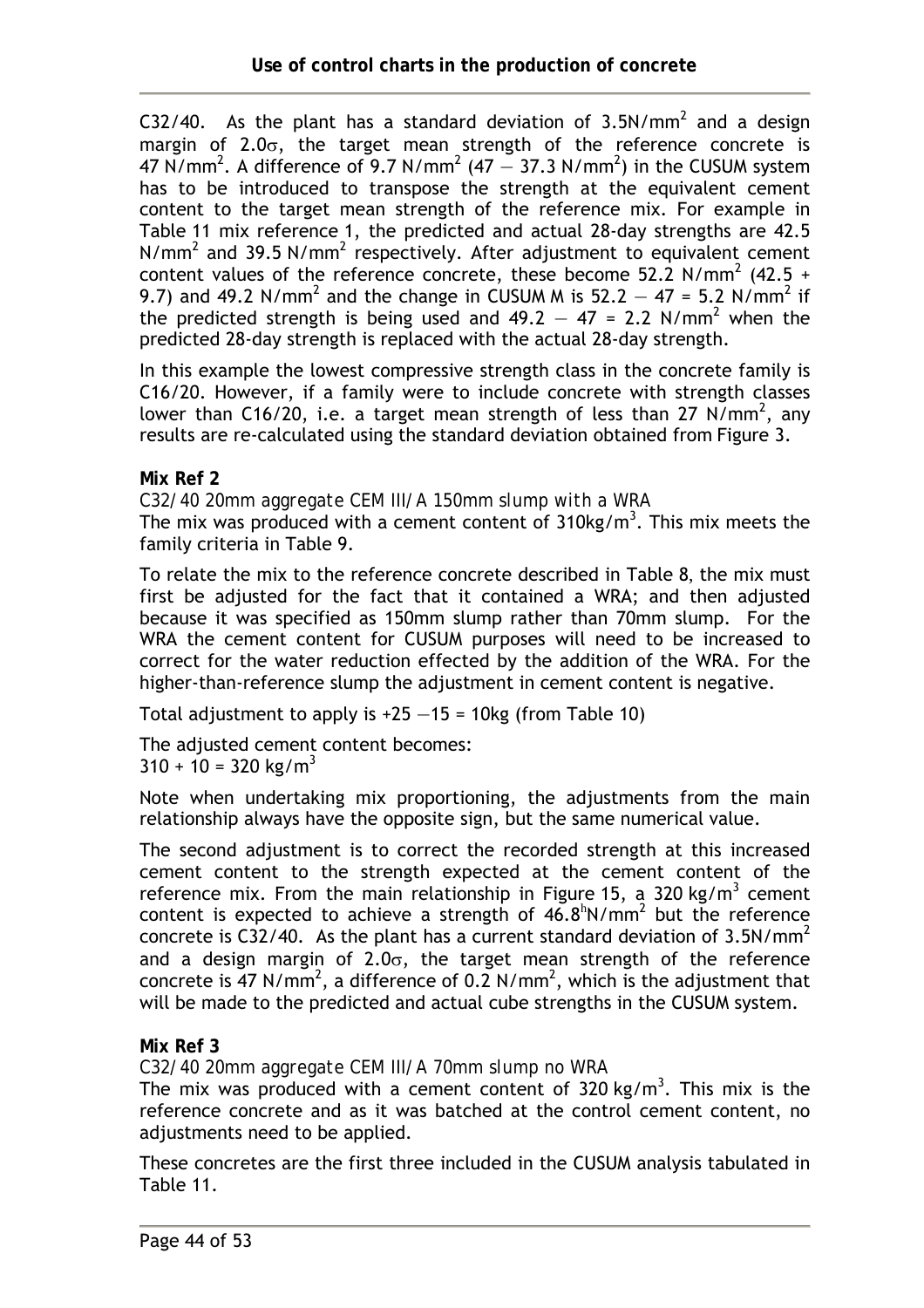#### *11.4 CUSUM calculation*

Once the adjustments have been made and the adjusted 28 day strength calculated, the data may be used in any control system (e.g. CUSUM or Shewhart). The following example analyses the data by CUSUM techniques. A CUSUM is run on mean (CUSUM M), standard deviation (CUSUM R) and correlation (CUSUM C). For control purposes the mixes include a prescribed concrete (P300, sample reference 13) and a nominal mix (1:2:4, sample reference 14).

The results are plotted on the CUSUM and the V-mask overlaid on each result. This is a manual system used to illustrate the principles of the CUSUM technique. Clearly, this process would normally be carried out on computer, either through a spreadsheet, a commercially available CUSUM programme or by the development of a company specific computer programme.

The current plant standard deviation is 3.5 N/mm<sup>2</sup> which gives a target range of  $(1.128 \times 3.5) = 3.9$  N/mm<sup>2</sup> (see 2.3). The margin is 2.0σ. The target cube strength of the reference concrete is  $(40 + (2.0 \times 3.5)) = 47$  N/mm<sup>2</sup>.

From the three plots in Figure 16, Figure 17 and Figure 18 it may be seen that the correlation and standard deviation are running in control, but there has been a change in the mean from point 7 to point 17. This is evidence that the current control cement content of 320 kg/m<sup>3</sup> is not giving the required average strength of 47 N/mm<sup>2</sup>. As it is the upper arm of the V-mask that has been crossed, this indicates that the average mean strength is lower than the target strength. The mix proportions are immediately adjusted (see **11.5**) and CUSUM M is reset at zero. Note that this change has been made on the basis of a set of actual 28 day strengths (data points 1 to16) and predicted 28 day strengths (data point 17).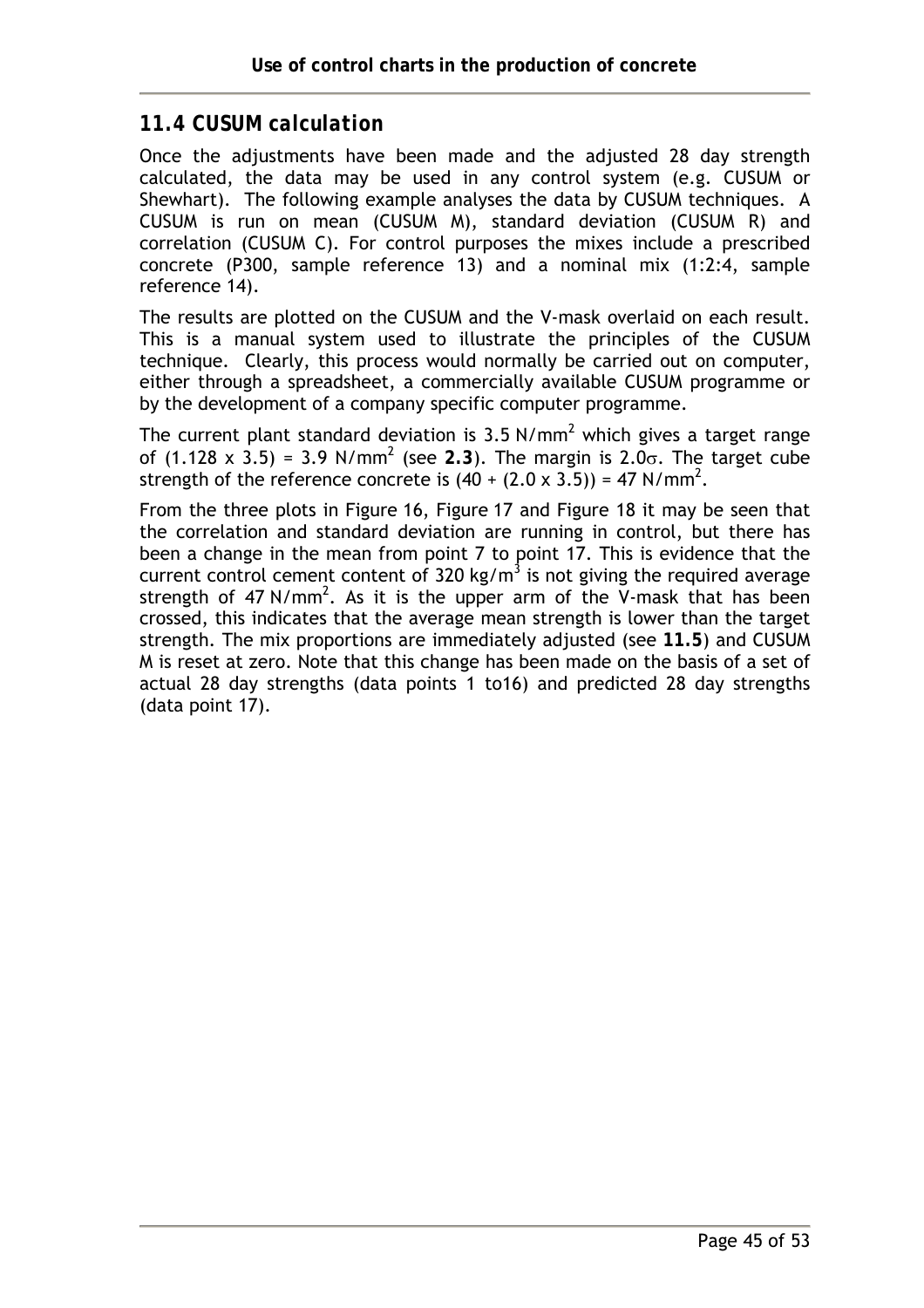Table 11: CUSUM calculation

| Mix description (all CEM III/A)                                                                         |                                                                                     |                       |                 |             |                              |                 | <b>Results</b>         |               | <b>Adjustments</b>            |                               |                         |                      |                       |                 |                        |                |              |                   | <b>CUSUM M</b>            |                    | <b>CUSUM R</b> |                  |                              |                | <b>CUSUM C</b>                   |            |
|---------------------------------------------------------------------------------------------------------|-------------------------------------------------------------------------------------|-----------------------|-----------------|-------------|------------------------------|-----------------|------------------------|---------------|-------------------------------|-------------------------------|-------------------------|----------------------|-----------------------|-----------------|------------------------|----------------|--------------|-------------------|---------------------------|--------------------|----------------|------------------|------------------------------|----------------|----------------------------------|------------|
| reference<br>š                                                                                          | Strength class                                                                      | Aggregate size        | Target slump    | Plasticiser | cement<br>Batched<br>content | day<br>Actual 7 | day<br>28<br>Predicted | Actual 28 day | cement<br>adjustment<br>Total | cement<br>Adjusted<br>content | Cement/Strength<br>Code | strength<br>Expected | strength<br>Reference | Target strength | adjustment<br>Strength | From predicted | From actual  | Adjusted strength | Difference from<br>target | CUSUM <sub>M</sub> | Range          | Target Range     | from<br>Difference<br>target | <b>CUSUM R</b> | predicted<br>day<br>28<br>Actual | ပ<br>CUSUM |
| CURRENT STANDARD DEVIATION = 3,5 N/mm <sup>2</sup> ; TARGET RANGE = 1,128 x 3,5 = 3,9 N/mm <sup>2</sup> |                                                                                     |                       |                 |             |                              |                 |                        |               |                               |                               |                         |                      |                       |                 |                        |                |              |                   |                           |                    |                |                  |                              |                |                                  |            |
| $\overline{1}$                                                                                          | C <sub>25/30</sub>                                                                  | 20                    | 100             | No          | 275                          | 31.1            | 42.5                   | 39.5          | -5                            | 270                           | А                       | 37.3                 | 40                    | 47              | 9.7                    |                | 49.2         | 49.2              | 2.2                       | 2.2                |                |                  |                              |                | $-3.0$                           | $-3.0$     |
| $\overline{2}$                                                                                          | C32/40                                                                              | $\overline{20}$       | 150             | Yes         | 310                          | 33.8            | 45.3                   | 46.3          | 10                            | 320                           | A                       | 46.8                 | 40                    | 47              | 0.2                    |                | 46.5         | 46.5              | $-0.5$                    | 1.7                | 2.7            | 3.9              | $-1.2$                       | $-1.2$         | 1.0                              | $-2.0$     |
| $\overline{3}$                                                                                          | C32/40                                                                              | 20                    | 70              | No          | 320                          | 35.2            | 46.8                   | 46.8          | 0                             | 320                           | A                       | 46.8                 | 40                    | 47              | 0.2                    |                | 47.0         | 47.0              | 0.0                       | 1.7                | 0.5            | 3.9              | $-3.4$                       | $-4.6$         | 0.0                              | $-2.0$     |
| $\overline{4}$                                                                                          | C32/40                                                                              | 20                    | 70              | No          | 320                          | 37.2            | 48.8                   | 49.3          | $\mathbf{0}$                  | 320                           | A                       | 46.8                 | 40                    | 47              | $\overline{0.2}$       |                | 49.5         | 49.5              | 2.5                       | 4.2                | 2.5            | 3.9              | $-1.4$                       | $-6.0$         | 0.5                              | $-1.5$     |
| 5                                                                                                       | C <sub>25/30</sub>                                                                  | 20                    | 70              | Yes         | 245                          | 26.7            | 37.5                   | 39.5          | 25                            | 270                           | A                       | 37.3                 | 40                    | 47              | 9.7                    |                | 49.2         | 49.2              | 2.2                       | 6.4                | 0.3            | 3.9              | $-3.6$                       | $-9.6$         | 2.0                              | 0.5        |
| 6<br>$\overline{7}$                                                                                     | C32/40<br>C32/40                                                                    | $\overline{20}$<br>20 | 150<br>70       | Yes         | 310<br>320                   | 41.5<br>42.6    | 52.8<br>53.8           | 53.8<br>53.3  | 10<br>$\mathbf{0}$            | 320<br>320                    | A                       | 46.8                 | 40<br>40              | 47<br>47        | 0.2<br>0.2             |                | 54.0<br>53.5 | 54.0<br>53.5      | 7.0<br>6.5                | 13.4<br>19.9       | 4.8<br>0.5     | 3.9<br>3.9       | 0.9<br>$-3.4$                | $-8.7$         | 1.0<br>$-0.5$                    | 1.5<br>1.0 |
|                                                                                                         |                                                                                     |                       |                 | No          |                              |                 |                        |               |                               |                               | A                       | 46.8                 |                       |                 |                        |                |              |                   |                           |                    |                |                  |                              | 12.1           |                                  |            |
| 8                                                                                                       | C28/35                                                                              | 20                    | 50              | No          | 285                          | 28.2            | 39.2                   | 39.2          | 10                            | $\overline{295}$              | A                       | 42.1                 | 40                    | 47              | 4.9                    |                | 44.1         | 44.1              | $-2.9$                    | 17.0               | 9.4            | 3.9              | $\overline{5.5}$             | $-6.6$         | 0.0                              | 1.0        |
| 9                                                                                                       | C28/35                                                                              | 20                    | 50              | No          | 285                          | 30.9            | 42.2                   | 40.7          | 10                            | 295                           | A                       | 42.1                 | 40                    | 47              | 4.9                    |                | 45.6         | 45.6              | $-1.4$                    | 15.6               | 1.5            | 3.9              | $-2.4$                       | $-9.0$         | $-1.5$                           | $-0.5$     |
| 10                                                                                                      | C40/50                                                                              | $\overline{20}$       | 120             | Yes         | 360                          | 40.4            | 51.8                   | 48.8          | $\overline{15}$               | 375                           | A                       | 57.3                 | 40                    | 47              | 10.3                   |                | 38.5         | 38.5              | $-8.5$                    | 7.1                | 7.1            | $\overline{3.9}$ | 3.2                          | $-5.8$         | $-3.0$                           | $-3.5$     |
| 11                                                                                                      | C <sub>25/30</sub>                                                                  | $\overline{20}$       | 100             | No          | 275                          | 27.6            | 38.6                   | 40.5          | $-5$                          | 270                           | A                       | 37.3                 | 40                    | 47              | 9.7                    |                | 50.2         | 50.2              | $\overline{3.2}$          | 10.3               | 11.7           | 3.9              | 7.8                          | 2.0            | 1.9                              | $-1.6$     |
| $\overline{12}$                                                                                         | C <sub>25/30</sub>                                                                  | $\overline{20}$       | $\overline{70}$ | Yes         | $\overline{245}$             | 24.1            | 34.5                   | 35.0          | $\overline{25}$               | 270                           | A                       | 37.3                 | 40                    | 47              | 9.7                    |                | 44.7         | 44.7              | $-2.3$                    | 8.0                | 5.5            | 3.9              | 1.6                          | 3.6            | 0.5                              | $-1.1$     |
| $\overline{13}$                                                                                         | P300                                                                                | $\overline{20}$       | 150             | Yes         | 300                          | 26.2            | 36.9                   | 37.4          | 10                            | 310                           | Α                       | 44.9                 | 40                    | 47              | 2.1                    |                | 39.5         | 39.5              | $-7.5$                    | 0.5                | 5.2            | 3.9              | 1.3                          | 4.9            | 0.5                              | $-0.6$     |
| $\overline{14}$                                                                                         | 1:2:4                                                                               | $\overline{20}$       | 70              | No          | 270                          | 27.6            | 38.6                   | 37.6          | 0                             | 270                           | А                       | 37.3                 | 40                    | 47              | 9.7                    |                | 47.3         | 47.3              | 0.3                       | 0.8                | 7.8            | 3.9              | 3.9                          | 8.8            | $-1.0$                           | $-1.6$     |
| 15                                                                                                      | C40/50                                                                              | 20                    | 120             | Yes         | 360                          | 38.3            | 49.8                   | 47.3          | 15                            | 375                           | A                       | 57.3                 | 40                    | 47              | 10.3                   |                | 37.0         | 37.0              | 10.0                      | $-9.2$             | 10.3           | 3.9              | 6.4                          | 15.2           | $-2.5$                           | $-4.1$     |
| 16                                                                                                      | C40/50                                                                              | 20                    | 120             | Yes         | 360                          | 41.5            | 52.8                   | 53.8          | 15                            | 375                           | A                       | 57.3                 | 40                    | 47              | 10.3                   |                | 43.5         | 43.5              | $-3.5$                    | 12.7               | 6.5            | $\overline{3.9}$ | 2.6                          | 17.8           | 1.0                              | $-3.1$     |
| 17                                                                                                      | C <sub>25/30</sub>                                                                  | 20                    | 100             | No          | 275                          | 21.7            | 31.5                   |               | $-5$                          | 270                           | A                       | 37.3                 | 40                    | $\overline{47}$ | 9.7                    | 41.2           |              | 41.2              | $-5.8$                    | 18.5               | 2.3            | 3.9              | $-1.6$                       | 16.2           |                                  |            |
|                                                                                                         | TARGET STRENGTH NOT BEING ACHIEVED; CEMENT CONTENT INCREASED; CUSUM M RESET TO ZERO |                       |                 |             |                              |                 |                        |               |                               |                               |                         |                      |                       |                 |                        |                |              |                   |                           |                    |                |                  |                              |                |                                  |            |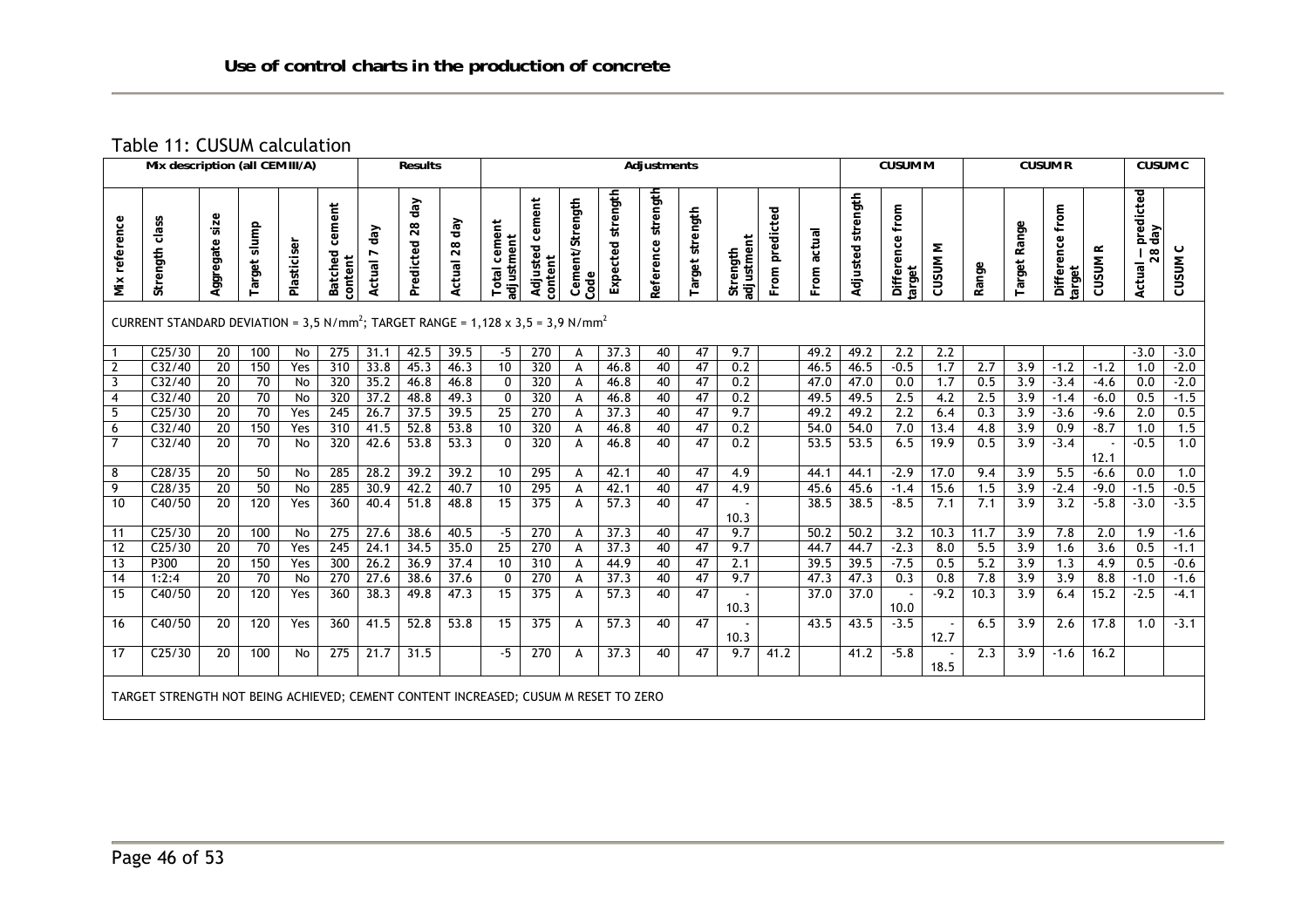



**Figure 16: CUSUM M** 

**Figure 17: CUSUM R** 



#### **Figure 18: CUSUM C**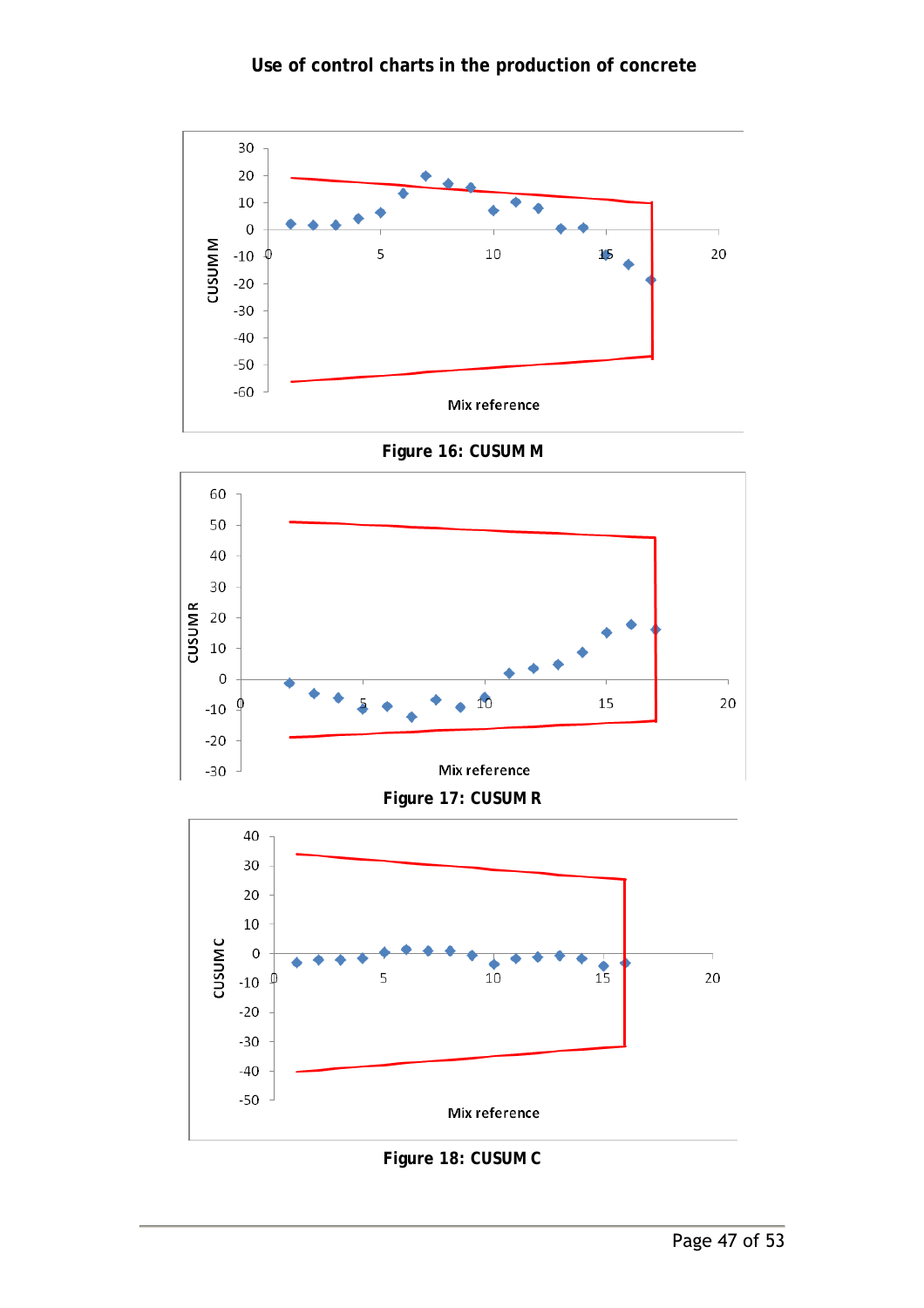## *11.5 CUSUM action following change*

The CUSUM M has shown that there has been a decline in the performance; therefore to bring the process back into control it is necessary to increase the control cement content. The magnitude of the increase in cement content is a function of the standard deviation of the plant, and the number of results over which the change has taken place (see **5.6**).

In this case, the plant standard deviation is 3,5 N/mm<sup>2</sup> and the change occurred at Mix reference 7, but the CUSUM M first crosses the V-mask at Mix reference 9 giving a change over 9 results. From Figure 19 it can be seen that a change over 9 results gives a change in cement content of 14 kg/m<sup>3</sup>. For simplicity, this would be rounded to 15 kg/m<sup>3</sup> and therefore the control cement content of the reference concrete would be increased from 320 kg/m<sup>3</sup> to 335 kg/m<sup>3</sup>.

A new main relation would also be adopted that relates to a control cement content of 335 kg/m<sup>3</sup> for a characteristic strength of 40 N/mm<sup>2</sup> (target strength 47 N/mm<sup>2</sup>). Table 12 shows the relationships in tabular form and from Table 13, this can be seen as a change in cement/strength code from A to B. The cement contents actually used at the plant would immediately be increased to the amount shown by the new main relationship. This changed main relationship will also lead to revised adjustments being applied to obtain the predicted cube strength of the reference concrete. These adjustments are applied from result 18 onwards (Table 13). They will also be applied to the batching of new mixes, but there will be a period where the concrete has already been batched at a cement content that is less than that now known to be necessary. However for the control of the mean strength, mix 18 onwards is adjusted to the new target cement content of the reference concrete (335 kg/m<sup>3</sup>).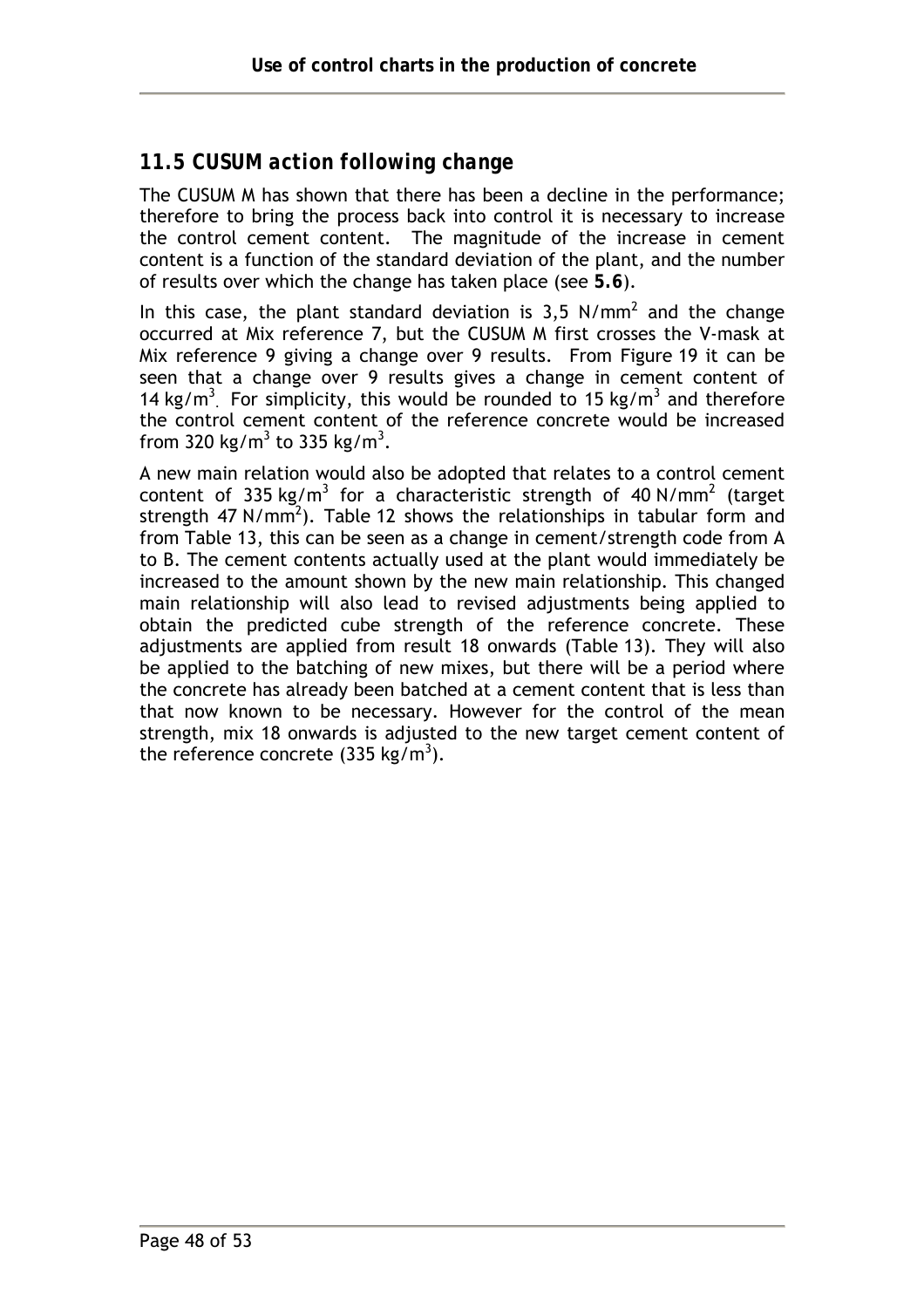

**Figure 19: Strength change against number of results** 

| Table 12: Relationships between strength and cement content |       |                                         |                   |                               |       |  |  |  |  |  |  |  |  |
|-------------------------------------------------------------|-------|-----------------------------------------|-------------------|-------------------------------|-------|--|--|--|--|--|--|--|--|
| Cube                                                        |       | Cement content, kg/m <sup>3</sup> , for | Cube              | Cement content, $kg/m3$ , for |       |  |  |  |  |  |  |  |  |
| strength                                                    |       | cement/strength codes                   | strength          | cement/strength codes         |       |  |  |  |  |  |  |  |  |
| N/mm <sup>2</sup>                                           | A     | B                                       | N/mm <sup>2</sup> | A                             | B     |  |  |  |  |  |  |  |  |
| 20                                                          | 180.0 | 195.0                                   | 41                | 290.0                         | 305.0 |  |  |  |  |  |  |  |  |
| 21                                                          | 185.0 | 200.0                                   | 42                | 295.0                         | 310.0 |  |  |  |  |  |  |  |  |
| 22                                                          | 190.0 | 205.0                                   | 43                | 300.0                         | 315.0 |  |  |  |  |  |  |  |  |
| 23                                                          | 195.0 | 210.0                                   | 44                | 305.0                         | 320.0 |  |  |  |  |  |  |  |  |
| 24                                                          | 200.0 | 215.0                                   | 45                | 310.0                         | 325.0 |  |  |  |  |  |  |  |  |
| 25                                                          | 205.0 | 220.0                                   | 46                | 315.0                         | 330.0 |  |  |  |  |  |  |  |  |
| 26                                                          | 210.0 | 225.0                                   | 47                | 320.0                         | 335.0 |  |  |  |  |  |  |  |  |
| 27                                                          | 215.0 | 230.0                                   | 48                | 325.0                         | 340.0 |  |  |  |  |  |  |  |  |
| 28                                                          | 220.0 | 235.0                                   | 49                | 330.0                         | 345.0 |  |  |  |  |  |  |  |  |
| 29                                                          | 225.0 | 240.0                                   | 50                | 335.0                         | 355.0 |  |  |  |  |  |  |  |  |
| 30                                                          | 230.0 | 245.0                                   | 51                | 340.0                         | 360.0 |  |  |  |  |  |  |  |  |
| 31                                                          | 235.0 | 255.0                                   | 52                | 345.0                         | 365.0 |  |  |  |  |  |  |  |  |
| 32                                                          | 240.0 | 260.0                                   | 53                | 355.0                         | 370.0 |  |  |  |  |  |  |  |  |
| 33                                                          | 245.0 | 265.0                                   | 54                | 360.0                         | 375.0 |  |  |  |  |  |  |  |  |
| 34                                                          | 255.0 | 270.0                                   | 55                | 365.0                         | 380.0 |  |  |  |  |  |  |  |  |
| 35                                                          | 260.0 | 275.0                                   | 56                | 370.0                         | 385.0 |  |  |  |  |  |  |  |  |
| 36                                                          | 265.0 | 280.0                                   | 57                | 375.0                         | 390.0 |  |  |  |  |  |  |  |  |
| 37                                                          | 270.0 | 285.0                                   | 58                | 380.0                         | 395.0 |  |  |  |  |  |  |  |  |
| 38                                                          | 275.0 | 290.0                                   | 59                | 385.0                         | 400.0 |  |  |  |  |  |  |  |  |
| 39                                                          | 280.0 | 295.0                                   | 60                | 390.0                         | 405.0 |  |  |  |  |  |  |  |  |
| 40                                                          | 285.0 | 300.0                                   |                   |                               |       |  |  |  |  |  |  |  |  |

## *11.6 Further data and a change in standard deviation*

Table 13 is the continuation of the CUSUM calculation with additional data. During this period no more actual 28-day strength are available. The CUSUMs with the additional data are shown in Figures 20 to 22.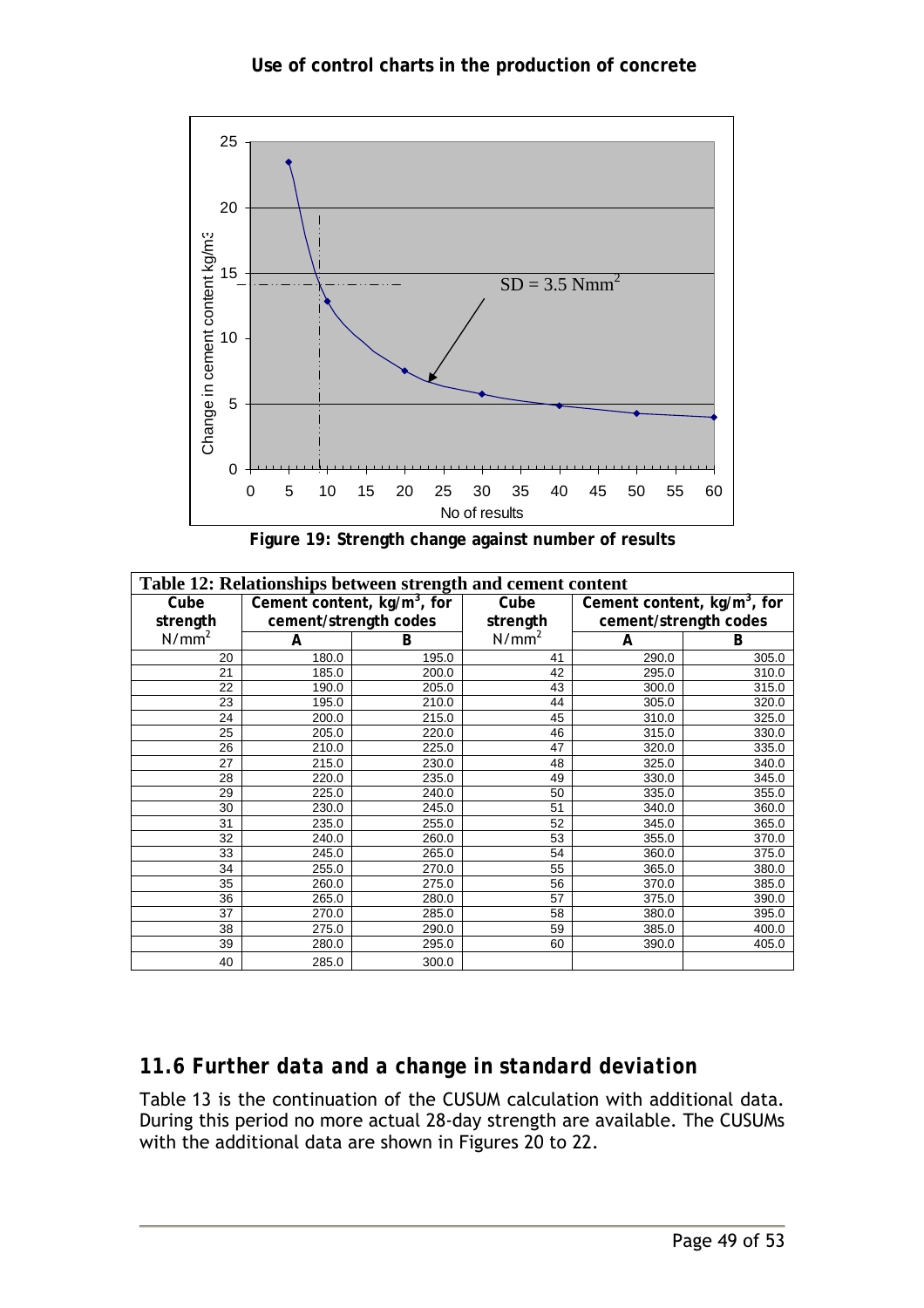Following the change in cement content to achieve the target strength, sample number 18, C32/40 70mm slump, which is the control mix and therefore batched at the control cement content has previously not required a correction to the strength (See Table 11, samples 3, 4 and 7). However, the control cement content has now increased to 335 kg/m<sup>3</sup>; since the mix was batched at 320 kg/m<sup>3</sup> before the CUSUM M detected the need for a change, an adjustment from the new main relation needs to be applied.

The same concrete was batched at sample number 22 but in this case the control mix cement content changes needed to compensate for the changes in mean strength and in standard deviation have already been implemented. For this reason there is no adjustment to make as the batched cement content is now 345 kg/m<sup>3</sup> (320 +15 +5)(+15 kg/m<sup>3</sup> necessitated by the change in strength/cement content relationship and 5 kg/m<sup>3</sup> necessitated by the increase in standard deviation, see Table 12).

The range over the adjustment between samples 17 and 18 in compressive strength is large  $(56.3 - 41.2) = 15.1 \text{ N/mm}^2$ . The results immediately before and after the change of mean strength are corrected on different main relationships which will increase variability. Consequently an amendment needs to be made to the result immediately prior to the change mean strength in order to not introduce excessive variation into the CUSUM R calculation. The result before the change of mean strength is adjusted using the new main relation for the range calculation only. From the new main relationship the expected strength is  $44.2 \text{ N/mm}^2$  and this reduces the range from 15.1  $N/mm^2$  to 12.1  $N/mm^2$ .

After Mix reference 18, a change in the plant standard deviation is also detected, see Figure 21. A new standard deviation needs to be calculated from the average current range. The average range is 5.3 N/mm<sup>2</sup> and the new standard deviation is 4.7  $N/mm^2$  (5.3/1.128). To avoid over-correcting, a decision is taken to change the standard deviation to 4.0  $N/mm^2$ . The margin is increased to 1.96 x 4.0 = 7.8 N/mm<sup>2</sup> rounded to 8 N/mm<sup>2</sup>. A 1 N/mm<sup>2</sup> increase in the margin requires a 5 kg/m<sup>3</sup> increase in the cement content, see Table 12. The current control mix cement content is therefore immediately increased from 335 kg/m<sup>3</sup> to 340 kg/m<sup>3</sup>. The cement/strength relationship is unchanged (relationship B); what has changed is the target strength of the reference concrete has moved from 47 to 48 N/mm<sup>2</sup>.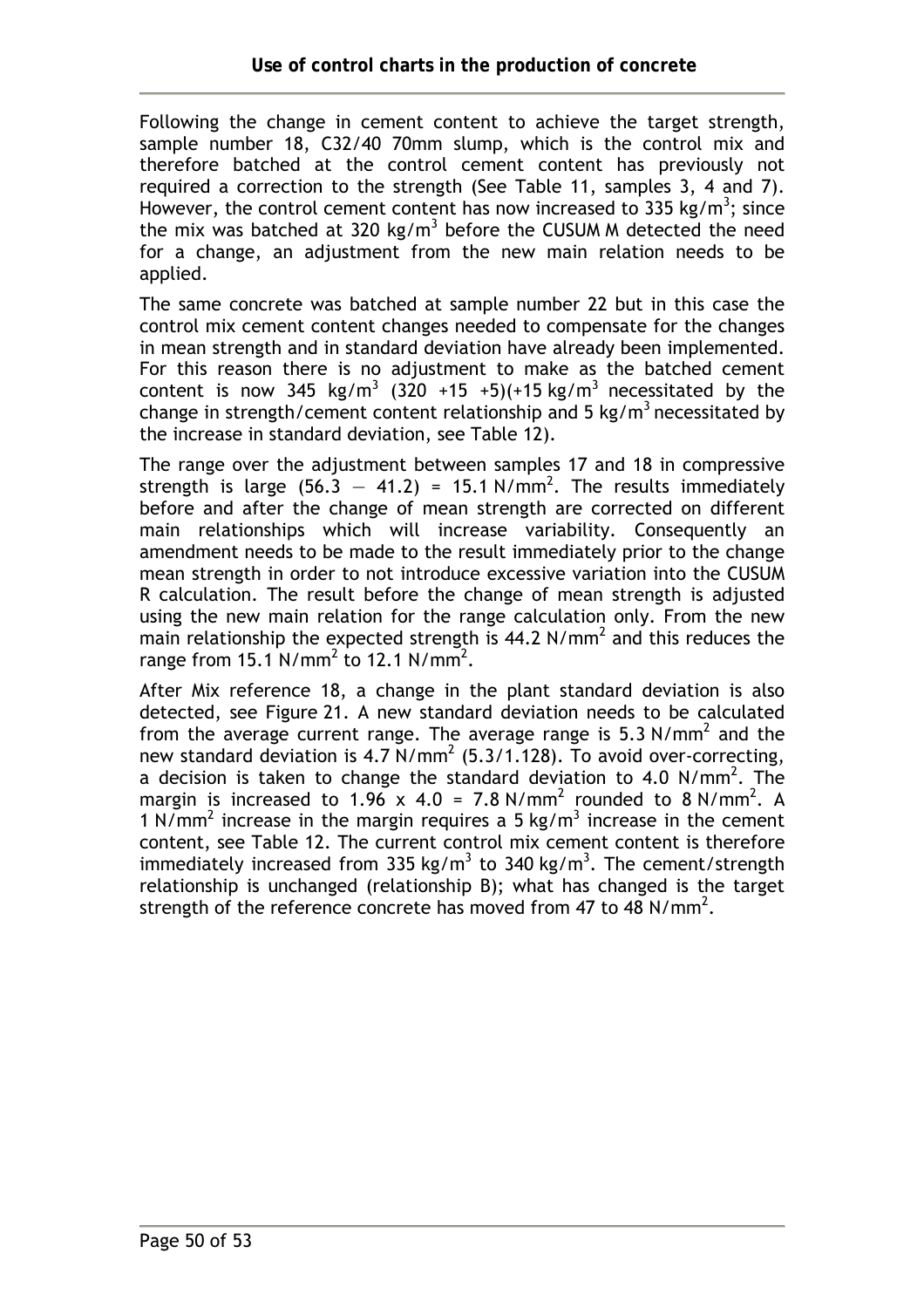#### **Table13: CUSUM table continued**

| Mix description (all CEM III/A) |                                                                                                                                                                                        |                   |                |             |                              | <b>Results</b><br>Adjustments |                        |                     |                           |                               |                         |                      |                       |                    |                        |                   |                | <b>CUSUM M</b>       |                              |            | <b>CUSUM R</b> | <b>CUSUM C</b> |                              |                |                                  |            |
|---------------------------------|----------------------------------------------------------------------------------------------------------------------------------------------------------------------------------------|-------------------|----------------|-------------|------------------------------|-------------------------------|------------------------|---------------------|---------------------------|-------------------------------|-------------------------|----------------------|-----------------------|--------------------|------------------------|-------------------|----------------|----------------------|------------------------------|------------|----------------|----------------|------------------------------|----------------|----------------------------------|------------|
| reference<br>Mix                | class<br>Strength                                                                                                                                                                      | size<br>Aggregate | slump<br>arget | Plasticiser | cement<br>Batched<br>content | day<br>Actual                 | day<br>28<br>Predicted | day<br>28<br>Actual | cement<br>Total<br>adirst | cement<br>Adjusted<br>content | Cement/Strength<br>Code | strength<br>Expected | strength<br>Reference | strength<br>Target | adjustment<br>Strength | predicted<br>From | actual<br>From | strength<br>Adjusted | , Difference from<br>"target | Σ<br>CUSUM | Range          | Target Range   | from<br>Difference<br>target | <b>CUSUM R</b> | predicted<br>day<br>28<br>Actual | ပ<br>CUSUM |
| 16                              | C40/50                                                                                                                                                                                 | 20                | 120            | Yes         | 360                          | 41.5                          | 52.8                   | 53.8                | 15                        | 375                           | A                       | 57.3                 | 40                    | 47                 | 10.3                   |                   | 43.5           | 43.5                 | $-3.5$                       | 12.7       | 6.5            | 3.9            | 2.6                          | 17.8           | 1.0                              | $-3.1$     |
| 17                              | C <sub>25/30</sub>                                                                                                                                                                     | 20                | 100            | No          | 275                          | 21.7                          | 31.5                   |                     | $-5$                      | 270                           | A                       | 37.3                 | 40                    | 47                 | 9.7                    | 41.2              |                | 41.2                 | $-5.8$                       | 18.5       | 2.3            | 3.9            | 1.6                          | 16.2           |                                  |            |
|                                 | TARGET STRENGTH NOT BEING ACHIEVED; CEMENT CONTENT INCREASED; CUSUM M RESET TO ZERO                                                                                                    |                   |                |             |                              |                               |                        |                     |                           |                               |                         |                      |                       |                    |                        |                   |                |                      |                              |            |                |                |                              |                |                                  |            |
| 17                              | Adjusted                                                                                                                                                                               |                   |                |             |                              | 21.7                          | 31.5                   |                     |                           | 270                           | B                       | 34.3                 | 40                    | 47                 | 12.7                   | 44.2              |                | 44.2                 |                              | 0.0        |                |                |                              | 16.2           |                                  |            |
| 18                              | C32/40                                                                                                                                                                                 | 20                | 70             | No          | 320                          | 41.8                          | 53.1                   |                     | 0                         | 320                           | B                       | 43.8                 | 40                    | 47                 | 3.2                    | 56.3              |                | 56.3                 | 9.3                          | 9.3        | 12.1           | 3.9            | 8.2                          | 24.4           |                                  |            |
|                                 | STANDARD DEVIATION INCREASED TO 4,0 N/mm <sup>2</sup> ; TARGET STRENGTH INCREASED TO 48 N/mm <sup>2</sup> ; TARGET RANGE INCREASED TO 4,5 N/mm <sup>2</sup> ; CEMENT CONTENT INCREASED |                   |                |             |                              |                               |                        |                     |                           |                               |                         |                      |                       |                    |                        |                   |                |                      |                              |            |                |                |                              |                |                                  |            |
| 18                              | Adjusted                                                                                                                                                                               |                   |                |             |                              | 41.8                          | 53.1                   |                     |                           | 320                           | B                       | 43.8                 | 40                    | 48                 | 4.2                    | 57.3              |                | 57.3                 |                              | 9.3        |                |                |                              | 0.0            |                                  |            |
| 19                              | C <sub>25/30</sub>                                                                                                                                                                     | 20                | 100            | No          | 290                          | 26.2                          | 36.9                   |                     | -5                        | 285                           | B                       | 37.2                 | 40                    | 48                 | 10.8                   | 47.7              |                | 47.7                 | $-0.3$                       | 9.0        | 9.6            | 4.5            | 5.1                          | 5.1            |                                  |            |
| 20                              | C <sub>28/35</sub>                                                                                                                                                                     | 20                | 50             | No          | 305                          | 28.6                          | 39.7                   |                     | 10                        | 315                           | B                       | 42.9                 | 40                    | 48                 | 5.1                    | 44.8              |                | 44.8                 | $-3.2$                       | 5.8        | 2.9            | 4.5            | 1.6                          | 3.5            |                                  |            |
| 21                              | P300                                                                                                                                                                                   | $\overline{20}$   | 150            | Yes         | 300                          | 24.4                          | 34.8                   |                     | 10                        | 310                           | B                       | 41.9                 | 40                    | 48                 | 6.1                    | 40.9              |                | 40.9                 | $-7.1$                       | $-1.3$     | 3.9            | 4.5            | 0.6                          | 2.9            |                                  |            |
| 22                              | C32/40                                                                                                                                                                                 | 20                | 70             | No          | 340                          | 39.5                          | 51.0                   |                     | $\mathbf{0}$              | 340                           | B                       | 47.6                 | 40                    | 48                 | 0.4                    | 51.4              |                | 51.4                 | 3.4                          | 2.1        | 10.5           | 4.5            | 6.0                          | 8.9            |                                  |            |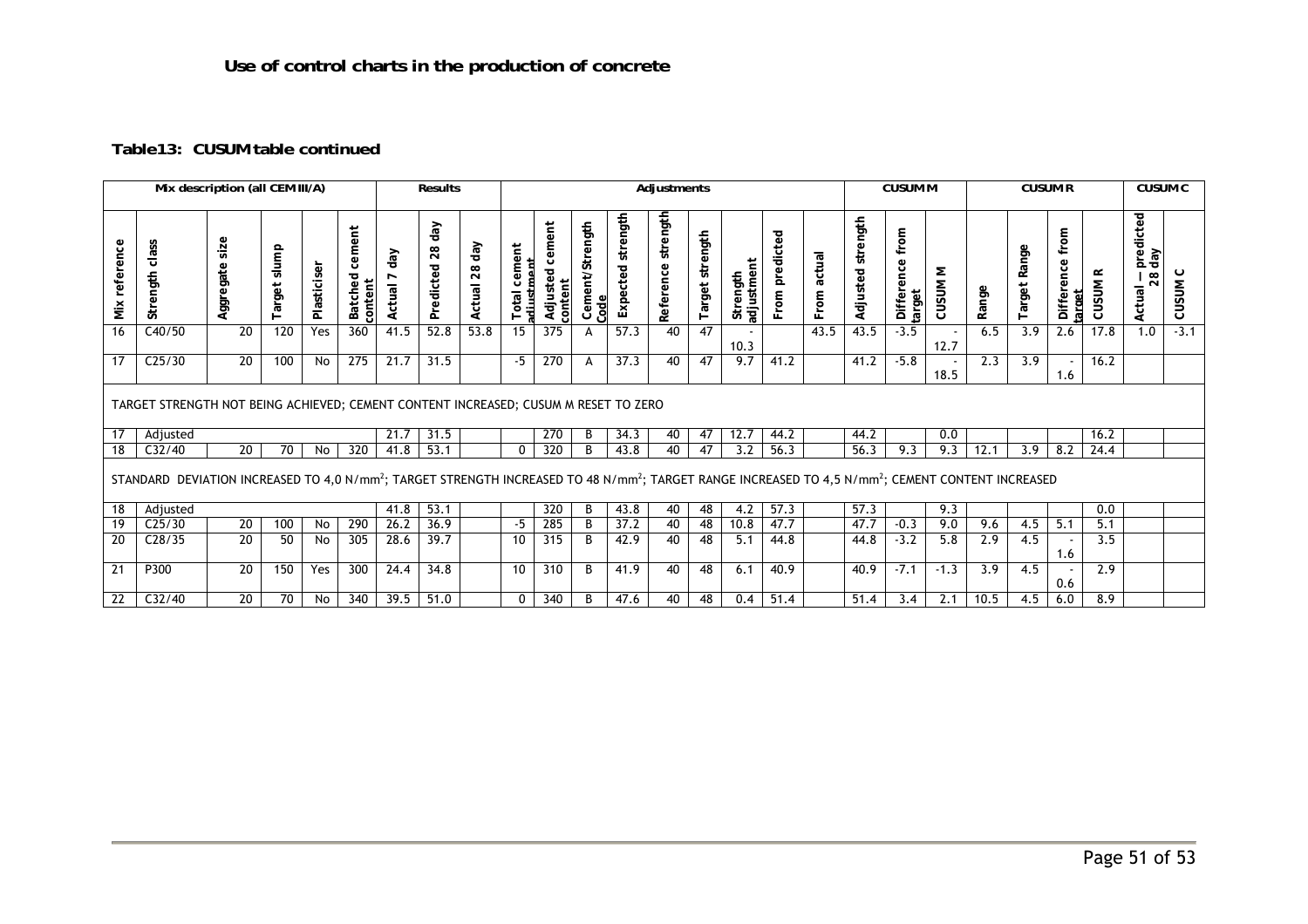